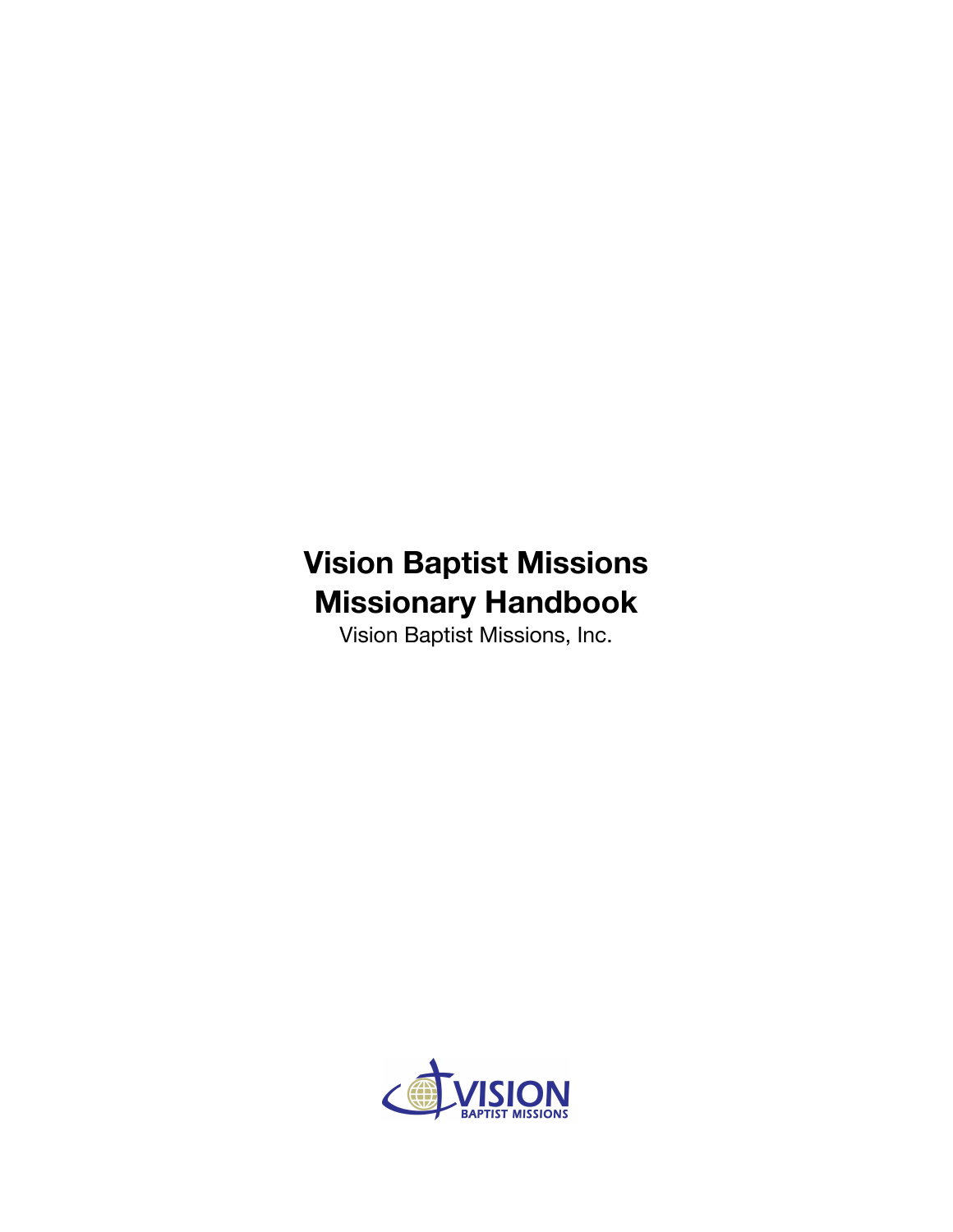*Missionary Handbook* Version 1.4 Approved [DRAFT] Updated May 20, 2022

Vision Baptist Missions, Inc. P.O. Box 442 Alpharetta, GA 30009 www.visionmissions.org 770-456-5881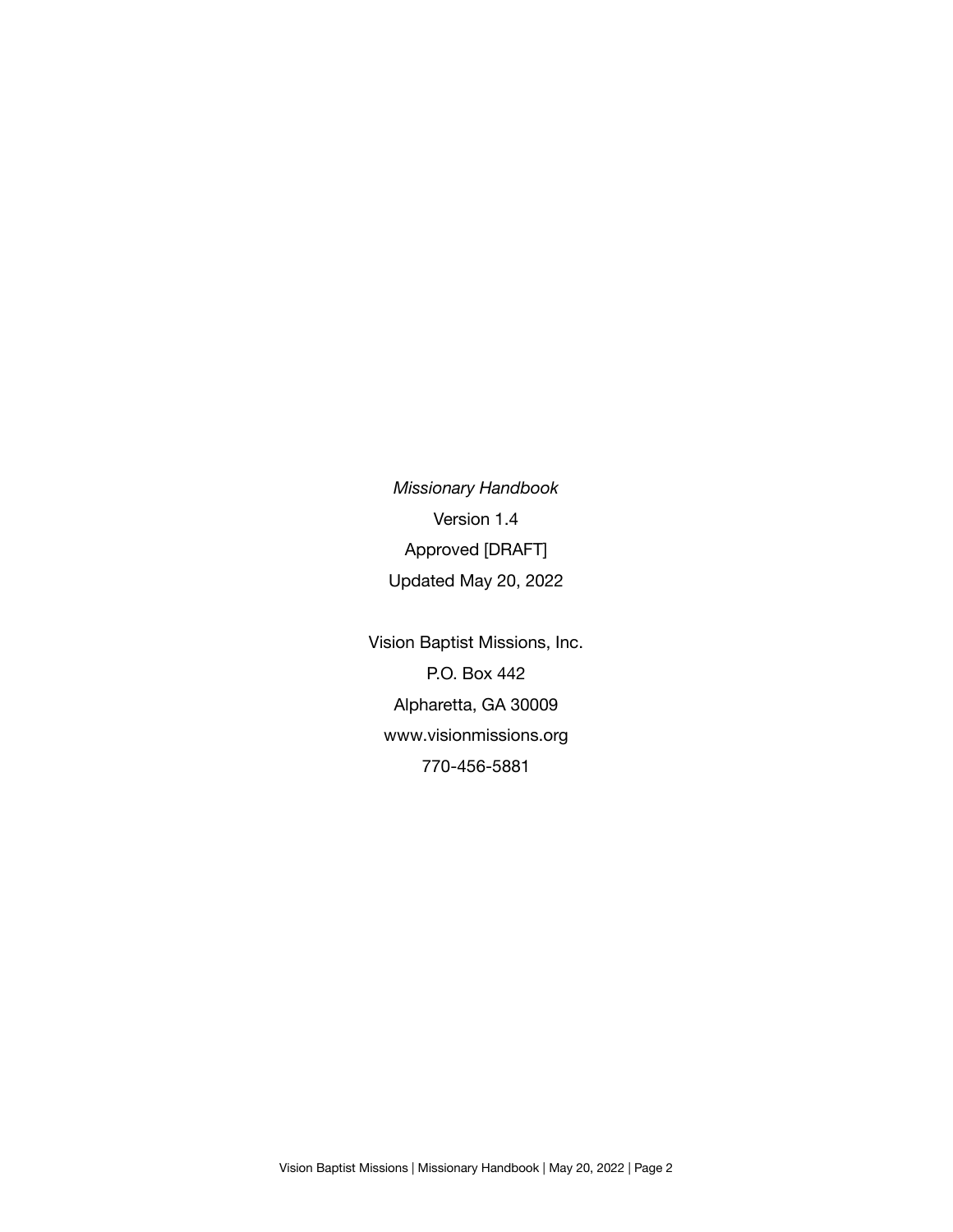# **TABLE OF CONTENTS 1**

| <b>INTRODUCTION</b>                       | 6              |
|-------------------------------------------|----------------|
| <b>DEFINITIONS</b>                        | 6              |
| <b>CHAPTER 1: IDENTITY</b>                | 6              |
| 1.1 History                               | 6              |
| 1.2 Vision                                | $\overline{7}$ |
| 1.3 Mission                               | 7              |
| 1.4 Methods                               | $\overline{7}$ |
| 1.5 Distinctives                          | 8              |
| 1.6 Doctrinal Beliefs                     | 8              |
| 1.7 Core Values                           | 11             |
| <b>CHAPTER 2: LEADERSHIP</b>              | 12             |
| 2.1 Organization Chart                    | 12             |
| 2.2 Board of Directors                    | 12             |
| <b>2.3 Executive Team</b>                 | 13             |
| 2.4 President                             | 13             |
| 2.5 General Director                      | 13             |
| 2.6 Field Directors                       | 13             |
| 2.7 Pastoral Advisory Committee           | 14             |
| <b>CHAPTER 3: DEPARTMENTS &amp; TEAMS</b> | 14             |
| 3.1 Training Center                       | 14             |
| 3.2 Home Office                           | 14             |
| 3.3 Deputation                            | 15             |
| 3.4 Stateside Representatives             | 15             |
| 3.5 Stateside Team                        | 15             |
| <b>CHAPTER 4: MISSIONARY REQUIREMENTS</b> | 16             |
| 4.1 Spiritual Requirements                | 16             |
| 4.2 Educational Requirements              | 16             |
| 4.3 Health Requirements                   | 17             |
| 4.4 Code of Conduct                       | 18             |

 $1$  Any section marked with an asterisk (\*) does not apply to Missionary couples for whom both the husband and the wife are not US citizens or residents.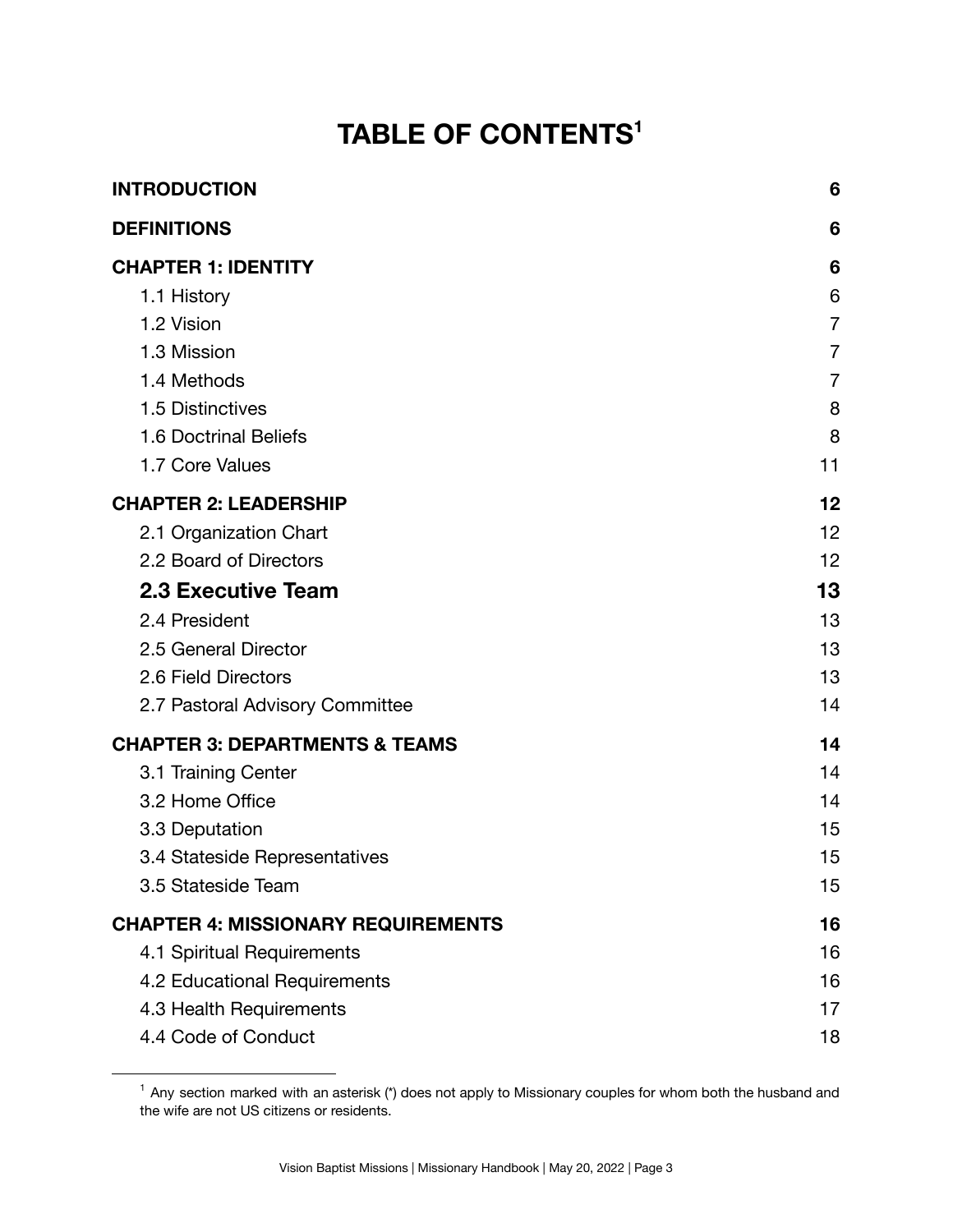| 4.5 Social Media Code of Conduct           | 19 |
|--------------------------------------------|----|
| 4.6 Application Process                    | 20 |
| 4.7 Disciplinary Procedure                 | 20 |
| 4.8 Recall                                 | 22 |
| 4.9 Dismissal                              | 22 |
| <b>CHAPTER 5: DEPUTATION</b>               | 22 |
| <b>CHAPTER 6: FINANCES</b>                 | 23 |
| 6.1 Missionary Support                     | 23 |
| 6.2 Deputation Finances                    | 23 |
| 6.3 Field Finances*                        | 24 |
| 6.4 Furlough Finances*                     | 25 |
| 6.5 Support of the Home Office*            | 25 |
| 6.6 Fund Requests                          | 26 |
| 6.7 Additional Employment*                 | 26 |
| 6.8 Raising Funds and Borrowing Money      | 27 |
| <b>CHAPTER 7: FOREIGN MISSIONS</b>         | 27 |
| 7.1 Term Length*                           | 27 |
| 7.2 Term Goals                             | 28 |
| 7.3 Language School*                       | 28 |
| <b>CHAPTER 8: STATESIDE MISSIONS</b>       | 29 |
| <b>CHAPTER 9: HELPS MINISTRIES</b>         | 29 |
| <b>CHAPTER 10: FURLOUGH*</b>               | 29 |
| 10.1 Furlough Length                       | 29 |
| 10.2 Emergency Trips                       | 30 |
| 10.3 Yearly Visits for Single Missionaries | 31 |
| 10.4 Debrief Meeting                       | 31 |
| 10.5 Relaunch Meeting                      | 31 |
| 10.6 Furlough Physical                     | 32 |
| <b>CHAPTER 11: MINISTRY CHANGE</b>         | 32 |
| 11.1 Field Change                          | 32 |
| 11.2 Sending Church Change                 | 32 |
| 11.3 Resignation                           | 33 |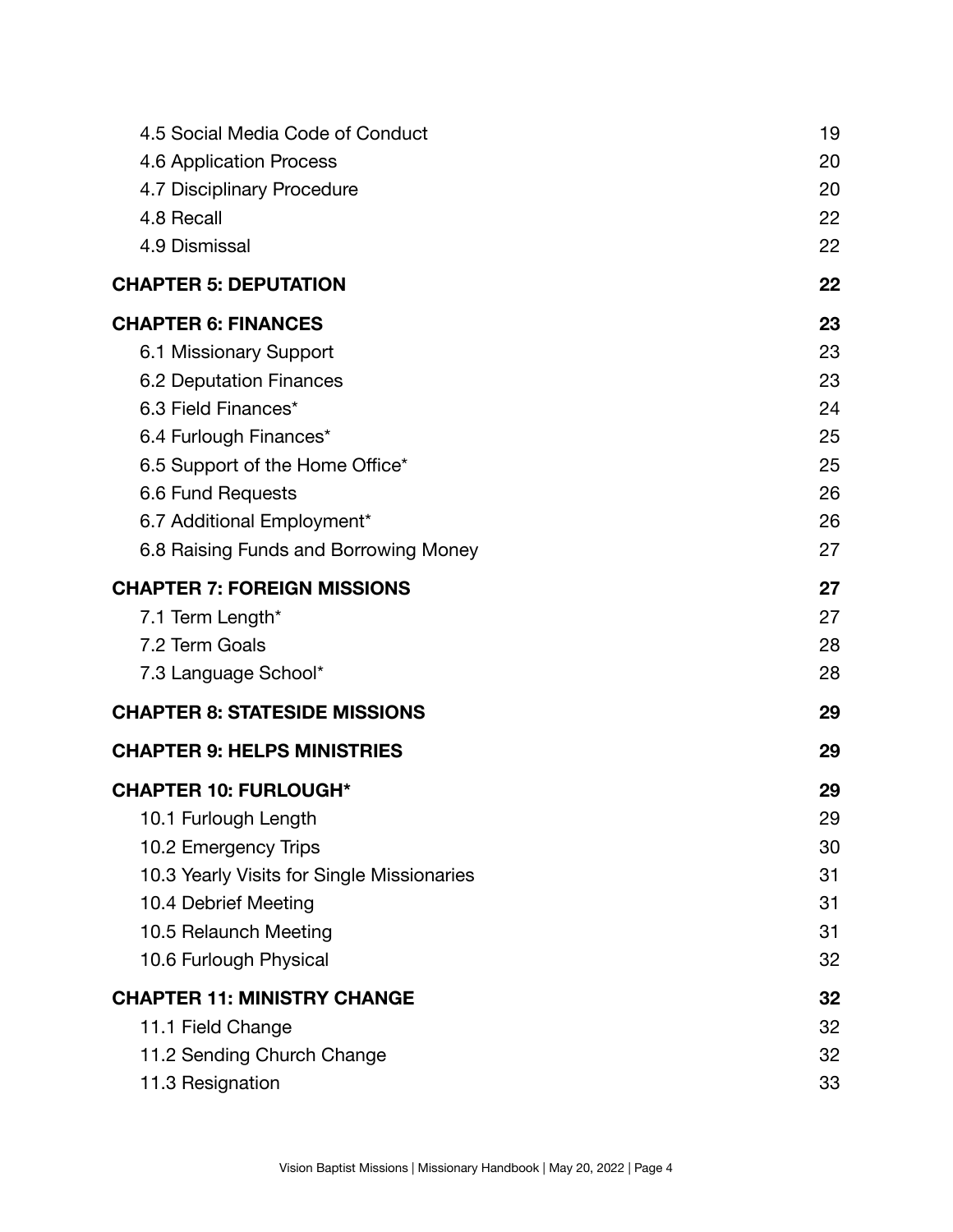| 11.4 Retirement*                                            | 34 |
|-------------------------------------------------------------|----|
| <b>CHAPTER 12: COMMUNICATION</b>                            | 34 |
| <b>CHAPTER 13: GRIEVANCES</b>                               | 34 |
| <b>CHAPTER 14: MISCELLANEOUS*</b>                           | 35 |
| <b>CHAPTER 15: CRISIS SUPPORT STATEMENT</b>                 | 35 |
| 15.1 Definition of a Crisis Situation                       | 36 |
| 15.2 Basic Procedures in the Event of a Crisis Situation    | 36 |
| 15.3 Crisis Support Team Membership                         | 36 |
| 15.4 Crisis Support Team Authority                          | 37 |
| 15.5 Kidnapping/Hostage-Taking                              | 37 |
| 15.6 Communications with the Home Country Embassy/Consulate | 37 |
| 15.7 Outgoing Communication During a Crisis                 | 38 |
| 15.8 Evacuation                                             | 38 |
| 15.9 Evacuation Priority                                    | 38 |
| 15.10 Ransom and Extortion                                  | 39 |
| 15.11 Families of Hostages                                  | 39 |
| 15.12 Crisis Counseling                                     | 39 |
| 15.13 Imprisonment                                          | 40 |
| 15.14 Guidelines for Evacuation                             | 40 |
| 15.15 Evacuation Preparations                               | 40 |
| 15.16 Assent by VBM Missionaries                            | 41 |
| <b>CHAPTER 16: REVISIONS</b>                                | 41 |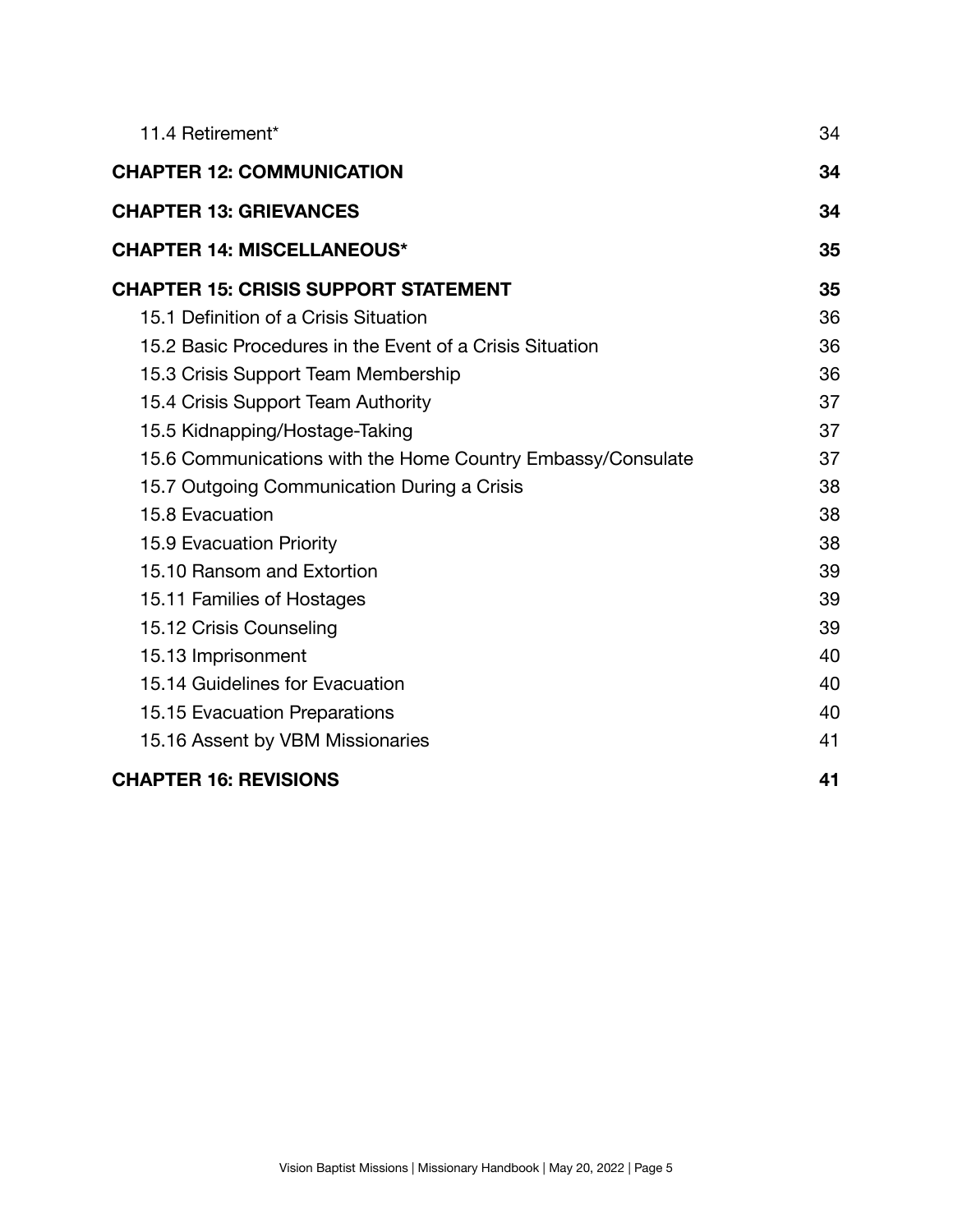# <span id="page-5-0"></span>**INTRODUCTION**

The purpose of this *Missionary Handbook* is to provide local churches and all Vision Baptist Missions (VBM) Missionaries an understanding of the identity, policies, and procedures of Vision Baptist Missions. The President and Executive Team intend for this Handbook to be consistent with the teachings of the Bible, the Articles of Incorporation and the Bylaws of Vision Baptist Missions Inc., as well as federal, state, local, and international laws. This Handbook was prepared by the Executive Team. All VBM Missionaries must abide by this Handbook and affirm its contents each year.

# <span id="page-5-1"></span>**DEFINITIONS**

*Missionary (Missionaries)* - A man or woman who is sent by their local church to fulfill the Great Commission worldwide. At VBM, this includes those serving in various mission fields around the world (i.e., Africa, Asia, Latin America, Europe, North America) as well as the President, General Director, Field Directors, and Stateside Representatives. Every VBM Missionary is required to be a member of a local church and, though local churches delegate some oversight of their Missionaries to VBM, each missionary is accountable to his or her local church.

*Sending Church* - An Independent Baptist church of which a Missionary is a member and which has sending authority for a Missionary, holding them accountable to carry out their ministry with integrity, wisdom, and doctrinal purity.

*Supervisor* - A leader with VBM who has authority over a team, a department, or an individual (i.e., President, General Director, Field Director, OGTC Director, Deputation Director, Operations Manager).

# <span id="page-5-2"></span>**CHAPTER 1: IDENTITY**

## <span id="page-5-3"></span>**1.1 History**

Vision Baptist Missions was born out of the heart of a local church to serve missionaries who desired to reach the world with the gospel in our generation.

In 2008, Vision Baptist Church of Alpharetta, Georgia, was preparing to send its first missionary candidate who was finishing his final preparations at the church. As the church considered sending agencies and how this missionary candidate would be sent, the church decided that it would serve him and other upcoming missionaries training at the church best to start a missions board out of the church, keeping them unified in beliefs, philosophy, and vision. Therefore, Vision Baptist Missions was created and its first missionary (to China) was accepted on June 20, 2008. He began full-time deputation in January 2009.

Initially, Vision Baptist Missions only served missionaries who were the missionary members of Vision Baptist Church. As time passed and more missionaries were sent out,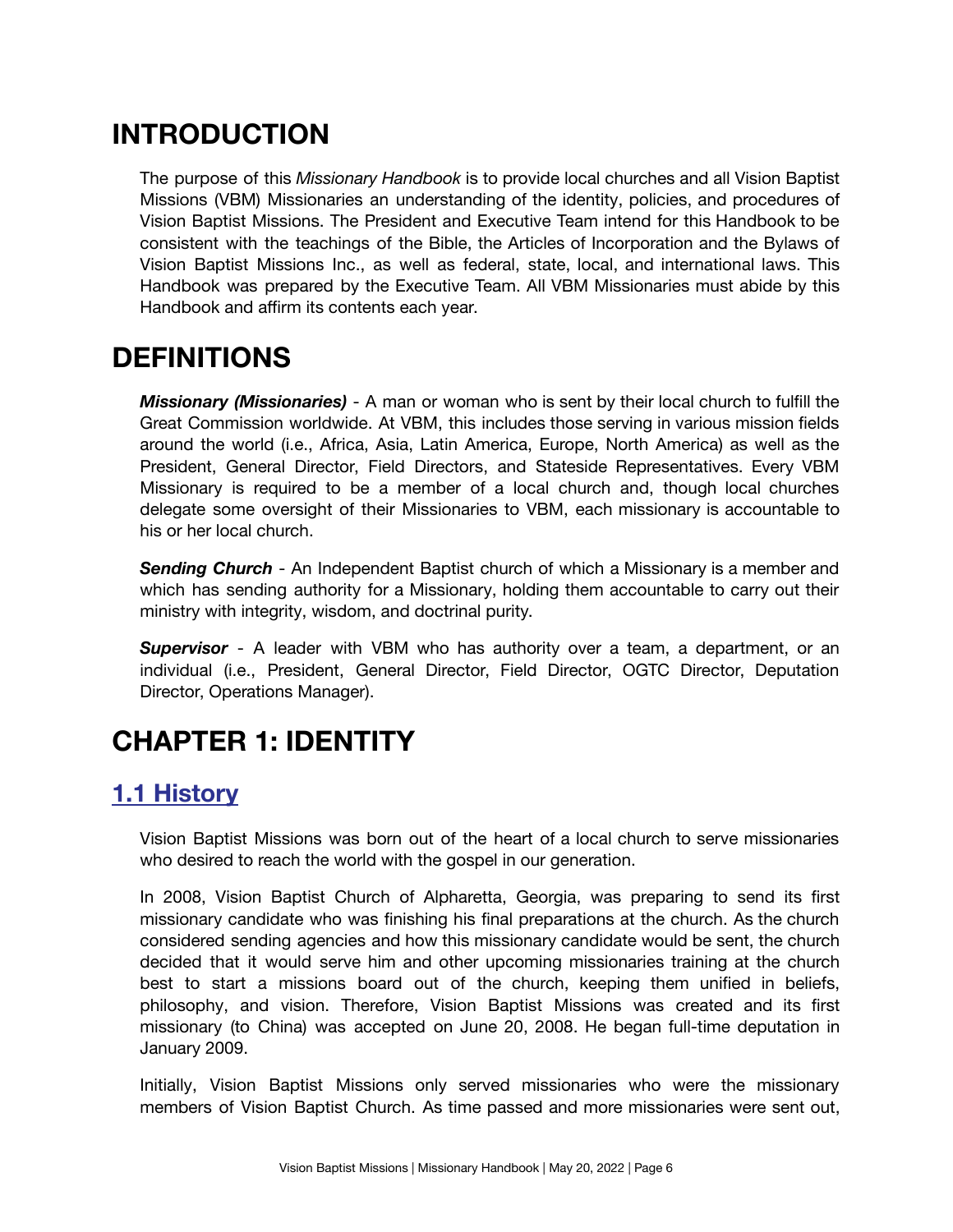Vision Baptist Missions was approached about accepting missionary candidates from other local Baptist churches, especially those involved in the missions training of the Our Generation Training Center at Vision Baptist Church. After some consideration, Vision Baptist Missions agreed to accept missionary candidates from other like-minded Baptist churches, partnering with them to train and send missionaries worldwide.

With this extended focus and steady growth came an increased administrative burden, so Vision Baptist Missions established its own 501(c)(3) non-profit status in February 2017. Vision Baptist Church supported this step and the growing partnership with many other local churches. Although the church and mission have separate administrations, Vision Baptist Missions continues to partner closely with Vision Baptist Church as we have the same heart and vision for world evangelism. The majority of the mission board is made up of members of Vision Baptist Church, and we proudly share the same name and logo. In October 2021, a Pastoral Advisory Committee made up of local Baptist church pastors from around the United States was established to help to give counsel, encouragement, and godly influence.

Also in October 2021, the Our Generation Training Center came under the training arm of Vision Baptist Missions. This allows Vision Baptist Missions to train future missionaries to be passionate about evangelizing the world in our generation, purposed in church-planting and leader-training and prepared with humble confidence through life-on-life missions training.

In February 2022, God opened the door for Vision Baptist Missions to purchase a 16+ acre piece of property in Dawsonville, Georgia, with multiple structures that currently house the daily operations of the Our Generation Training Center and Vision Baptist Missions. This property is called "The Baptist Center for World Evangelism."

#### <span id="page-6-0"></span>**1.2 Vision**

Vision Baptist Missions, Inc. is a mission agency with a vision to evangelize the world in our generation for the glory of God. We envision a world where every person has heard the gospel, every community has an indigenous Baptist church, and every church has trained national leadership.

#### <span id="page-6-1"></span>**1.3 Mission**

Vision Baptist Missions is dedicated to partnering with local churches to train and send missionaries worldwide.

#### <span id="page-6-2"></span>**1.4 Methods**

Vision Baptist Missions trains missionaries through mentoring relationships, biblical teaching, and practical instruction. Vision Baptist Missions sends missionaries by providing financial services, member care, and accountability.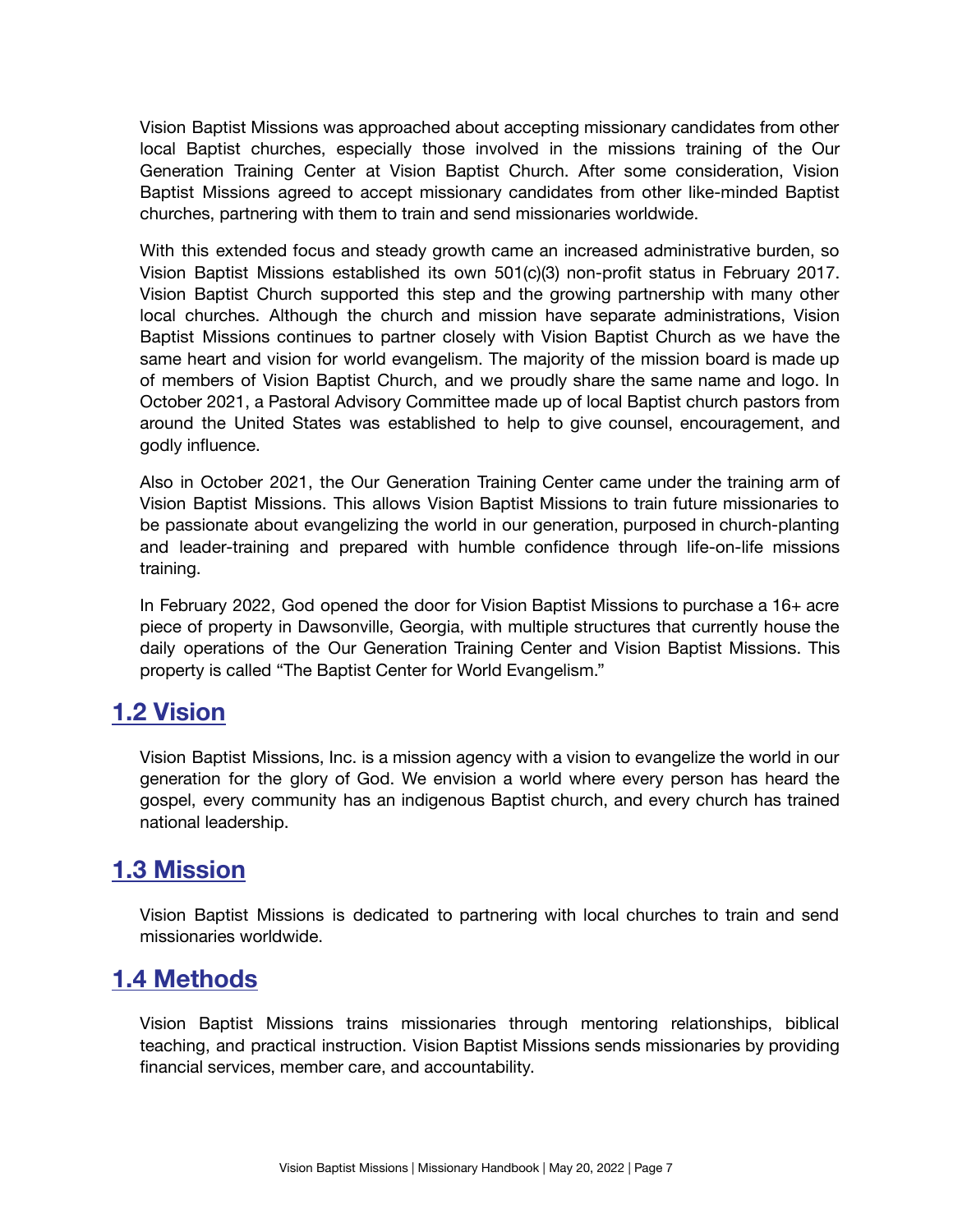# <span id="page-7-0"></span>**1.5 Distinctives**

Missionaries with Vision Baptist Missions are:

- 1. Passionate about world evangelism, seeking to evangelize the world in our generation.
- 2. Purposed in mission, focusing primarily on church-planting and leader-training.
- 3. Prepared through life-on-life missions training, developing a humble confidence.

### <span id="page-7-1"></span>**1.6 Doctrinal Beliefs**

At Vision Baptist Missions, we strive to make the Bible the sole authority for everything that we believe and do. Below is a summary of what we believe the Bible teaches. This is an affirmation of our faith, and though it does not exhaust the extent of our faith, we believe it accurately represents the teaching of the Bible and is therefore binding on all VBM Missionaries.

**The Bible:** We believe that the Bible is the Word of God and that it is divinely inspired. We believe in the plenary, verbal inspiration of Scripture. We believe that the Bible is the only complete and final revelation of the will of God to man and the supreme, infallible authority in all matters of faith and conduct. We use the King James Version of the Bible for teaching and preaching in the English language.

**God:** We believe in the Trinity, the unity of the Godhead. There are three persons: the Father, the Son and the Holy Spirit. They are equally perfect in every divine quality and execute distinct but harmonious offices in the great work of redemption. We believe in God the Father. We believe in Jesus Christ. We believe in the Holy Spirit.

**The Father:** We believe in God the Father, an infinite, personal spirit, perfect in holiness, wisdom, power and love. We believe that He infallibly foreknows all that shall come to pass, that He concerns Himself mercifully in the affairs of men, that He hears and answers prayer and that He saves from sin and death all who come to Him through Jesus Christ.

**Jesus Christ:** We believe in Jesus Christ, God's only begotten Son, conceived by the Holy Spirit. We believe in His virgin birth, sinless life, miracles and teachings. We believe in His substitutionary atoning death, bodily resurrection, ascension into Heaven, perpetual intercession for His people and His personal, visible return to earth. We believe Jesus is God.

**The Holy Spirit:** We believe in the person of the Holy Spirit who came forth from the Father and Son to convict the world of sin, righteousness and judgment and to regenerate, sanctify and empower all who believe in Jesus Christ. We believe that the Holy Spirit indwells every believer in Christ and that He is an abiding helper, teacher and guide.

**Man:** We believe that all men by nature, choice and practice are sinners, but that "God so loved the world, that he gave his only begotten son, that whosoever believeth in him should not perish, but have everlasting life." We believe, therefore, that those who repent of their sins and, by faith, receive Christ as Lord and Savior will rejoice forever in God's presence,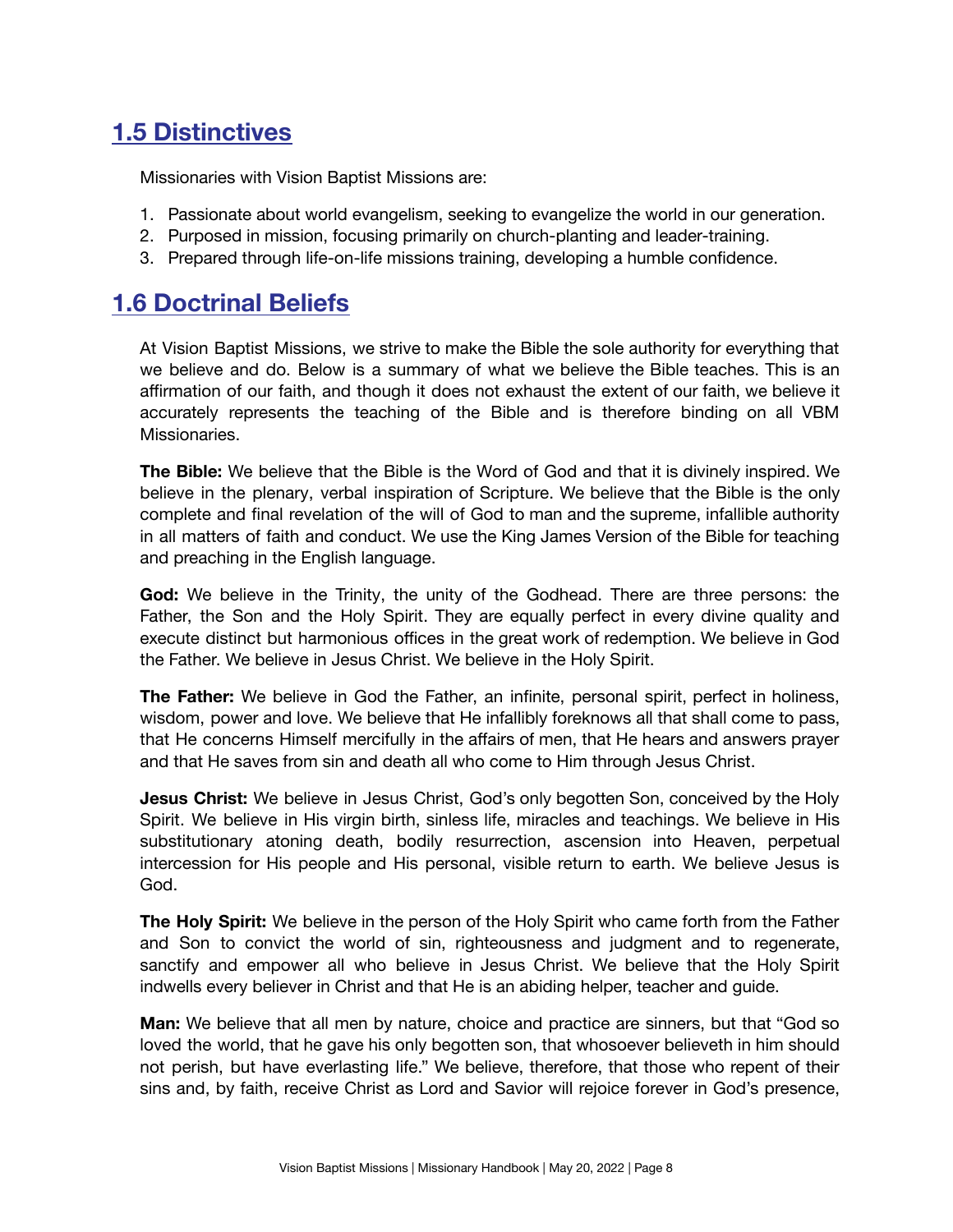and those who refuse to accept Christ as Lord and Savior will be eternally separated from God.

**Salvation:** We believe salvation involves the redemption of the whole man and is offered freely to all who accept Jesus Christ as Lord and Savior, who obtained eternal redemption for the believer by His blood. We believe that Jesus tasted death for all men and wants all to be saved. Salvation, in its broadest sense, includes regeneration, justification, sanctification and glorification. There is no salvation apart from personal faith in Jesus Christ as Lord. Therefore, we affirm that the Gospel is the good news that God has made a way of salvation through the life, death and resurrection of the Lord Jesus Christ for any person. This truth is in keeping with God's desire for every person to be saved. Therefore, we deny that only a select few can respond to the Gospel while the rest are predestined to an eternity in Hell.

**Eternal Security:** We believe in the eternal security of all blood-bought individuals or believers and that such inheritance is incorruptible and undefiled. The power of God keeps each believer, and nothing can separate us from Him, ourselves included. We believe that believers can lose the joy of fellowship with God, can grieve God and can quench the Spirit of God in them but not lose their salvation.

**Eternal State:** We believe in a literal Heaven, the eternal home of the redeemed. We believe Heaven to be the literal place where the saved will live forever in the eternal bliss and blessings of God. We believe in Hell, the Christ-less eternity for the lost, where there will be burning and tormenting for those without salvation who have refused to receive the gospel and Jesus Christ as Lord. We believe that Hell, unbelievers, Satan and all the fallen angels shall be cast into the lake of fire to be tormented day and night forever and forever.

**Marriage:** We believe marriage is, by definition, heterosexual and between one man and one woman. Sexual intimacy is a gift from God and is to be enjoyed exclusively within the context of marriage. Ultimately, marriage serves as a type of union between Christ and His church.

**The Church:** We believe in the local church, consisting of a company of professing, born-again believers in Jesus Christ, immersed in a credible confession of faith and associated for worship, work and fellowship. We believe that to those local churches were entrusted the perpetual observance of the ordinances of Baptism and the Lord's Supper and the task of proclaiming to a lost world the acceptance of Jesus Christ as Lord and Savior and the enthroning of Him as Lord and Master. The scriptural officers of the church are pastors and deacons. While both men and women are gifted for service in the church, the offices of pastors and deacons are limited to men as qualified by Scripture.

**The Relationship Between Church and State:** We believe that every human being is responsible to God alone in all matters of faith; that each church is independent and autonomous and must be free from any ecclesiastical authority or any illegitimate, unconstitutional, or illegal political authority; therefore, Church and State must be kept separate as having different functions with each fulfilling its duties free from the dictation or patronage of the other.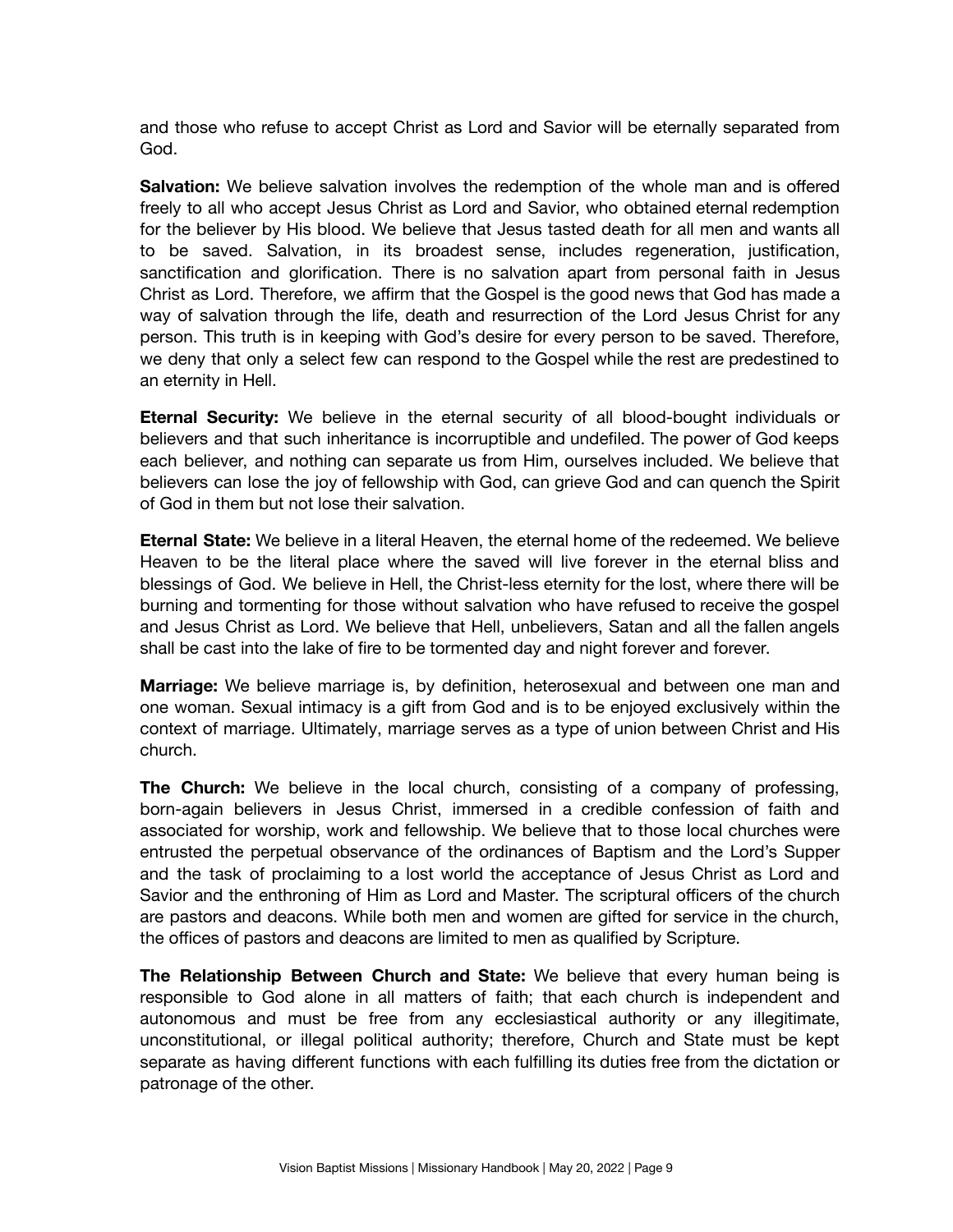**Baptism:** We believe in baptism by immersion after salvation with no merit for salvation in the name of the Father, Son and Holy Ghost (Spirit). Baptism is an outward expression of our inward faith in Jesus Christ and a public testimony of what God has done by His grace. Therefore, we reject infant baptism and any form of sprinkling for infants or adults.

**Spiritual Gifts:** We believe that spiritual gifts are given to the church for the express purpose of winning the lost and edifying other believers. The Holy Spirit is given to each believer upon acceptance of Christ, and His purpose is to exalt Christ and bring people to Christ. Speaking in tongues was the least important of these gifts in the New Testament and was a sign for unbelieving Jews. Therefore we do not teach or practice speaking in tongues.

**World Evangelism:** We believe that the Apostolic office ceased with the death of the New Testament Apostles. We believe that it is His church that He promised continual existence, to continue the work He started until He comes again. We believe that the ministry of reconciliation is committed to every believer, and all are saints/priests of God. The Lord Jesus Christ has commanded the preaching of the gospel to all nations. It is the duty and privilege of every follower of Christ and every church of the Lord Jesus Christ to endeavor to make disciples of all nations.

**Biblical Separation:** We believe that all the saved should live in such a manner as not to bring reproach upon their Savior and Lord; that they should be separated from the world while being present in the world, and that they should abstain from all appearance of evil as a testimony to the saving grace of our Lord Jesus Christ.

**Ecumenicalism:** We believe that doctrinal purity is essential to gospel harmony and that the Bible commands us not to partner with someone preaching another gospel or teaching contrary to sound doctrine.

**Second Coming:** We believe in the literal return of Jesus Christ in the clouds to take all saved people from the earth before the beginning of the Tribulation period. We believe in the bodily/visible return of Jesus Christ with his saints at the close of the Tribulation period to rule and reign for a thousand years on earth. According to their works, we believe that unbelievers will face and be judged by God at the Great White Throne Judgment, not for salvation, but for their proper and rightful places in the lake of fire.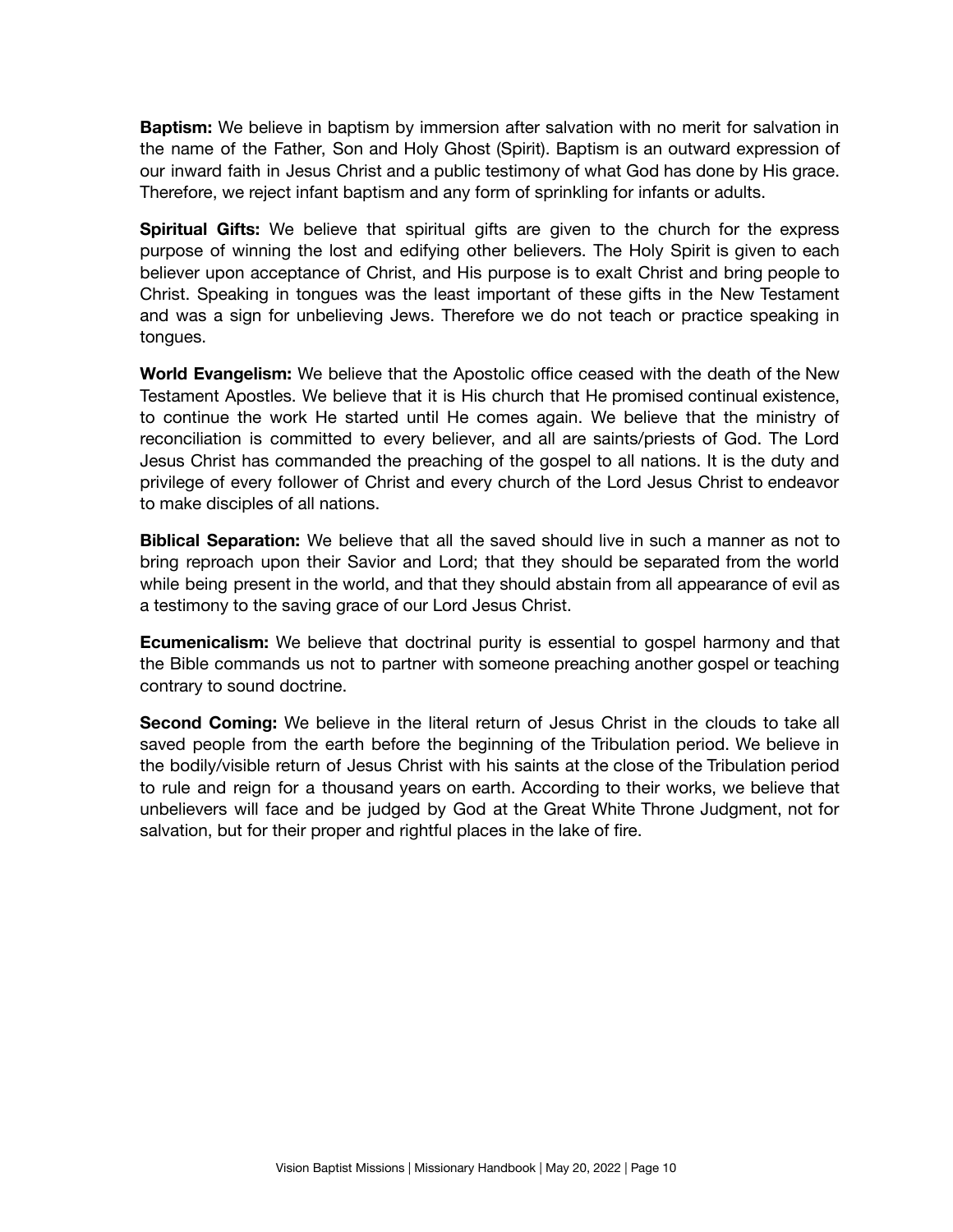## <span id="page-10-0"></span>**1.7 Core Values**

In addition to the doctrinal beliefs above, Vision Baptist Missions has fifteen core values that are the foundational and distinctive guiding principles of our mission board. These values help to establish our culture, determine our practice, and accomplish our mission. We expect all of our Missionaries to value the following:

- 1. **Walk with God:** To prioritize a personal relationship with Jesus and become more like Him each day
- 2. **Build a Godly Home:** To continually work on building a God-honoring marriage and family
- 3. **Lead with Integrity:** To be honest men and women of godly character in every aspect of life and ministry
- 4. **Be a Learner:** To be teachable, continually growing, learning and pursuing wisdom
- 5. **Be a Servant:** To be Christ-like servant-leaders who love and serve others
- 6. **Be a Giver:** To be generous givers and faithful stewards of our time, resources and abilities
- 7. **Do Life-on-life Discipleship:** To prioritize "withness" in making disciples by spending time with and doing life together
- 8. **Train Leaders:** To train the next generation of Biblical leadership by investing our lives in them
- 9. **Start Multiple Churches:** To multiply Biblical churches that are healthy and indigenous through proper church-planting methods
- 10. **Work Hard:** To work heartily as unto the Lord and to labor abundantly by the grace of God
- 11. **Work As a Team:** To build and maintain an edifying team with a family spirit
- 12. **Pursue Humility:** To be meek and lowly in heart, clothed with humility and esteem others better than ourselves
- 13. **Extend Grace:** To be gracious in our words, deeds and interactions with others
- 14. **Keep a World Vision:** To stay actively engaged in "both" our local ministries and in evangelizing the whole world
- 15. **Strive For Excellence:** To do the best we can in everything we do for the glory of God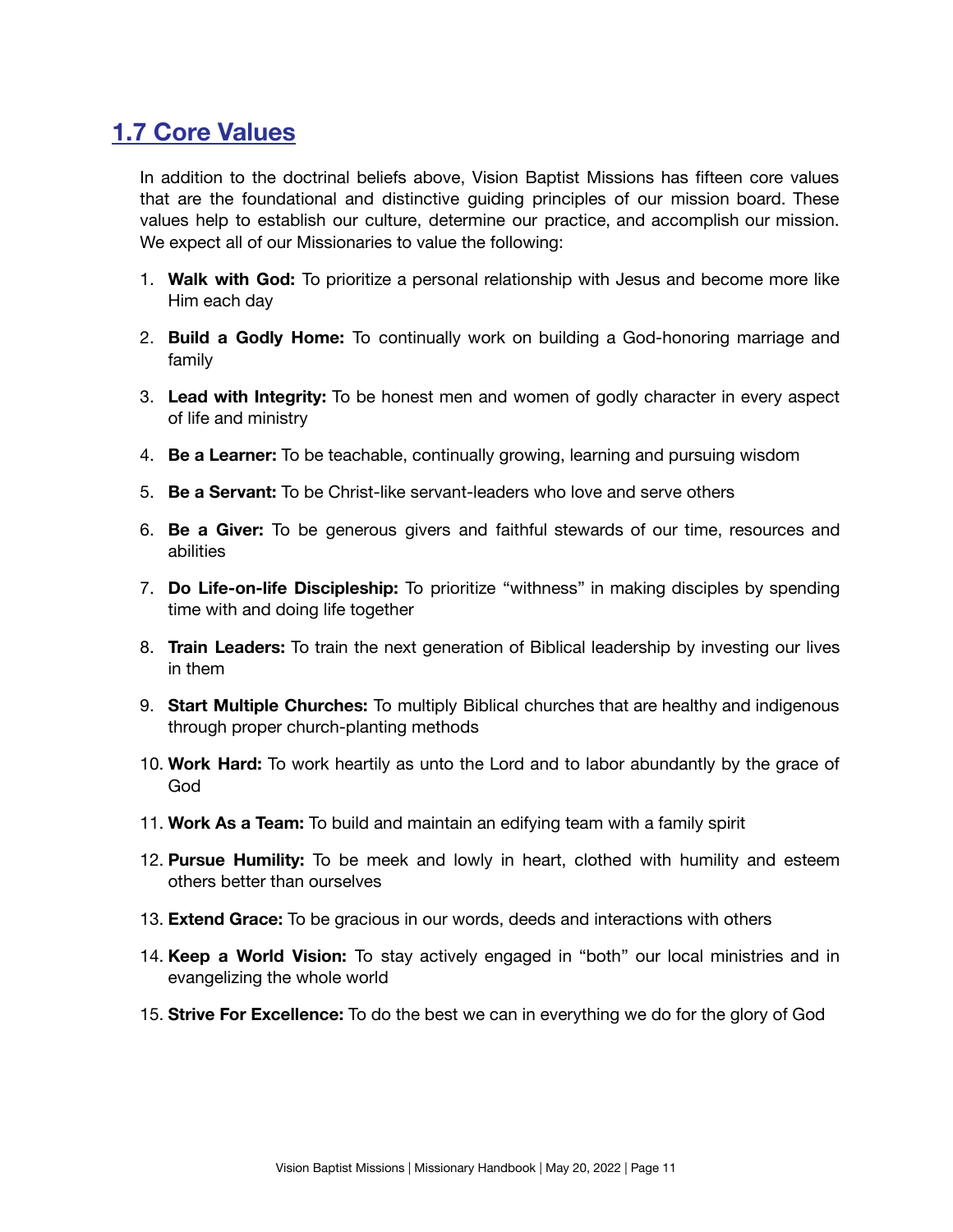# <span id="page-11-0"></span>**CHAPTER 2: LEADERSHIP**

# <span id="page-11-1"></span>**2.1 Organization Chart**

<span id="page-11-2"></span>

# **2.2 Board of Directors 2**

Vision Baptist Missions is governed by an independent Board of Directors. The Board of Directors is a group of wise and godly pastors and Christians with expertise in governance, finance, human resources, and other skills necessary for the effective governance of Vision Baptist Missions. The Board of Directors is responsible to:

- 1. Ensure that Vision Baptist Missions executes its mission according to its organizational protocols and in a manner consistent with its doctrinal beliefs and the values and principles inherent in the teachings of the Bible.
- 2. Operate in a financially healthy manner.
- 3. Engage in fundraising and resource development.
- 4. Provide oversight, support, and guidance for the President, including approval of the President according to the organizational policies.

 $2$  This Board of Directors is currently in development with plans for it to be fully operational in 2022. In the meantime, the President, General Director, and Operations Manager are serving as the 501(c)(3) officers of Vision Baptist Missions, Inc.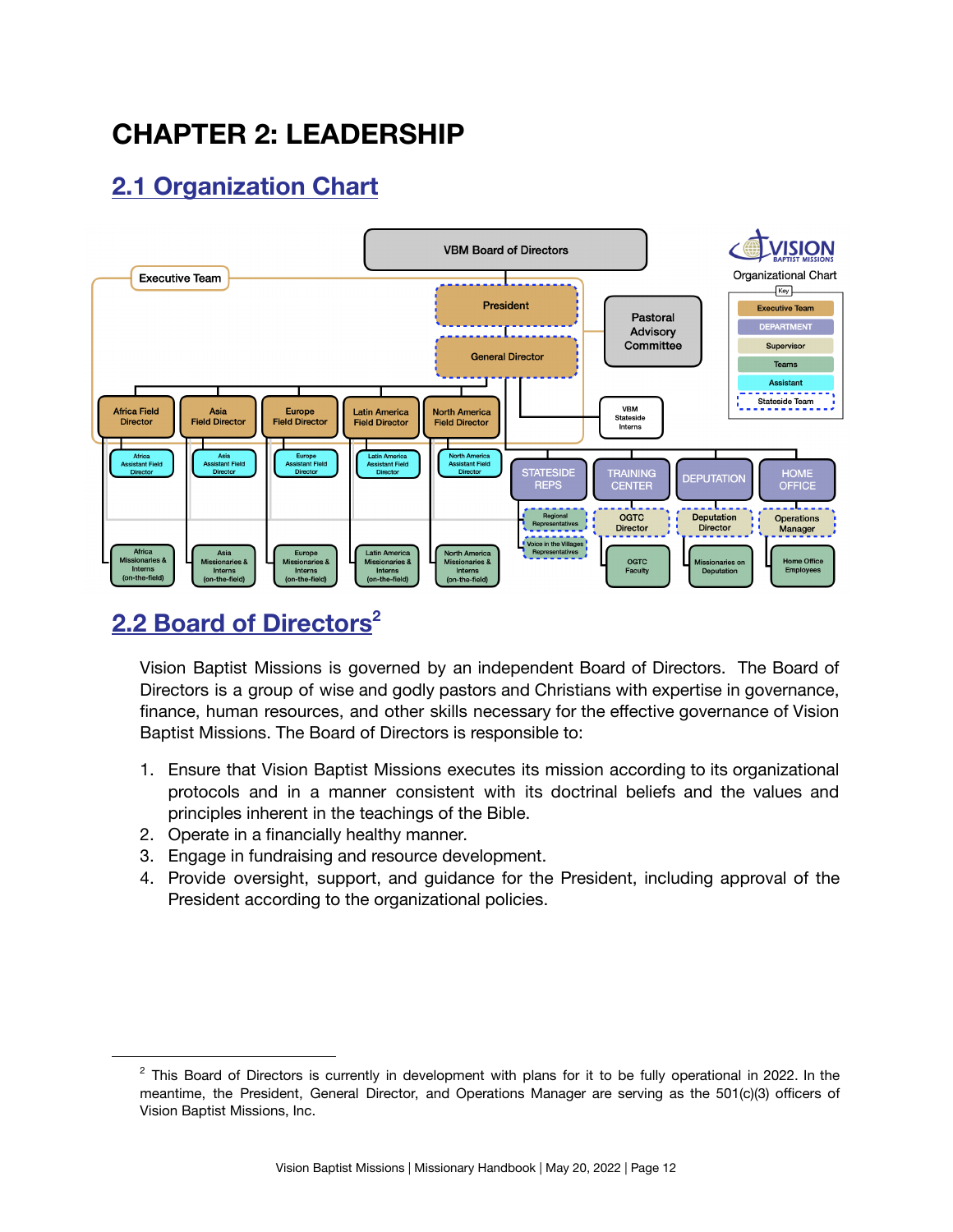## <span id="page-12-0"></span>**2.3 Executive Team**

The Executive Team is made up of the President, General Director, and Field Directors of Vision Baptist Missions. The Executive Team has the following responsibilities and duties:

- 1. Develop and execute Missionary policies and procedures.
- 2. Set support levels for Missionaries with Missionary salaries being reviewed by the Board of Directors annually.
- 3. Accept new Missionaries.
- 4. Dismiss Missionaries who do not abide by the doctrines, core values, or policies and procedures of Vision Baptist Missions.
- 5. Meet regularly with the Pastoral Advisory Committee for counsel and encouragement.
- 6. Nominate any new candidate for President.
- 7. Approve any new nominees for General Director or Field Director.

#### <span id="page-12-1"></span>**2.4 President**

The President of Vision Baptist Missions is the "Chief Executive Officer" responsible for articulating the vision of Vision Baptist Missions and overseeing the General Director and the entire operation of Vision Baptist Missions. The President is chairman of the Executive Team, leader of the Stateside Team, a member of the OGTC Administration, and is accountable to the Board of Directors to lead Vision Baptist Missions according to the governing documents, doctrinal beliefs, core values, and policies, and procedures of Vision Baptist Missions. The President is also accountable to his local church, and, as a supported missionary, the President's pastor is required to sign off on all forms that apply to him, not limited to but including the Missionary Support Agreement and Funds Request Forms.

#### <span id="page-12-2"></span>**2.5 General Director**

The General Director of Vision Baptist Missions is the "Chief Operating Officer" responsible for overseeing the day-to-day operations of Vision Baptist Missions, which includes the Field Directors, all Departments and any Stateside Representatives. The General Director serves under the direction of the President and is a member of the Executive Team, the Stateside Team, and the OGTC Administration. The General Director is also accountable to his local church.

#### <span id="page-12-3"></span>**2.6 Field Directors**

Field Directors are mature missionaries who encourage and equip other Missionary families serving with Vision Baptist Missions in their region (e.g., Africa, Asia, Europe, Latin America, North America). Field Directors will also work to enlist others to their region of the world and for world evangelism. Field Directors serve under the direction of the General Director and President and are members of the Executive Team of Vision Baptist Missions. Each Field Director is also accountable to his local church.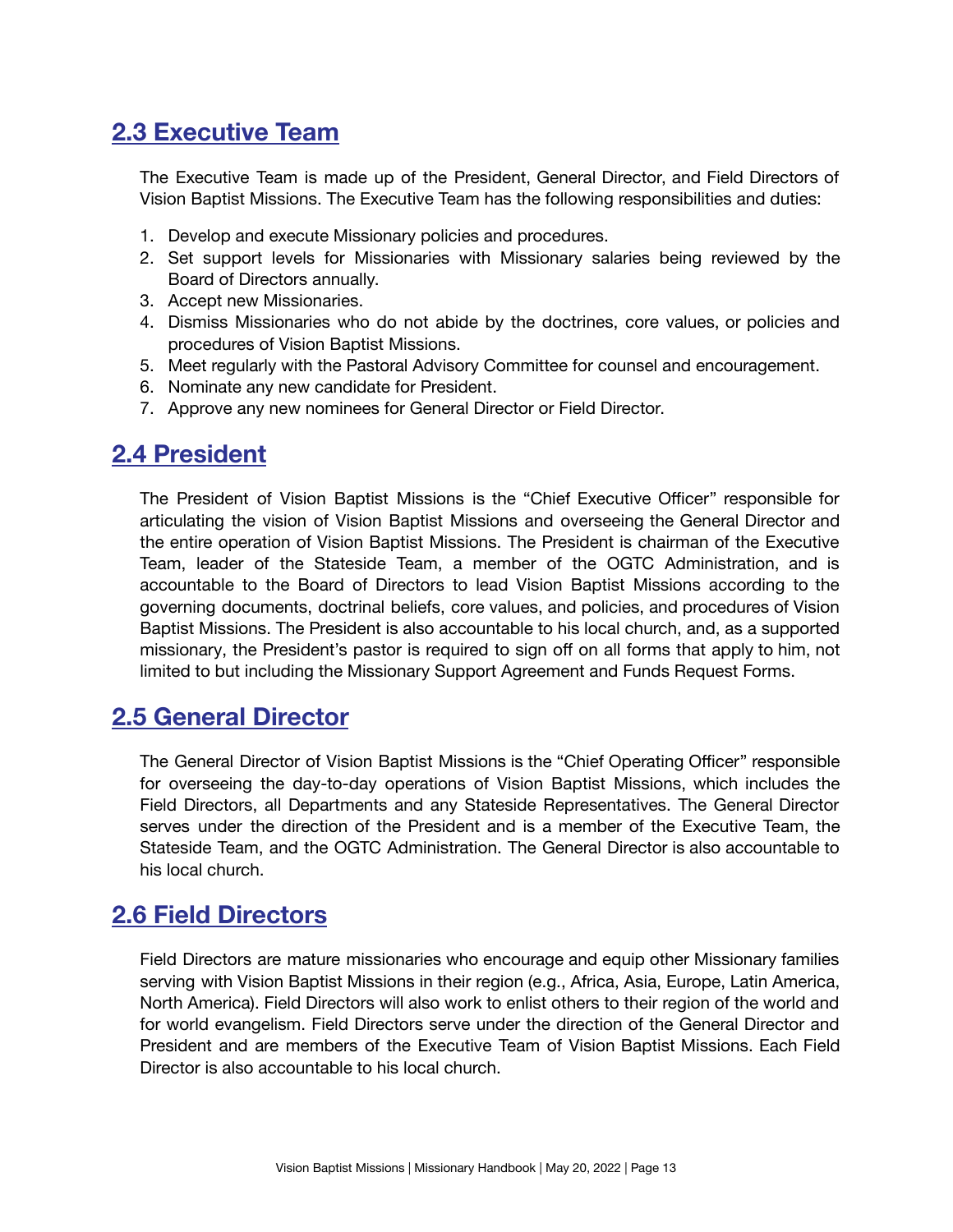# <span id="page-13-0"></span>**2.7 Pastoral Advisory Committee**

The Pastoral Advisory Committee is a group of Independent Baptist pastors who counsel and encourage the President and Executive Team of Vision Baptist Missions as they develop and execute the policies and procedures of Vision Baptist Missions. The Pastoral Advisory Committee is outside the chain of command of Vision Baptist Missions and therefore does not exercise any direct authority over Vision Baptist Missions, but it does provide much godly influence that is a source of encouragement to the leadership.

# <span id="page-13-1"></span>**CHAPTER 3: DEPARTMENTS & TEAMS**

Vision Baptist Missions is dedicated to partnering with local churches to train and send missionaries worldwide. In order to accomplish that purpose and in addition to the regional teams of missionaries on the field, Vision Baptist Missions has four stateside departments: Training Center, Home Office, Deputation and Stateside Representatives. Details about each department are given below.

#### <span id="page-13-2"></span>**3.1 Training Center**

The Our Generation Training Center ("Training Center" or "OGTC") is the training arm of Vision Baptist Missions and is supervised by the President, the General Director, and the OGTC Director ("The Administration"). The Administration helps students in the OGTC acquire the needed mindset, philosophy, doctrine, and training necessary to serve the Lord and, if called by God and qualified, be accepted as Missionaries with Vision Baptist Missions. The policies and procedures of the Training Center are developed by the Administration. More details about the policies, procedures, and practices of the Our Generation Training Center can be found in the OGTC Student Handbook.

### <span id="page-13-3"></span>**3.2 Home Office**

The Home Office Department of Vision Baptist Missions is composed of all the staff and volunteers of Vision Baptist Mission's Home Office and is supervised by the Operations Manager. The Operations Manager is responsible for overseeing the operations of the Home Office which include:

- 1. Receiving funds for Missionaries and projects
- 2. Forwarding funds to Missionaries and projects
- 3. Managing the operating costs of the Home Office and all VBM departments
- 4. Sending out receipts and prayer letters
- 5. Processing Missionary applications and records
- 6. Answering phone calls and emails about the ministry of VBM
- 7. Forwarding mail to Missionaries
- 8. Preparing appropriate tax documents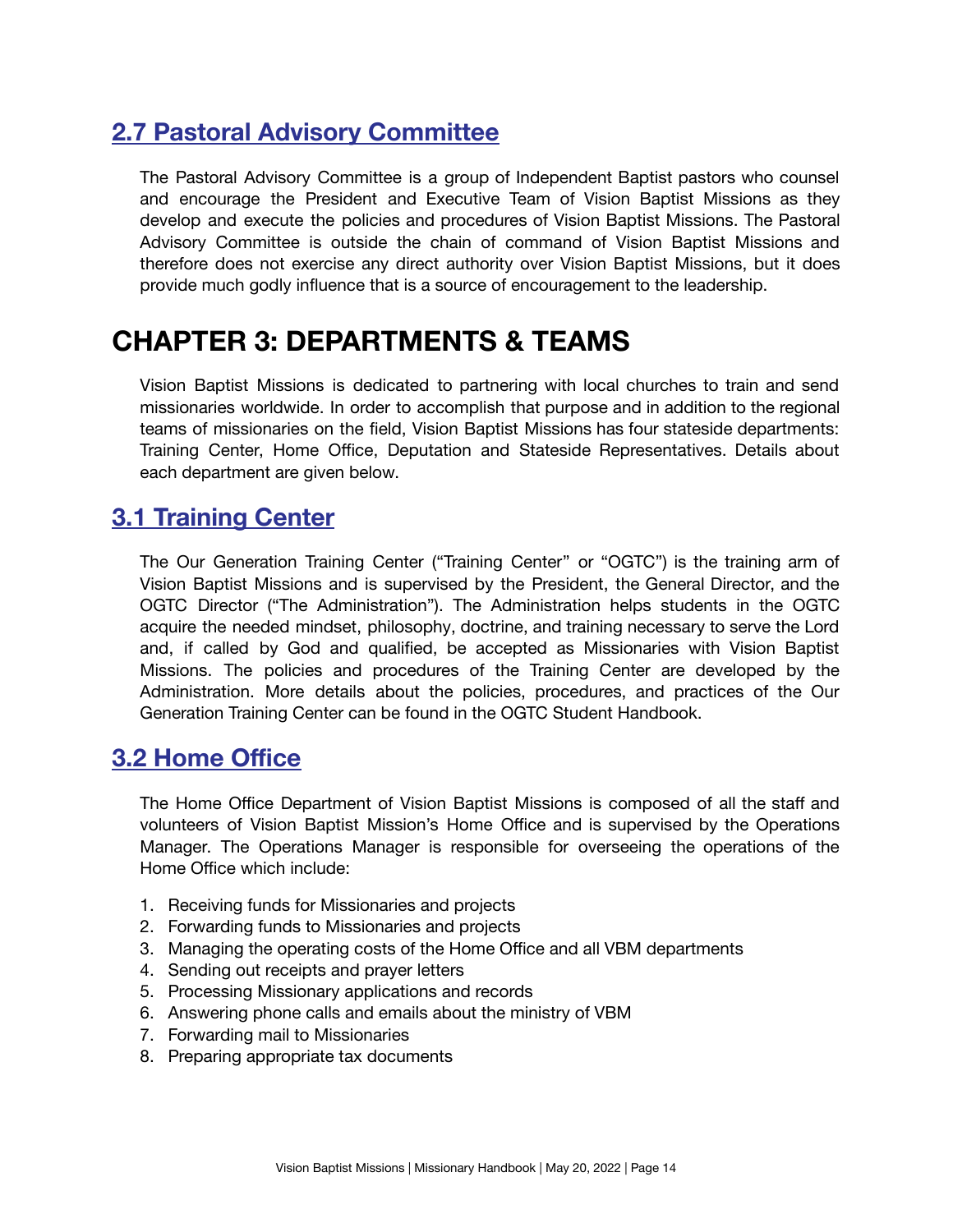The Operations Manager serves under the direction of the General Director and the President and is part of the Stateside Team. More details about the policies, procedures, and practices of the Home Office can be found in the VBM Home Office Handbook.

#### <span id="page-14-0"></span>**3.3 Deputation**

The Deputation Department of Vision Baptist Missions is composed of all the Missionaries with Vision Baptist Missions who are on deputation and is supervised by the Deputation Director. The Deputation Director prays for, encourages, helps, and keeps accountable those on deputation with Vision Baptist Missions. He will also have the opportunity to meet with, counsel, and provide deputation services to streamline the deputation process, such as software, media, and other tools to assist those working to get to the field. The Deputation Director serves under the direction of the General Director and the President and is part of the Stateside Team.

### <span id="page-14-1"></span>**3.4 Stateside Representatives**

The Stateside Representative Department of Vision Baptist Missions is composed of the following:

- 1. Regional Representatives who are primarily focused on presenting the needs of and raising up laborers for a particular region of the world (e.g., Africa, Asia, Europe, Latin America, North America.)
- 2. Voice in the Villages Representatives who present the needs of village ministry and help to get resources into the hands of those serving in villages in a particular country or region of the world.

Stateside Representatives serve under the direction of the General Director and the President and are part of the Stateside Team.

#### <span id="page-14-2"></span>**3.5 Stateside Team**

The Stateside Team is a team of VBM Missionaries who are primarily based in the United States and work together to carry out their respective responsibilities and duties in harmony with one another. They will function like the President's staff and when able, will meet together for planning, prayer, encouragement and accountability. The Stateside Team is composed of the President, General Director, OGTC Director, Deputation Director, Operations Manager and all Stateside Representatives such as Regional Representatives and Voice in the Villages Representatives.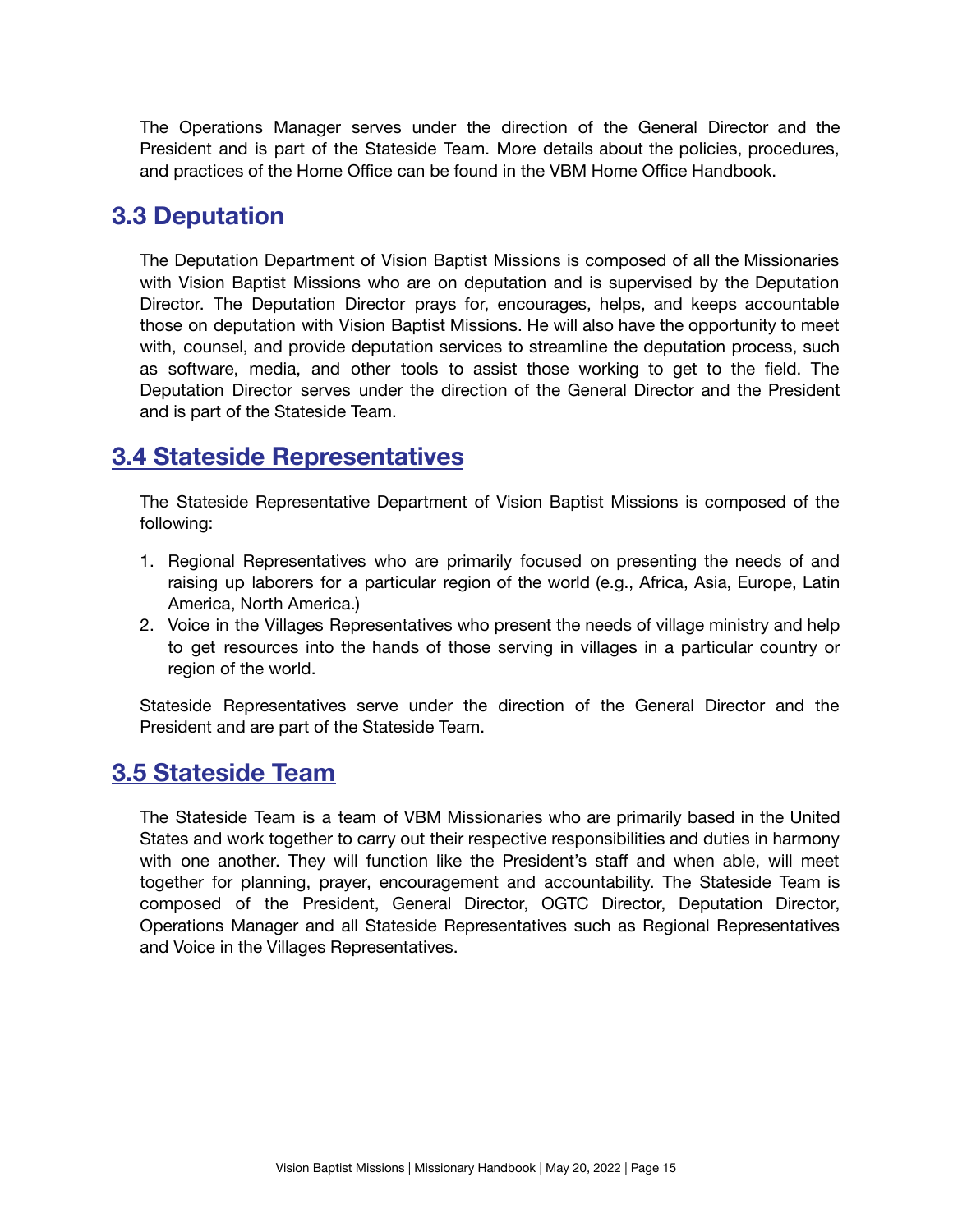# <span id="page-15-0"></span>**CHAPTER 4: MISSIONARY REQUIREMENTS**

Vision Baptist Missions requires all Missionaries to meet the following requirements before being accepted as a Missionary with Vision Baptist Missions. Unless specified, these requirements apply to the husband and wife of married Missionaries and to all single Missionaries, whether male or female. (For simplicity's sake, masculine pronouns are used below but may also apply to a female Missionary.)

### <span id="page-15-1"></span>**4.1 Spiritual Requirements**

A Missionary candidate must meet the following spiritual requirements:

- 1. Have had a personal experience of salvation through the person and work of Jesus Christ and have been baptized by immersion after salvation in the name of the Father, Son, and Holy Spirit.
- 2. Agree with the vision, doctrinal beliefs, core values, policies, and procedures of Vision Baptist Missions.
- 3. Have been a member of an Independent Baptist church/es that is/are in agreement with the doctrinal beliefs of Vision Baptist Missions for at least two years prior to his acceptance.
- 4. Be a member of an Independent Baptist church that:
	- a. Is in agreement with the doctrinal beliefs of Vision Baptist Missions.
	- b. The Missionary joined at least six months prior to applying to Vision Baptist Missions.
	- c. Is willing to act as the Sending Church for the Missionary and hold them accountable to carry out their ministry with integrity, wisdom, and doctrinal purity.
	- d. Is supportive of the core values, policies, and procedures of Vision Baptist Missions and is willing to delegate some oversight of their Missionary to Vision Baptist Missions within the parameters of the policies and procedures of Vision Baptist Missions.
- 5. Have read the Bible all the way through at least once.
- 6. Have complete confidence in God for his financial, material, and spiritual needs.
- 7. Not be divorced.
- 8. Be living a life of victory over impurity and, if married, have a strong and healthy marriage.

### <span id="page-15-2"></span>**4.2 Educational Requirements**

- 1. **Male Missionaries:** All male Missionary candidates, except those serving in a Helps Ministry, must meet ONE of the following educational requirements:
	- a. Be a graduate of the Our Generation Training Center.
	- b. Have a bachelor's degree of at least 120 credit hours from an approved Bible College *and* complete a six-month internship (domestic or foreign) approved by Vision Baptist Missions.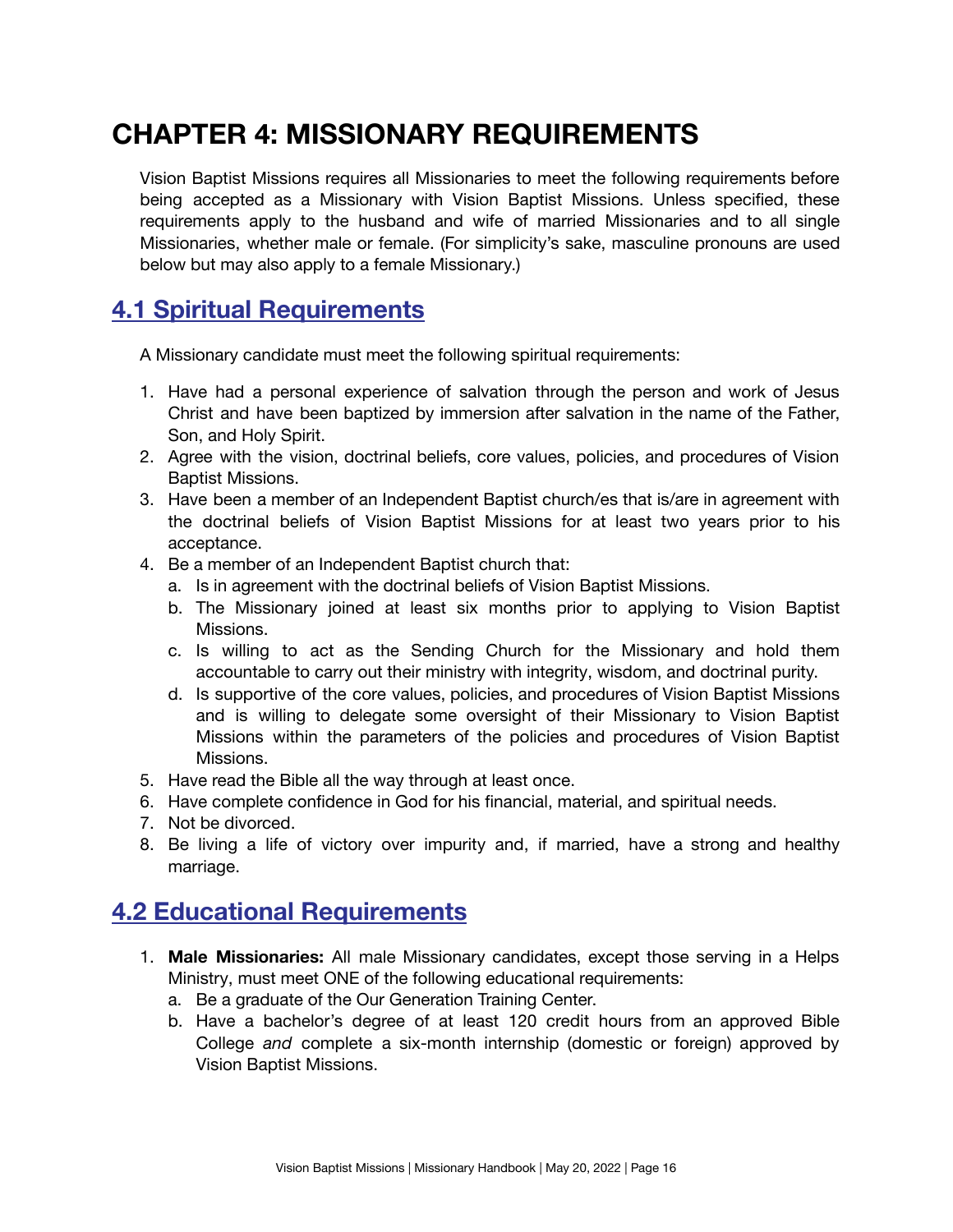- c. Have a master's degree of at least 30 credit hours from an approved Bible College *and* complete a six-month internship (domestic or foreign) approved by Vision Baptist Missions.
- d. Have served for five years in full-time or part-time pastoral ministry in an Independent Baptist church *and* complete a six-month internship (domestic or foreign) approved by Vision Baptist Missions.
- 2. **Missionary Wives:** Before leaving for the mission field, all wives of Missionary candidates must meet ONE of the following educational requirements:
	- a. Have completed the equivalent of 30 credit hours in Biblical or ministry studies from an approved Christian university, Bible college, Bible institute, or training center.<sup>3</sup>
	- b. Have served for five years in full-time or part-time ministry in an Independent Baptist church.
- 3. **Helps Missionaries:** All Missionaries who will be serving in a Helps Ministry (see chapter 9) must meet ONE of the following educational requirements:
	- a. Be a graduate of the Our Generation Training Center.
	- b. Have an associate's degree of at least 60 credit hours from an approved Bible College.
	- c. Have an associate's degree of at least 60 credit hours from any college and have completed the equivalent of at least 30 credit hours of Bible college coursework from an approved Bible college or institute.
	- d. Have served for five years in full-time or part-time ministry of an Independent Baptist church, Christian school, or other ministry similar to the type of Helps Ministry they desire to do.
- 4. **All Missionaries:** All Missionary candidates must have read the following books to understand more of the heart of what it means to be a Missionary with Vision Baptist Missions:
	- a. *Challenge of Missions* by Oswald J. Smith
	- b. *Mentoring for Mission* by Günter Krallmann
	- c. *The Master Plan of Evangelism* by Robert Coleman

### <span id="page-16-0"></span>**4.3 Health Requirements**

A Missionary candidate must meet the following health requirements:

- 1. Be able to meet the physical demands of the particular mission field to which God called him. Any serious illnesses, operations, accidents, or physical health issues must be declared on the VBM Missionary Application. Before departing for the field or returning to the field, all Missionaries will be required to complete a physical exam.
- 2. Be able to meet the mental demands of the particular mission field to which God has called him. Any nervous disorders or mental health issues must be declared on the VBM Missionary Application.

<sup>&</sup>lt;sup>3</sup> Missionary wives who joined VBM before April 2022 and are currently on deputation will be allowed to leave for the field without completing this requirement, but will be required to complete this requirement either in the United States or on the field before April 2025. Assistance and guidance will be given to work out a plan for completion that is sustainable and practical for each missionary wife.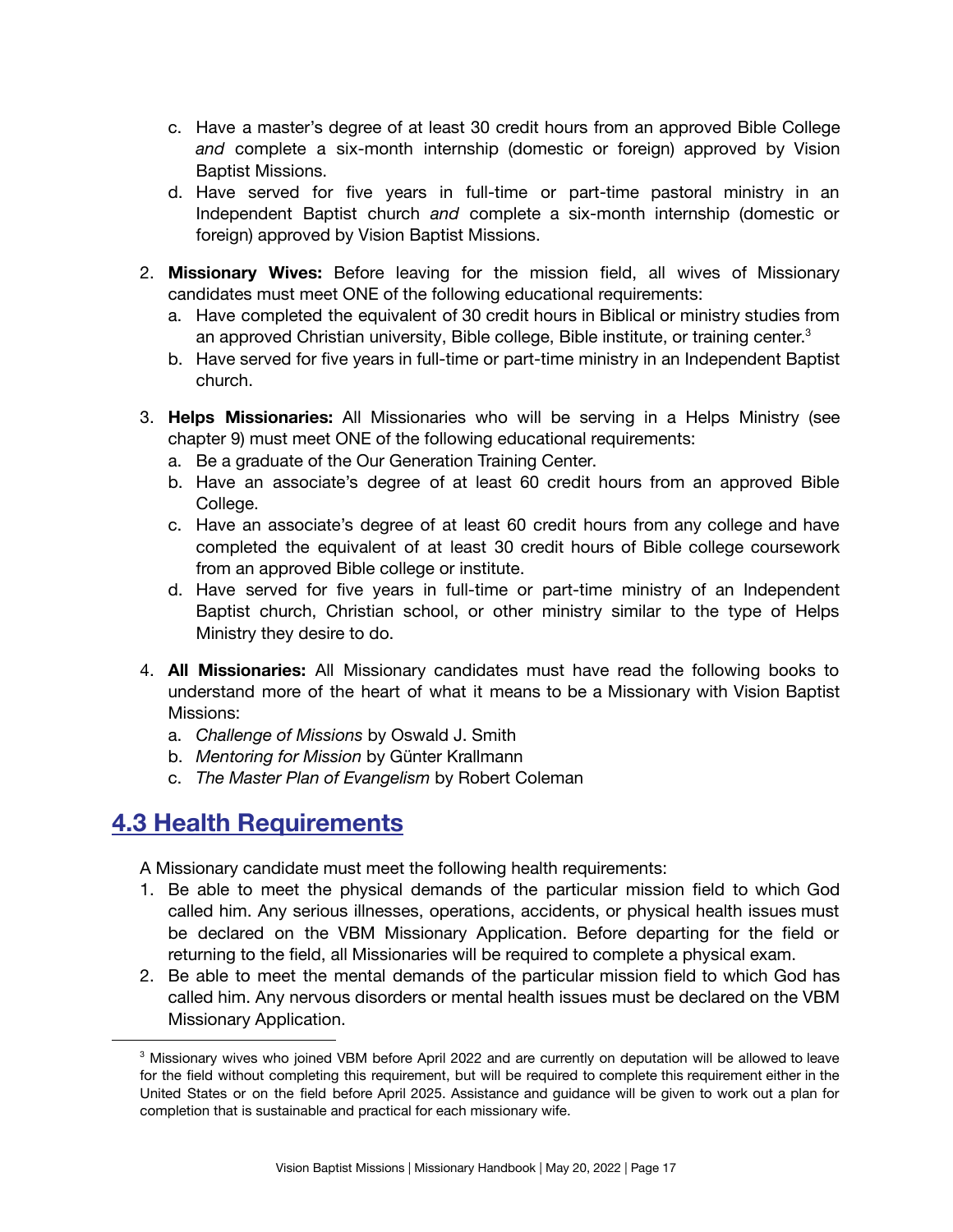# <span id="page-17-0"></span>**4.4 Code of Conduct**

A Missionary candidate must be willing to abide by the following **VBM Missionary Code of Conduct**:

*As a Missionary with Vision Baptist Missions, I agree to:*

- *1. Carry out my ministry according to the doctrinal beliefs, core values, policies, and procedures of Vision Baptist Missions.*
- *2. Attend church services faithfully and contribute cheerfully and regularly to the support of my Sending Church and/or the church where I am serving on the field.*
- *3. Take responsibility for my family's spiritual growth; which, for men, includes pastoring my wife and family.*
- *4. Maintain personal devotions and educate my children in the Christian faith.*
- *5. Be a model Christian who lives a blameless, holy life; seeks the salvation of the lost; is just in his dealings; shows brotherly love and prays for the saints.*
- *6. Avoid all gossip, backbiting, slander, and excessive anger.*
- *7. Be courteous in speech, slow to take offense, and quick to reconcile.*
- *8. Abstain from all alcoholic beverages, illicit drugs, tobacco products, vaping, marijuana, and any practices which bring unwarranted harm to the body or jeopardize my or another's faith.*
- *9. Live in sexual purity, avoiding pornography, homosexuality, and sex outside of marriage. This includes having appropriate safeguards and accountability, especially concerning work environments and communication with members of the opposite sex.*
- *10. Conduct myself in a manner that is professional and modest as an ambassador of Christ.*
- *11. Be wise, respectful, and considerate in all communication, including social media. This includes not sharing private information or communications without consent.*
- *12. Refrain from immoral conduct, making identifying statements of immoral acts, or advocating for or advancing immoral conduct. Immoral conduct is defined as bodily contact, actively undertaken or passively permitted, between members of the opposite sex or members of the same sex in order to satisfy sexual desires or any bodily contact that a reasonable person would understand to demonstrate a propensity or intent to engage in an immoral act. Identifying statement(s) of immoral acts are ones in which the person does any of the following: engages in speech regarding sexual immorality; claims he or she is homosexual, bisexual, transgender, or otherwise identifies as being sexually immoral under biblical Christian standards; or uses words, language, or behavior, including by dress or other appearance or online activity that, in the discretion of the ministry, would indicate an intention to convey the impression that the person engages in, advocates for, or approves of behavior or identity that is immoral under biblical Christian standards.*
- *13. Married missionaries must remain faithful to their spouses in every aspect of life, and single (unmarried) missionaries may not participate in any sexual activity and may not live in a state of cohabitation.*
- *14. Refrain from inappropriate contact or interactions with minors, including but not limited to, sending or responding to private texts, emails, social media communications, or other electronic communications; meeting with minors alone and out of view of other*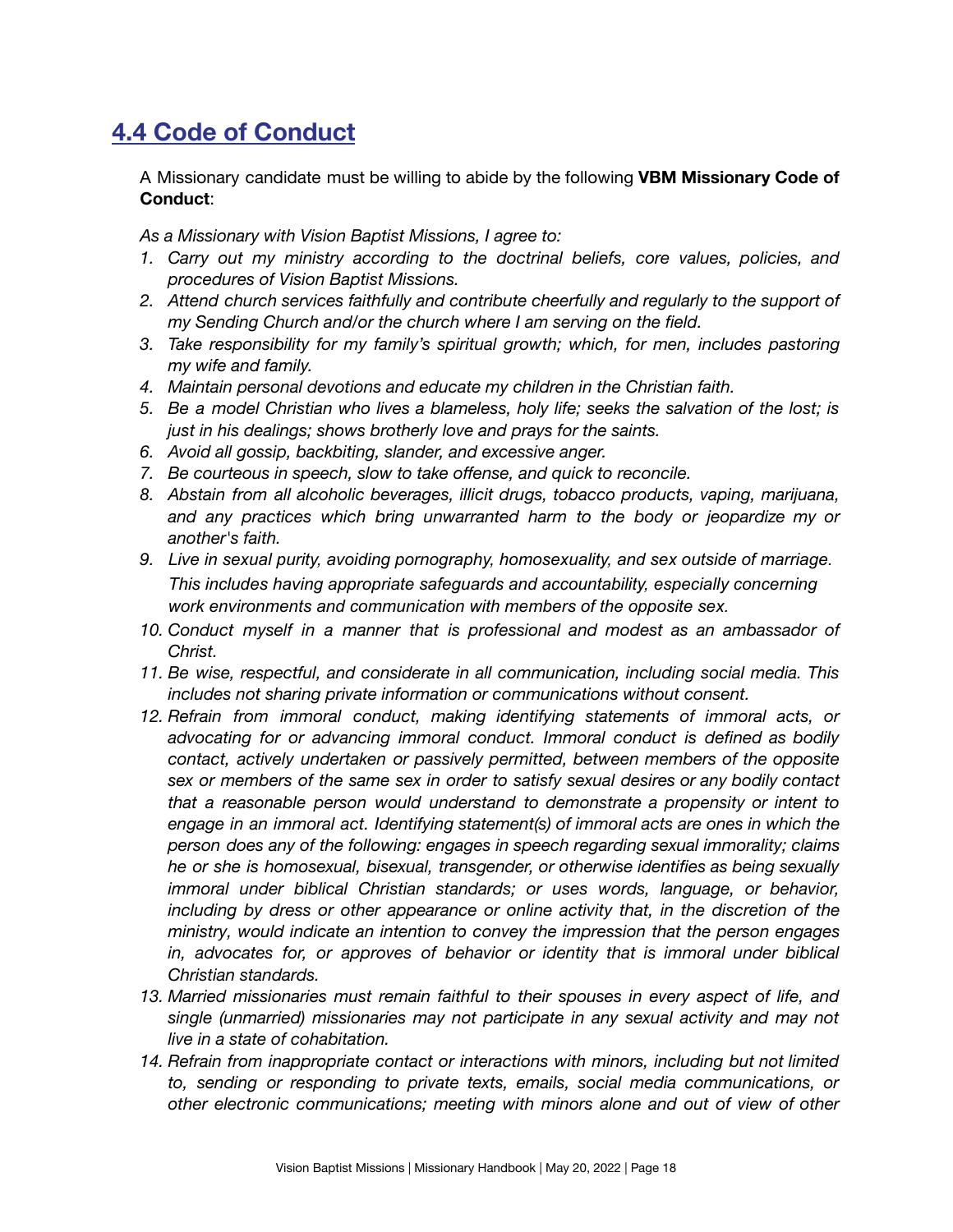*adults or teens; phone conversations with minors without parental knowledge or permission; or any other contact that would contribute to undue familiarity.*

### <span id="page-18-0"></span>**4.5 Social Media Code of Conduct**

A Missionary candidate must be willing to abide by the following **VBM Social Media Code of Conduct:**

*As a Missionary with Vision Baptist Missions, I agree to:*

#### *1. Be Respectful.*

- *a. Be authentic and respectful. When posting about Vision Baptist Missions, your fellow Missionaries, other Missionaries and pastors, ensure content is always constructive and fair. Before posting, consider how other people might read and interpret your comment. You must only post content you would feel comfortable saying directly to another person without offending. If you respond to published comments that you consider unfair, always be accurate, kind, and biblical.*
- *b. Avoid defamatory, obscene, indecent, abusive, offensive, harassing, violent, hateful, racist, inflammatory, or otherwise objectionable comments.*

#### *2. Be Professional.*

*a. Always act professionally and constructively and use sound judgment before posting. Always be polite to individuals' opinions, and show self-control, especially when discussions become heated.*

#### *3. Be Truthful.*

*a. All information about finances, dates concerning time on the field, trips to the United States, furloughs and travel, attendance in events, the number of students, national pastors, and churches on the field must be honest and expressed with clarity and void of exaggeration or ambiguity.*

#### *4. Be Aware of Confidentiality.*

*a. Understand and only reference publicly available information and don't disclose any information that is confidential or proprietary to Vision Baptist Missions, its Missionaries, its supporting churches, or any third party that has confidentially disclosed information to you. Show proper consideration for other people's privacy.*

#### *5. Be Balanced.*

- *a. Feel free to share personal insights into your family and life, but beware of your own family's privacy and security. Use wisdom, common sense, and sound judgment with what you share so as not to cause unnecessary offense or confusion.*
- *b. Feel free to share ministry involvement and spiritual thoughts, but beware of your own ministry's privacy and security. Use wisdom, common sense, and sound judgment with what you share so as not to cause unnecessary offense or confusion.*

#### *6. Be Careful.*

- *a. Avoid posting questionable/offensive content or content from questionable/offensive sources. This type of content includes personal pictures, pop culture content or references, music, authors' quotes, and current social movements. You may have personal preferences that could be offensive to others.*
- *b. Limit or refrain from promoting political parties and candidates.*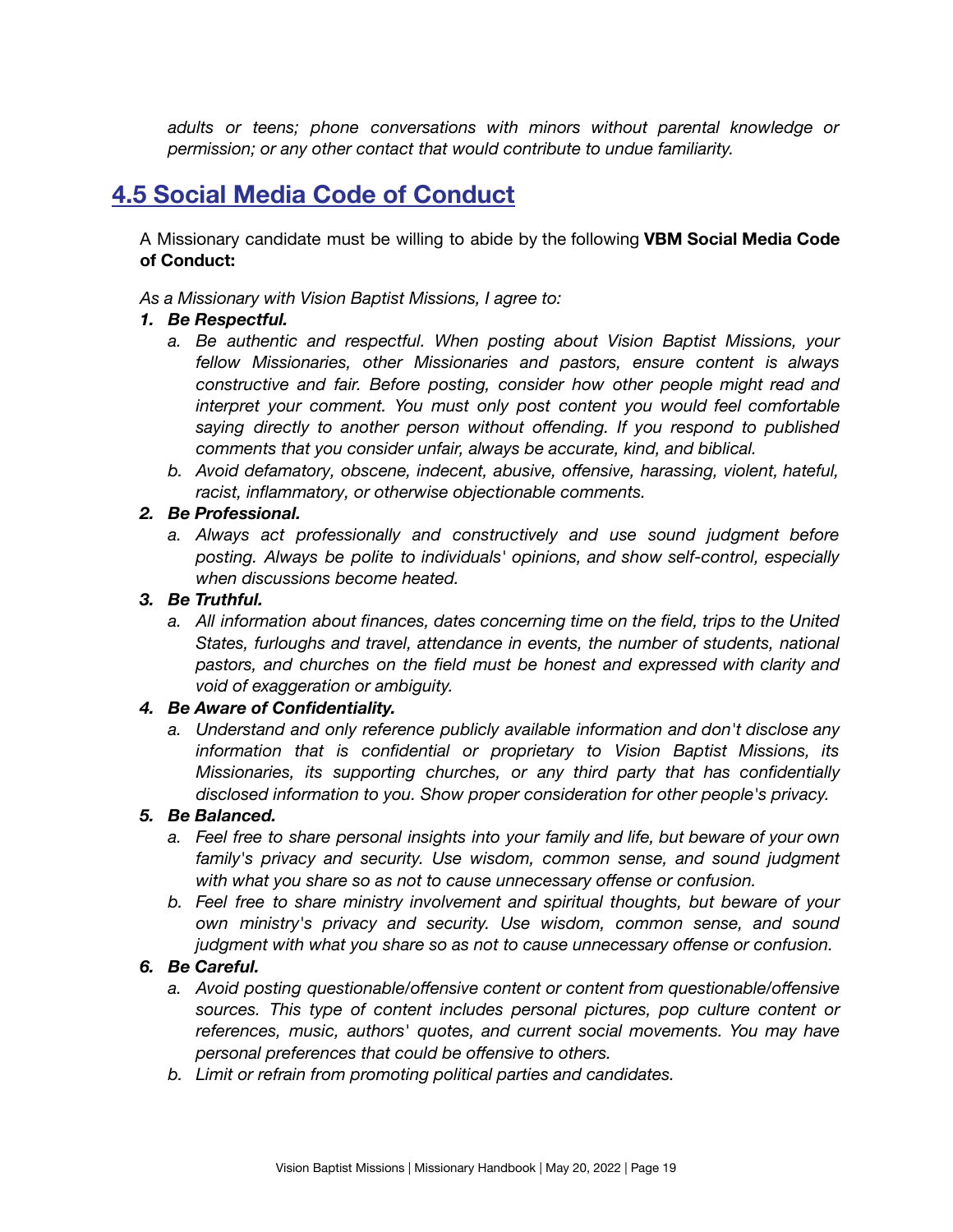# <span id="page-19-0"></span>**4.6 Application Process**

Below is the process a Missionary candidate must follow to become a Missionary with Vision Baptist Missions:

- 1. Complete the VBM Missionary Application
- 2. Complete the VBM Core Values Questionnaire
- 3. Complete a criminal background check
- 4. Complete a credit report and have no more than \$5,000 of unsecured debt, exclusive of student loans (This is so our missionaries can focus exclusively on their mission work.)
- 5. Provide the names and contact information of three references other than their pastor or a relative
- 6. Have completed or agree to complete financial counseling with a financial advisor approved by VBM
- 7. Complete an interview with the Executive Team of Vision Baptist Missions
- 8. Satisfy any additional interviews, exams, or requirements the Executive Team may deem necessary
- 9. Be approved by a majority vote of the Executive Team of Vision Baptist Missions

### <span id="page-19-1"></span>**4.7 Disciplinary Procedure**

Missionaries are required to abide by all the policies and procedures of Vision Baptist Missions that pertain to them. If a Missionary does not abide by any VBM policy, then the following actions must be taken:

#### 1. **For a Noncriminal or Nonsexual Breach of Policy:**

- a. The VBM Missionary who notices must:
	- 1) Lovingly confront the Missionary.
	- 2) Inform the Missionary's Field Director or Supervisor about the breach of policy and any actions taken to confront the Missionary.
- b. The Field Director or Supervisor who is made aware must:
	- 1) For a repeated or serious breach:
		- a) Issue a written warning copying in the General Director and the Missionary's Sending Church pastor
		- b) Seek to provide counsel to help the person change
	- 2) For any further breach, arrange a meeting with the Missionary and the General Director or President and the Missionary's Sending Church pastor. At this meeting, discussions will be held as to how to help the Missionary, and warnings will be given that any subsequent breach of policy could result in dismissal from VBM.
	- 3) For any subsequent breach, arrange a meeting with the entire Executive Team, the Missionary and the Missionary's Sending Church pastor to examine whether the Missionary should be dismissed from VBM. Following the meeting, the Executive Team will meet to discuss their conclusions and vote on whether the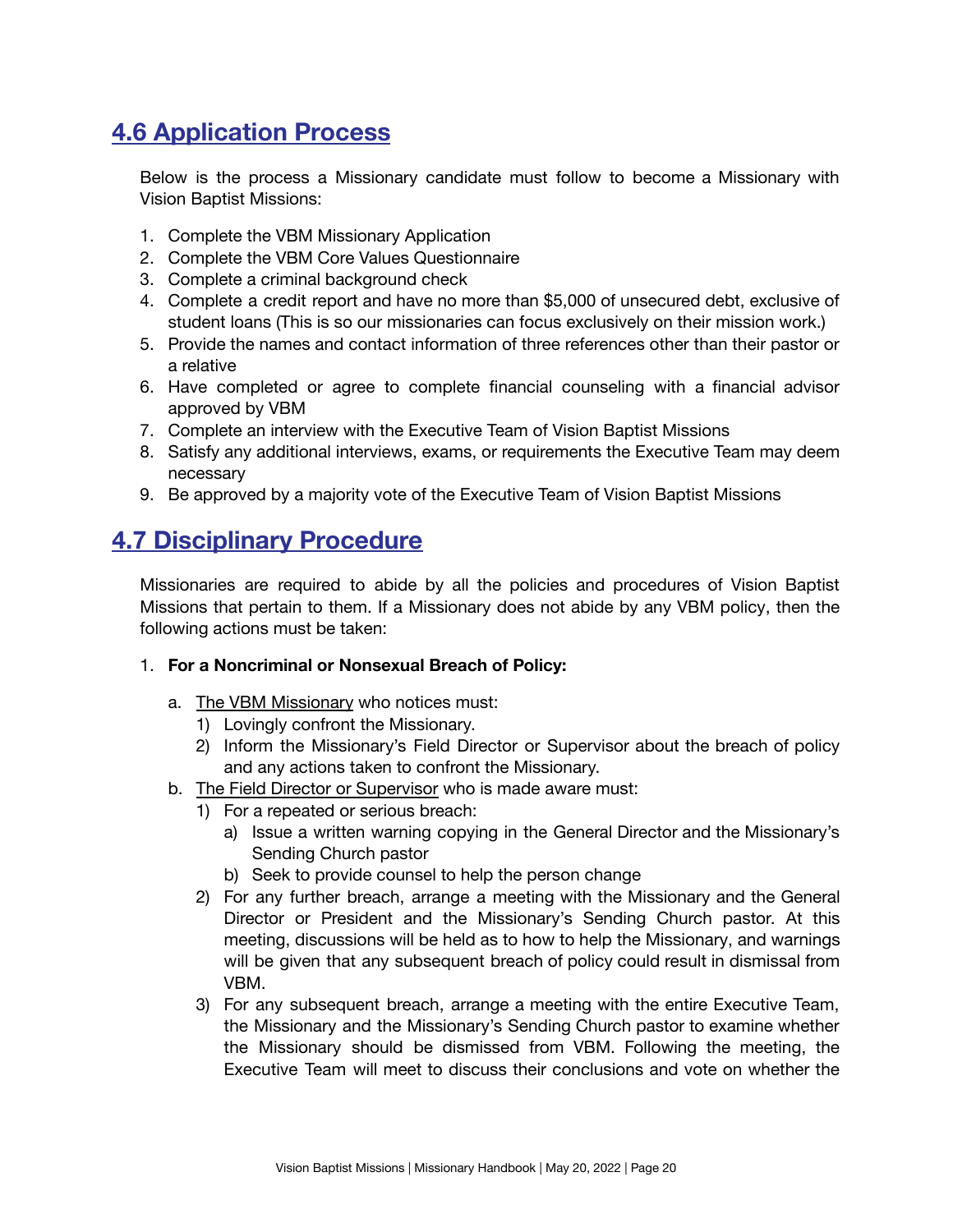Missionary should be dismissed or what other courses of action should be taken.

4) Make notes of all actions taken and meetings held throughout this process.

#### 2. **For a Criminal Activity or a Criminal Breach of Policy:**

- a. The VBM Missionary who has reasonable grounds to suspect such actions must:
	- 1) Immediately report all suspected criminal activity, including suspected child abuse, to the appropriate authorities.
	- 2) Inform the Missionary's Field Director or Supervisor to discuss options for confronting the Missionary who is suspected of the action.
- b. The Field Director or Supervisor who is made aware must:
	- 1) Immediately report all suspected criminal activity to the appropriate authorities if this has not already been done.
	- 2) Hold an emergency meeting with the Missionary, the Missionary's Sending Church pastor, and the General Director or President to suspend the Missionary from all ministry and/or leadership roles until after the allegation, accusations, or offense has been thoroughly investigated. At this meeting, discussions will be held as to how to help the Missionary and his family, and, as applicable, the alleged victim and his or her family.
	- 3) Arrange a meeting with the Executive Team, the Missionary, and the Missionary's Sending Church pastor to discuss the results of the investigation. Following the meeting, the Executive Team will meet to discuss their conclusions and vote on what courses of actions should be taken.
	- 4) Make notes of all actions taken and meetings held throughout this process.

#### **3. For Criminal Sexual Activity or a Sexual Breach of Policy:**

- a. The VBM Missionary who has reasonable grounds to suspect such actions must:
	- 1) Immediately report all suspected sexual activity of a criminal nature, including suspected child abuse, to the appropriate authorities.
	- 2) Inform the Missionary's Field Director or Supervisor of any suspected criminal sexual activity, including suspected child abuse, or any sexual breach of policy.
- b. The Field Director or Supervisor who is made aware must:
	- 1) Immediately report all suspected sexual activity of a criminal nature to the appropriate authorities if this has not already been done.
	- 2) Hold an emergency meeting with the Missionary, the Missionary's Sending Church pastor, and the General Director or President to suspend the Missionary from all ministry and/or leadership roles until after the allegation, accusations, or offense has been thoroughly investigated. At this meeting, discussions will be held as to how to help the Missionary and his family, and, as applicable, the alleged victim and his or her family. .
	- 3) Arrange a meeting with the Executive Team, the Missionary, and the Missionary's Sending Church pastor to discuss the results of the investigation. Following the meeting, the Executive Team will meet to discuss their conclusions and vote on what courses of actions should be taken.
	- 4) Make notes of all actions taken and meetings held throughout this process.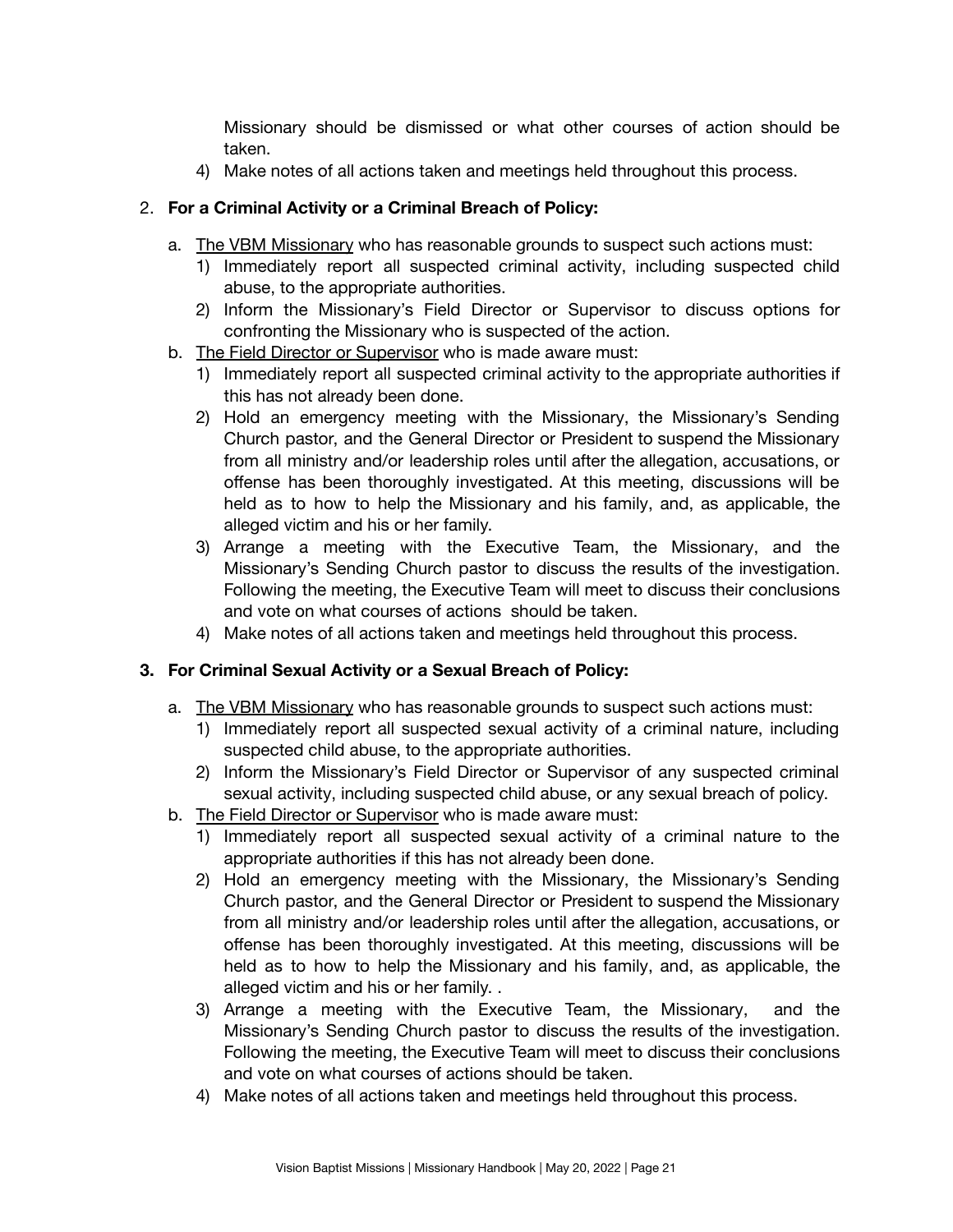## <span id="page-21-0"></span>**4.8 Recall**

- 1. Vision Baptist Missions reserves the right to recall any Missionary from the field as part of the processes listed above or at any other point that the Executive Team deems their presence on the field a moral, governmental, or doctrinal problem. If the Executive Team chooses to recall a Missionary, they will seek to inform the Missionary Sending Church pastor as part of the process or as soon as possible after the decision has been made.
- 2. In the event of an international crisis that might endanger the overseas Missionary and/or his family, VBM, in conjunction with the Missionary's Sending Church pastor, will advise the Missionary to return to the United States. VBM will allow the Missionary to have the final say, provided written permission has been obtained and signed by the Missionary, spouse, Field Director, General Director, and Sending Church pastor, and provided this written permission form includes a statement that the missionary assumes all risk of staying on the field and waives any potential liability the ministry might otherwise incur by the missionary's continued presence on the field. The General Director or President will advise supporting churches of the advice given to the Missionary.

### <span id="page-21-1"></span>**4.9 Dismissal**

If a Missionary is dismissed:

- 1. The Missionary's Field Director or Supervisor will inform the Missionary's region or department.
- 2. The General Director or President will inform the Board of Directors and all VBM Missionaries that the Missionary is no longer with VBM.
- 3. The General Director or President will also make sure that a letter is sent out to all individuals and churches that support the Missionary, informing them of the Missionary's dismissal.
- 4. The Home Office will send back support checks the following month unless other arrangements have been approved by the Executive Team.

# <span id="page-21-2"></span>**CHAPTER 5: DEPUTATION**

- 1. **Required Events:** While on deputation, Missionaries must attend VBM Orientation and Marriage Retreat to gain further training and encouragement for their marriage and ministry. The only way Missionaries on deputation will be permitted to miss either event is to get special permission from their pastor.
- 2. **Departure Interview:** When a Missionary reaches 85% of his support, he must schedule a Departure Interview with the Deputation Director and, if possible, the General Director. Following the Departure Interview, the Deputation Director, General Director, and the Missionary's Field Director will meet to discuss the Missionary's readiness to leave for the field and approve his departure date. The Deputation Director will inform the Missionary of their decision and any steps that must be taken before the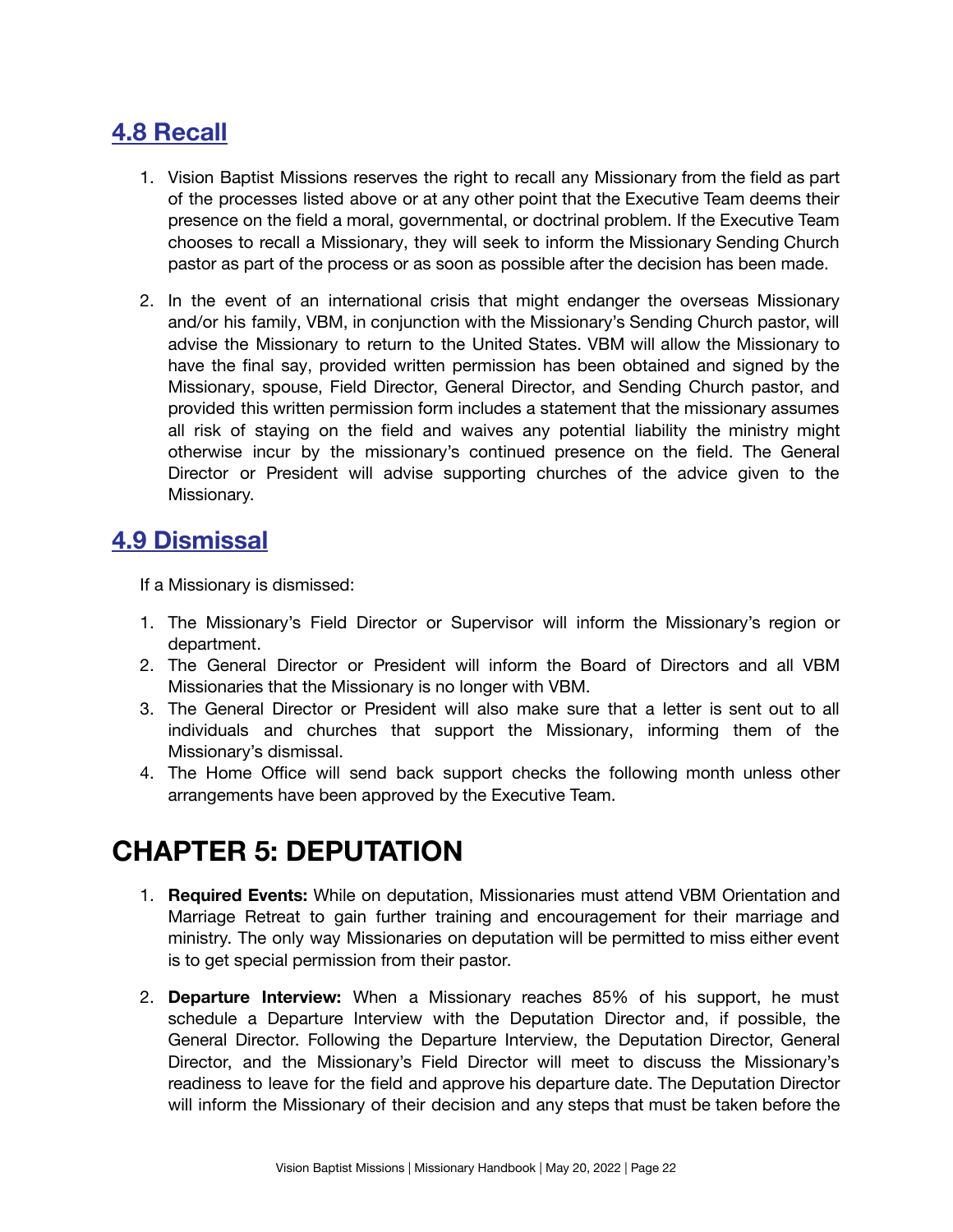Missionary is approved to leave for the field.

- 3. **Physical Exam:** Missionaries on deputation must pass a physical exam before leaving for the field. The results must be sent directly to the VBM office, verifying their ability or lack of physical ability to return to the field.
- 4. **Deputation Location:** Missionaries on deputation are to reside in the vicinity of the Home Office of Vision Baptist Missions. The purpose of this is so that deputation Missionaries can have access to ongoing training, mentoring, and mutual encouragement.

# <span id="page-22-0"></span>**CHAPTER 6: FINANCES**

## <span id="page-22-1"></span>**6.1 Missionary Support**

- 1. Missionaries must secure their own support for salary, housing, and ministry, including travel to the field, set-up expenses, and work funds.
- 2. Missionary salary, housing, and work fund levels will be regulated by the Executive Team with Missionary salaries being reviewed by the Board of Directors annually. Missionary support levels will be adjusted to the field and need.
- 3. All escrow funds, set-up funds, work funds, and others retained funds must remain in a Vision Baptist Missions account and may not be transferred or requested any earlier than 30 days before spending the money, unless approved by your Field Director or Supervisor. Any interest from these funds will be used by Vision Baptist Missions to help defray the operating costs of the Home Office.
- 4. No work funds may be invested privately by the individual Missionary or be held in the Missionary's personal accounts for long periods of time unless they have a legitimate reason and gain approval from their Field Director and the General Director or President.
- 5. Vision Baptist Missions makes every effort to abide by the Revenue Code governing non-profit organizations. All contributions to Vision Baptist Missions become the unconditional property of Vision Baptist Missions. We are committed to honor all designations of donors consistent with VBM policies and revenue laws. As a general rule, funds given to a specified project or missionary will be applied to the project or missionary as designated by the donor out of ethical, not legal, obligation to the donor. If any designation is unacceptable, the donation will be returned.

## <span id="page-22-2"></span>**6.2 Deputation Finances**

- 1. **Support Budget:** Before beginning deputation, Missionaries must meet with their Field Director to establish a support budget that provides for salary, housing, and work fund. Missionaries will not be allowed to leave for the field unless they have at least 85% of their support budget.
- 2. **Deputation Budget:** Before beginning deputation, Missionaries must also meet with the Deputation Director to establish a deputation budget that provides for:
	- a. All living and travel expenses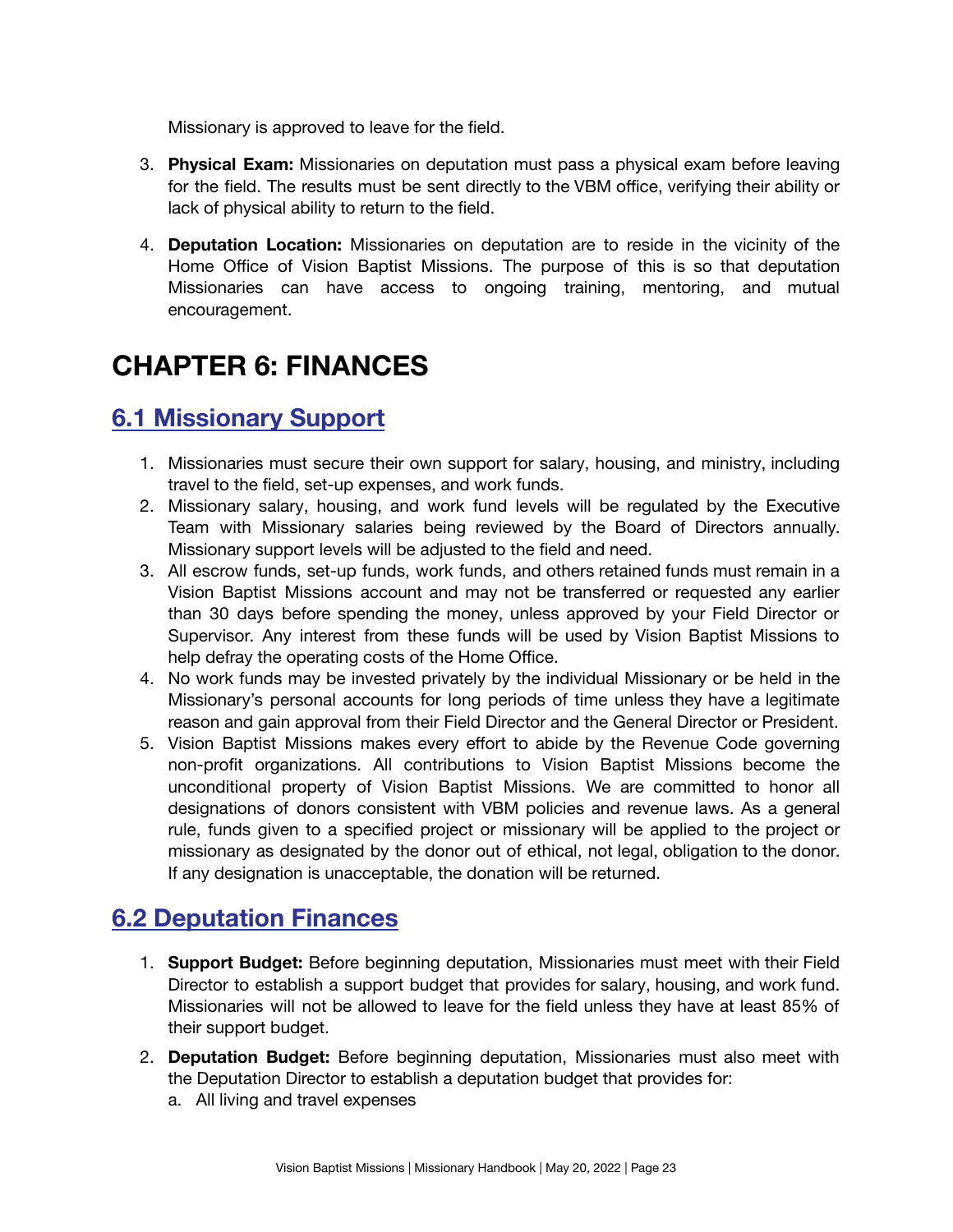- b. All required VBM events such as Orientation and Marriage Retreat for married couples and any other optional events
- c. All special needs or circumstances the Missionary might have
- d. Support for the Home Office (see section 6.5)
- 3. **Escrow Fund and Set-up/Furlough Fund Savings:** Any support that comes in above the deputation budget must be used in the following ways:
	- a. First, it must be placed into an *Escrow Fund* until it reaches one month's full support (salary, housing, and work fund).
	- b. Then, it must be placed into a *Set-up/Furlough Fund* to be used for travel expenses and set-up expenses on the field until it reaches at least five months' full support OR the target Set-up/Furlough Fund amount if it is more than five months' full support.
	- c. Once a foreign Missionary's Set-up/Furlough Fund is fully funded, any support above the deputation budget must continue to accumulate in the *Escrow Fund* until it reaches at least three months' full support.
	- d. Once a Missionary's Set-up Fund and Escrow Fund are fully funded, any support above the deputation budget must be placed into a *Work Fund* for ministry expenses.
- 4. **Deputation Length:** Under normal circumstances, Missionaries must raise their support within three years. To help Missionaries raise their support, VBM provides ongoing training for Missionaries on deputation. This training is under the direction of the Deputation Director (see section 3.3).
- 5. **Support Goals:** Missionaries on deputation must meet the following minimum support goals:
	- a. After 1 year of deputation 25%
	- b. After 2 years of deputation 60%
	- c. After 3 years of deputation Leave for the field (with a minimum of 85% support)
- 6. Missionaries on deputation who fail to meet the above support goals must meet with the Deputation Director, the General Director, and their pastor for an evaluation of their future with VBM. Unless there are extenuating circumstances to justify an extension, Missionaries who fail to meet the above goals will be dismissed.

## <span id="page-23-0"></span>**6.3 Field Finances\* 4**

Missionaries will have their support handled in the following way:

- 1. They will receive a set amount of support for salary, housing, and any recurring ministry expenses as specified in the Missionary Support Agreement.
- 2. They will have funds retained at VBM each month for the following:
	- a. **Escrow Fund**<sup>5</sup> (minimum \$250 until their Escrow Fund is equal to three months'

<sup>4</sup> This section will be implemented with each individual missionary over the course of 2022, taking into consideration their personal situation.

<sup>&</sup>lt;sup>5</sup> The purpose of the Escrow Fund is to cover emergencies that are unexpected, necessary, and urgent (e.g. Death of an immediate member of the family, an emergency medical need, the breakdown of an essential appliance, vehicle, etc). No missionary will be allowed to reduce their Escrow Fund below the amount they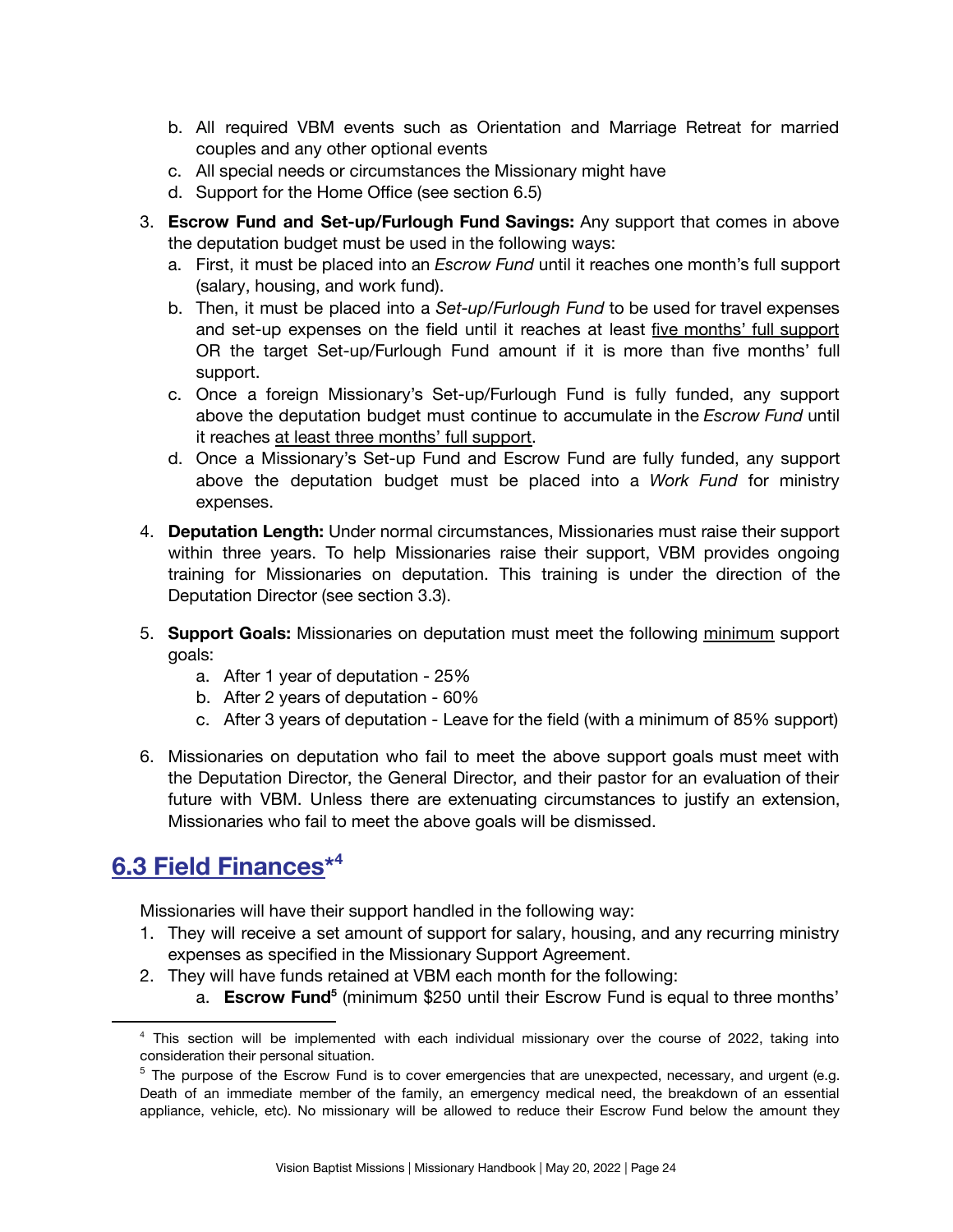full support for foreign Missionaries or one month's full support for stateside Missionaries)

- b. **VBM Events Fund** (Regional Conference, Orientation, Marriage Retreat) (minimum \$100/month for married couples or \$50/month for singles)
- c. **Vacation Fund** (minimum \$100/month for married couples or \$50/month for singles)
- d. **Set-up/Furlough Fund 6** (minimum \$100/month for married couples or \$50/month for singles until it reaches at least one month's full support and no more than two month's full support)
- 3. They agree to invest in a qualifying retirement plan (minimum 15% of personal support  $[$ e.g. salary + housing $]$ ).
- 4. They agree to pay for adequate life insurance and health insurance that covers treatment in their field and in the United States.
- 5. They will have all remaining support placed into a work fund that can be solicited via a Funds Request Form for ministry expenses (See the Quarterly Expense Report for details about ministry expense categories.)
- 6. In an emergency, the President, General Director, or any Field Director may authorize that funds from a missionary's escrow or work fund be transferred without a Funds Request Form, provided the Missionary completes the form as soon as possible after the emergency.

## <span id="page-24-0"></span>**6.4 Furlough Finances\***

- 1. **Furlough Budget:** Before beginning furlough, Missionaries must meet with their Field Director and, if necessary, the Deputation Director to establish a furlough budget that provides for salary, housing, and work funds.
- 2. **Furlough Savings:** Any support that comes in above the furlough budget must be used for any of the following:
	- a. A Missionary's Escrow Fund if it is not equal to three months' full support for foreign Missionaries or one month's full support for stateside Missionaries
	- b. A Missionary's Set-up/Furlough Fund if it is not equal to at least one month's full support
	- c. A Missionary's Work Fund for ministry expenses

## <span id="page-24-1"></span>**6.5 Support of the Home Office\***

- 1. VBM is a work of faith. Every ministry and Missionary is maintained by faith, including the Home Office.
- 2. Support for the Home Office comes through a general fund which is voluntarily supported by designated donations from churches, individuals, organizations, and societies.
- 3. The general fund will maintain the expenses, salaries of Home Office workers, office supplies, printing, publications, mailing, and other things necessary for the efficiency of

would need to fly their entire family to the United States in an emergency unless their Sending church approves in writing that they will cover the costs on behalf of the missionary.

<sup>&</sup>lt;sup>6</sup> Does not apply to Stateside Missionaries.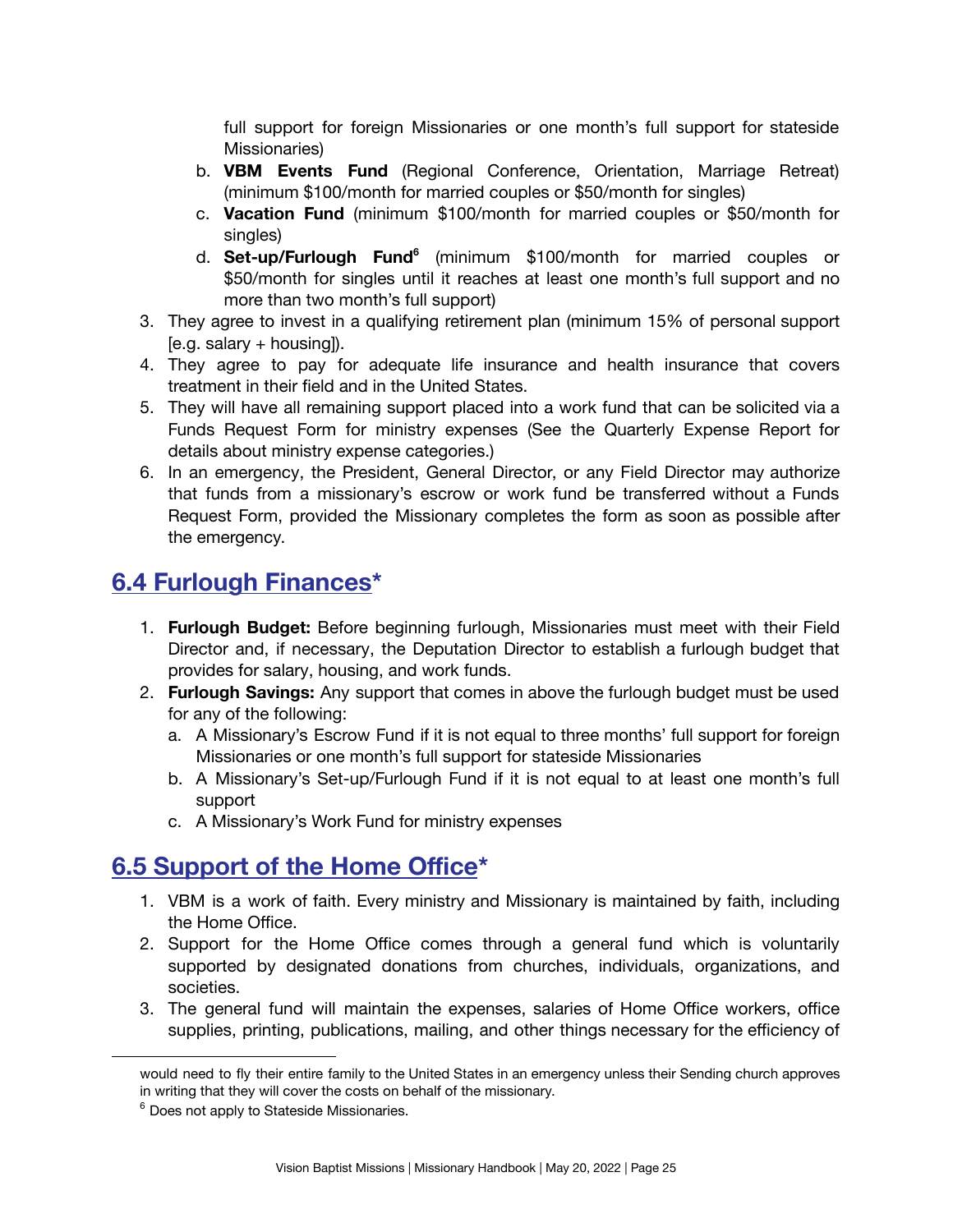the work of the Home Office.

- 4. The Home Office workers will include the bookkeepers, secretaries, and clerical workers and shall be supervised by the Operations Manager and hired by the General Director in accordance with VBM employee policies.
- 5. The salaries of the Home Office workers will be set by the President and General Director of Vision Baptist Missions and reviewed by the Board of Directors annually.
- 6. All VBM Missionaries and representatives are encouraged to give by faith a monthly offering to support the Home Office. (It currently costs the Home Office approximately \$3.25/transaction to process a check or transfer for a Missionary. This comes out to about 4% of a missionary's support. Missionaries are encouraged to do their part to cover the cost of processing their support.)

### <span id="page-25-0"></span>**6.6 Fund Requests**

- 1. Missionaries must use the Funds Request Form to request support that has been placed into their work fund or other retained funds.
- 2. Missionaries must also use the Funds Request Form to make internal transfers to other Missionaries or funds.
- 3. All fund requests require Field Director approval or approval by the Missionary or director's immediate Supervisor.

## <span id="page-25-1"></span>**6.7 Additional Employment\***

- 1. **Missionaries on deputation** who have not reached their full support may continue to work to supplement their needs if the work does not hinder their ministry or deputation. Any variation on this policy must be approved by the Deputation Director and the Missionary's Sending Church pastor.
- 2. **Missionaries on the field** must not be engaged in gainful employment unless prior approval is gained from the Missionary's Field Director and Sending Church pastor. Children of Missionaries, who have come of age, may work if it is for their own benefit and permitted by the government of that country.
- 3. **Missionaries on the field** are not to receive a salary from any of the churches that they establish, though they may be reimbursed for specific expenses and supported as one of the churches' regular Missionaries.
- 4. **Missionaries on furlough** may engage in work activities, occasional or part-time, such as associate work with his pastor, as a teacher in a Christian school or college, or mission work at the Home Office. Monetary remuneration may be paid to the Missionary in the form of additional support through VBM. Any other type of employment must be approved by the General Director and the Missionary's Sending Church pastor giving careful consideration to the "faith support principle" and avoiding the appearance of evil or covetousness.

### <span id="page-25-2"></span>**6.8 Raising Funds and Borrowing Money**

1. **Fundraising Approval:** Missionaries must get approval from their Field Director or Supervisor to raise funds for special projects such as equipment, vehicles, land, buildings, or other needs. The purpose of this is to ensure that funds are raised for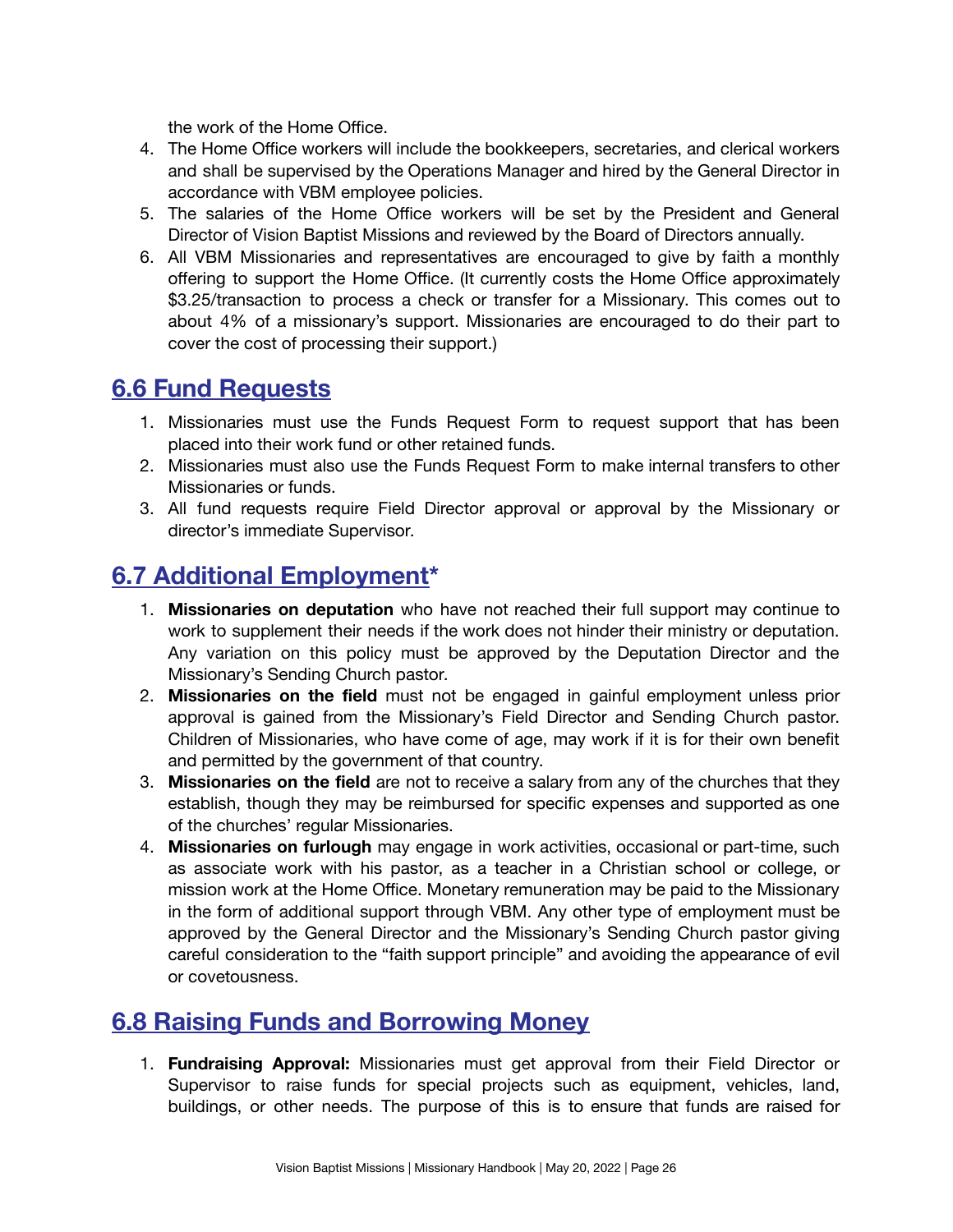appropriate ministry expenses and will be used according to an approved plan so there is no misappropriation of funds.

- 2. **Debt:** Missionaries should usually not incur debt on the mission field. Borrowing money to purchase buildings, equipment, or other things may be permitted under certain circumstances, but must be approved by the Missionary's Sending Church pastor, their Field Director, and the General Director.
- 3. **Personal Needs:** If a possession or a property is purchased for the personal need of a Missionary out of the Missionary's personal support or from funds designated for this personal need, the possession or property will belong to the Missionary.
- 4. **Ministry Needs Transferred to Nationals\*:** Should money be raised specifically for a particular church/ministry on the field, the possession or property will belong to that church/ministry and remain with that church/ministry when the Missionary leaves. If/when the Missionary leaves and no church/ministry exists and no VBM replacement for that field can be secured in a reasonable amount of time, then the possession or property may be sold and the money be designated by VBM for other mission projects.
- 5. **Ministry Needs Not Transferred to Nationals:** Should money be raised by a Missionary for a particular ministry under the auspices of VBM (apart from the ministry of a local church or ministry on the field), the possession or property will belong to VBM should the Missionary resign from that ministry or from VBM. VBM will seek a replacement for that ministry. If no replacement can be secured in a reasonable amount of time, the possession or property may be sold and the money be designated by VBM for other mission projects.

# <span id="page-26-0"></span>**CHAPTER 7: FOREIGN MISSIONS**

# <span id="page-26-1"></span>**7.1 Term Length\***

- 1. Apart from the first term (see below), a term on the mission field must be four years with one year off the field for furlough. Any adjustments to a term length must be approved by the Missionary's Field Director.
- 2. The first term will normally include a minimum of two years on the field under a veteran Missionary approved by the Missionary's Field Director.
	- a. In some cases, Missionaries going to "new fields" where VBM does not have any Missionaries may be asked to initially serve in another country in the region or another country with a similar culture or language to gain ministry experience before arriving on the new field.
	- b. During these first two years, the Missionary must study and learn the language and culture as well as gain ministry experience.
- 3. The Missionary should then return to the States for a 3-6 month furlough before coming back to the field to start his first full four-year term.

### <span id="page-26-2"></span>**7.2 Term Goals**

1. Each VBM Missionary must make it his overall goal to establish or help establish indigenous, spiritually healthy, Independent Baptist churches, both in name and doctrine.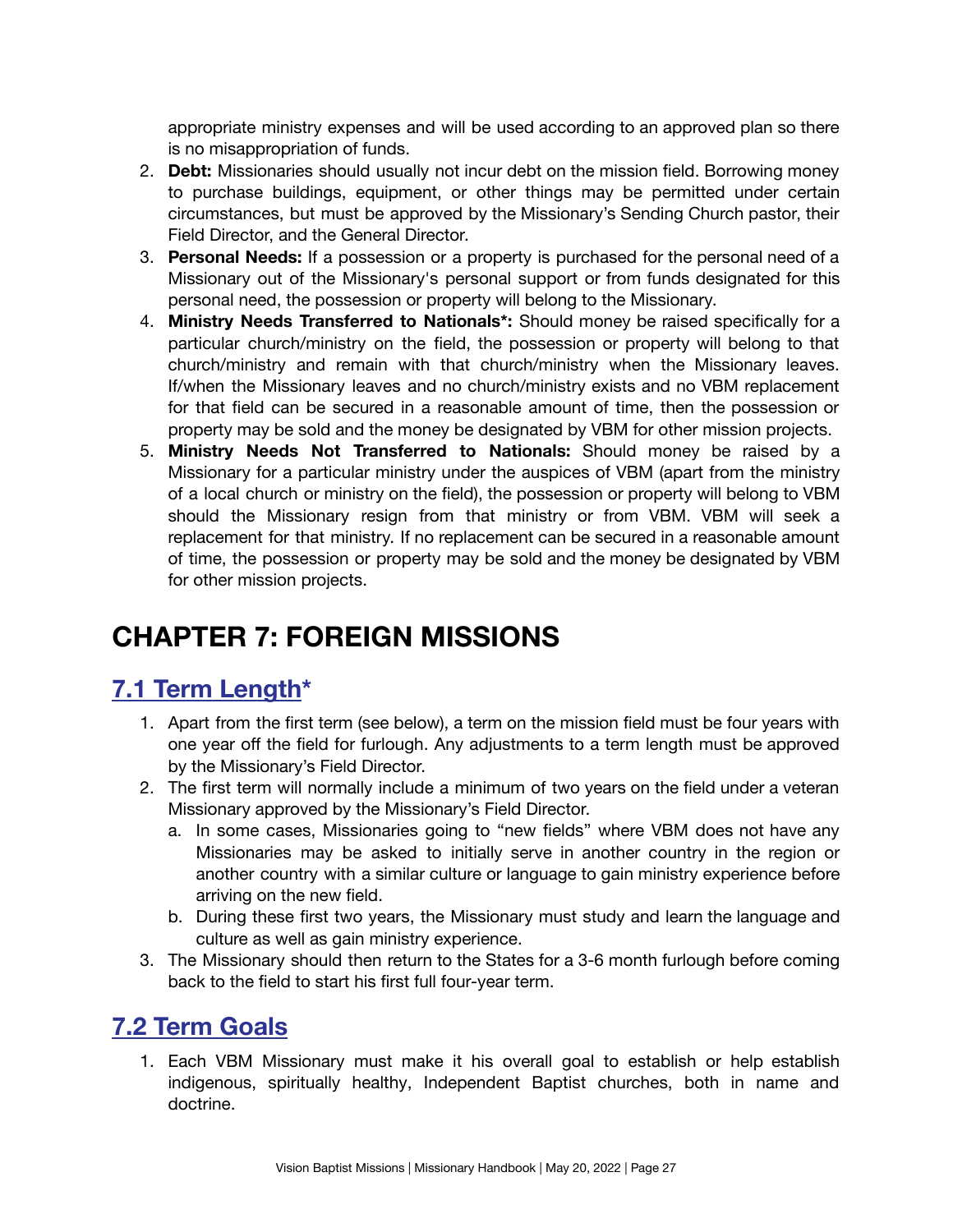- 2. The following goals are specifically for church-planting Missionaries:
	- a. **First Church Plant:** During the first year of a church-planting Missionary's first four-year term (after language school/cultural adaptation and the 3-6 month furlough), he must start his first church plant. (Occasionally, there will be circumstances where the Missionary will be involved in taking over a church or a ministry from another Missionary or pastor. These are exceptions that must be considered and approved by the Missionary's Field Director.)
	- b. **Second Church Plant**: Each church-planting Missionary must make it his goal to start a second church plant by the end of his second, four-year term.
	- c. **National Pastors**: Each church-planting Missionary must make it his goal to train national pastors to take over the churches he starts.
	- d. If the above goals are not met, the Missionary's Field Director should help the Missionary evaluate the circumstances and, where appropriate, recommend further training to help the Missionary reach these goals.
- 3. Helps Ministry Missionaries may have other goals set by their Field Director, but their work must still contribute to the overall goal of helping establish indigenous, spiritually healthy, Independent Baptist churches, both in name and doctrine.

## <span id="page-27-0"></span>**7.3 Language School\***

- 1. Missionaries going to a field where the people speak a foreign language must learn the primary language of that country or people group and must attend a language school approved by their Field Director.
- 2. Missionaries must not quit or change language schools for any reason unless they gain approval from their Field Director or the Missionary who is mentoring them.
- 3. Missionaries must complete the "Language School Agreement" before beginning language school and abide by the expectations of the agreement throughout their time in Language School.
	- a. Language School Agreement for Married Missionaries
	- b. Language School Agreement for Single Missionaries
- 4. Missionaries must complete all language studies required by the language school and the mentor Missionary or Field Director.
	- a. At the end of language school, they must complete an outside agency's assessment of their language ability. If they fail to achieve the benchmark set by their Field Director, they must complete remedial language school training as determined by their Field Director.
	- b. If, after remedial language school training, they are unable to achieve the benchmark set by their Field Director, they must consider changing their ministry field from the language they are attempting to learn.
- 5. Missionaries going to a country that speaks a Missionary's native language must still complete at least one year of cultural adaptation and ministry contextualization approved by their Field Director before starting their first church.

# <span id="page-27-1"></span>**CHAPTER 8: STATESIDE MISSIONS**

1. Stateside Missionaries must have the same goal as foreign Missionaries - to establish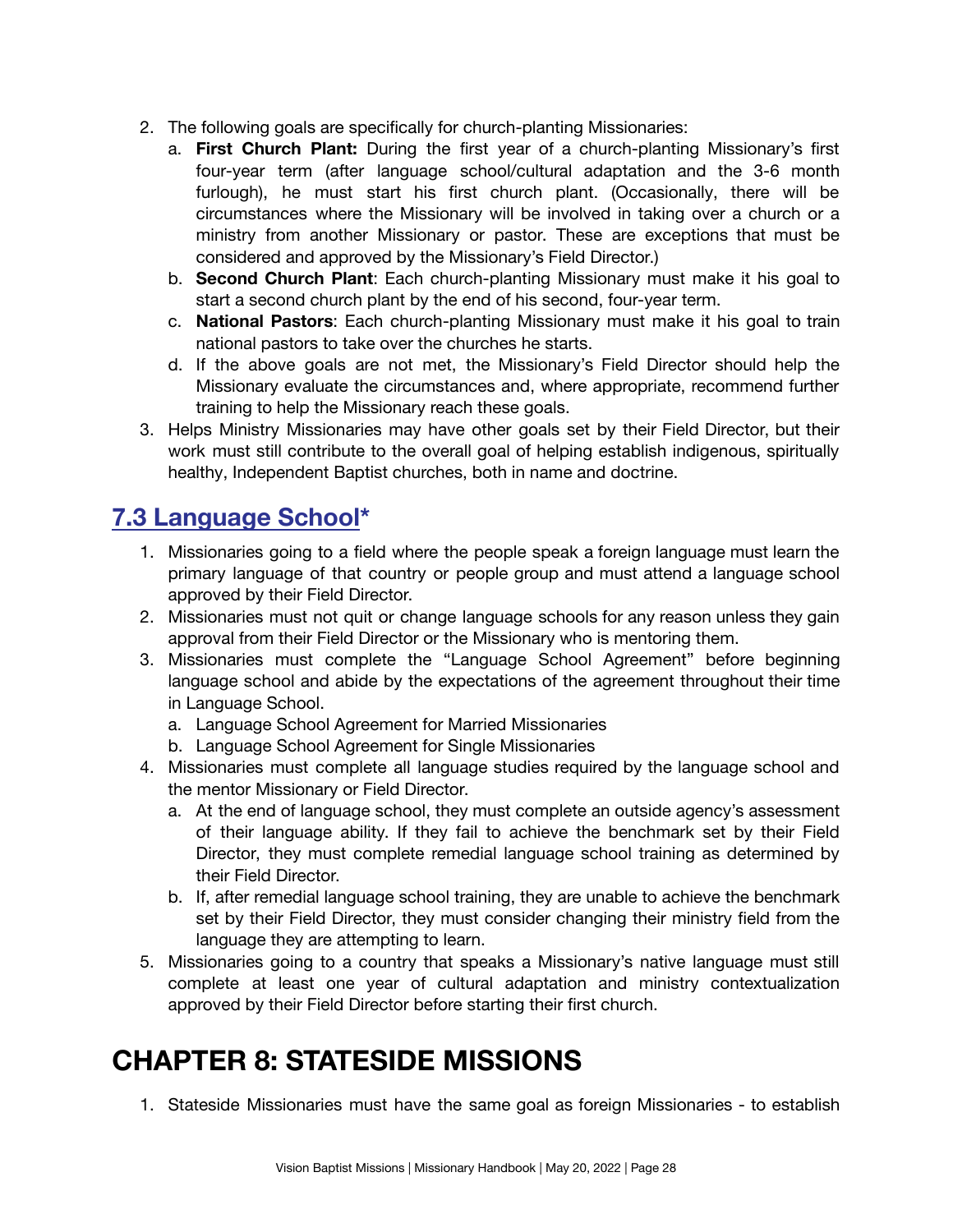or help establish indigenous, spiritually healthy, Independent Baptist churches, both in name and doctrine.

- 2. Stateside Missionaries must abide by all VBM policies and procedures unless an exemption is specifically stated.
- 3. Unlike foreign Missionaries, stateside Missionaries will not normally take a year's furlough every four years.
	- a. Instead, they should have normal periods of vacation each year and get their churches ready to be independent through "planned absences" or planting other churches.
	- b. In the event that an extended period of time is needed (usually between church-planting works) for traveling to report to their supporters and raise additional support, stateside Missionaries may be permitted to do so if they gain permission from their Sending Church pastor and Field Director.
- 4. Stateside Missionaries shall continue to be a member of their Sending Church unless intending to stay and pastor the church they start and give up their Missionary support. When organizing the new church, stateside Missionaries may show their support for the new church by signing any "charter" document as "Missionary" or "church-planter" but not as a member.

# <span id="page-28-0"></span>**CHAPTER 9: HELPS MINISTRIES**

- 1. The purpose of any Helps Ministry through Vision Baptist Missions must be to assist in the goal of establishing indigenous, spiritually healthy, Independent Baptist churches, both in name and doctrine.
- 2. Helps Ministries through Vision Baptist Missions may be one of the following:
	- a. **Teaching:** Bible colleges, schools for Missionary children, schools for national children, teaching women, camp work, etc.
	- b. **Literature:** printing, preparing Bible lessons and training material, etc.
	- c. **Representatives:** Voice in the Villages representatives, Regional representatives
- 3. Before being accepted as a Missionary, a Helps Ministry Missionary must have his ministry approved by the Executive Team. Each Helps Ministry Missionary must demonstrate why his ministry is necessary instead of having a local person on the mission field do the ministry.
- 4. Each Helps Ministry must be directly accountable to a church-planting Missionary on the field that is assigned to them by their Field Director.

# <span id="page-28-1"></span>**CHAPTER 10: FURLOUGH\***

## <span id="page-28-2"></span>**10.1 Furlough Length**

- 1. The purpose of furlough is to allow Missionaries and their family to rest, refocus, reconnect with family, report to their supporters, raise up more laborers for world evangelism, and raise any additional support they may need for their next term.
- 2. With the exception of the 3-6 month furlough that Missionaries normally take after their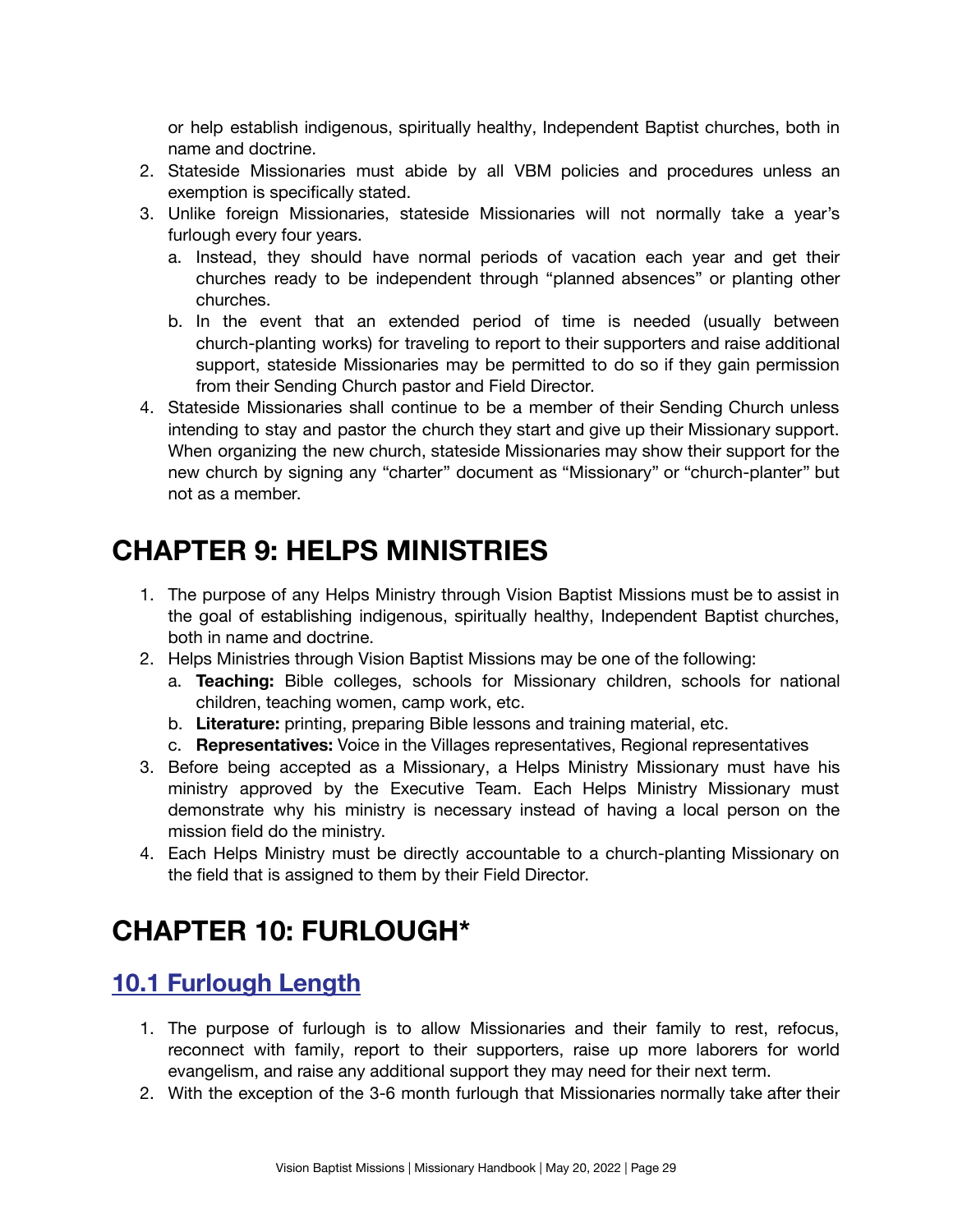first two years on the field in language school (see section 7.3), furlough should normally be one year in length. Any adjustments to furlough length beyond an extra month less or more than a year must be approved by the Missionary's Field Director and the General Director. Single Missionaries serving in a Helps Ministry may choose to follow a different furlough pattern (see section 10.3). Stateside Missionaries may also have a different furlough pattern (see chapter 9.)

- 3. While on furlough, Missionaries must reside in the vicinity of their Sending Church or the Home Office of Vision Baptist Missions. If Missionaries choose to live somewhere else while on furlough, they must gain permission from their Sending Church pastor and let the President and/or General Director know where they will be based.
- 4. While on furlough, Missionaries must attend VBM Orientation and Marriage Retreat to gain further training and encouragement for their marriage and ministry. The only way Missionaries on furlough will be permitted to miss either event is to get special permission from their Sending Church pastor.
- 5. Before leaving the field for furlough or for any international travel, Missionaries must notify their Field Director using the Furlough Notification Form.

#### <span id="page-29-0"></span>**10.2 Emergency Trips**

- 1. Missionaries must remain on the field for a full term unless given special permission by their Field Director and Sending Church pastor to return home before furlough.
- 2. Missionaries may return home in the case of death (or serious illness) of someone in their immediate family (e.g., parents, grandparents, siblings, children, grandchildren, etc.).
	- a. Missionaries are encouraged to discuss and make plans in advance of what deaths or serious illnesses might cause them to make an emergency trip.
	- b. Due to the cost of international travel, Missionary families should also carefully evaluate whether all members of the family need to travel back or just one or two members.
	- c. Missionaries must assume the financial responsibility for emergency trips and may use their Escrow Fund for these trips. If escrow funds are used, the funds must be replenished as soon as possible.
- 3. VBM will make every effort to bring VBM Missionaries out of any country where their lives may be endangered by an emergency or crisis.
	- a. Every Missionary should take into consideration the possibility of danger when they go to their field. VBM will seek to advise Missionaries about what to do, but the final decision to leave the field, in view of immediate danger, will be left to the discretion of the Missionary and their Sending Church pastor. There should be consultation with the leadership of VBM.
	- b. VBM does not negotiate with those who take hostages and will not pay ransom demands.
	- c. See Chapter 15 for more information about crisis situations.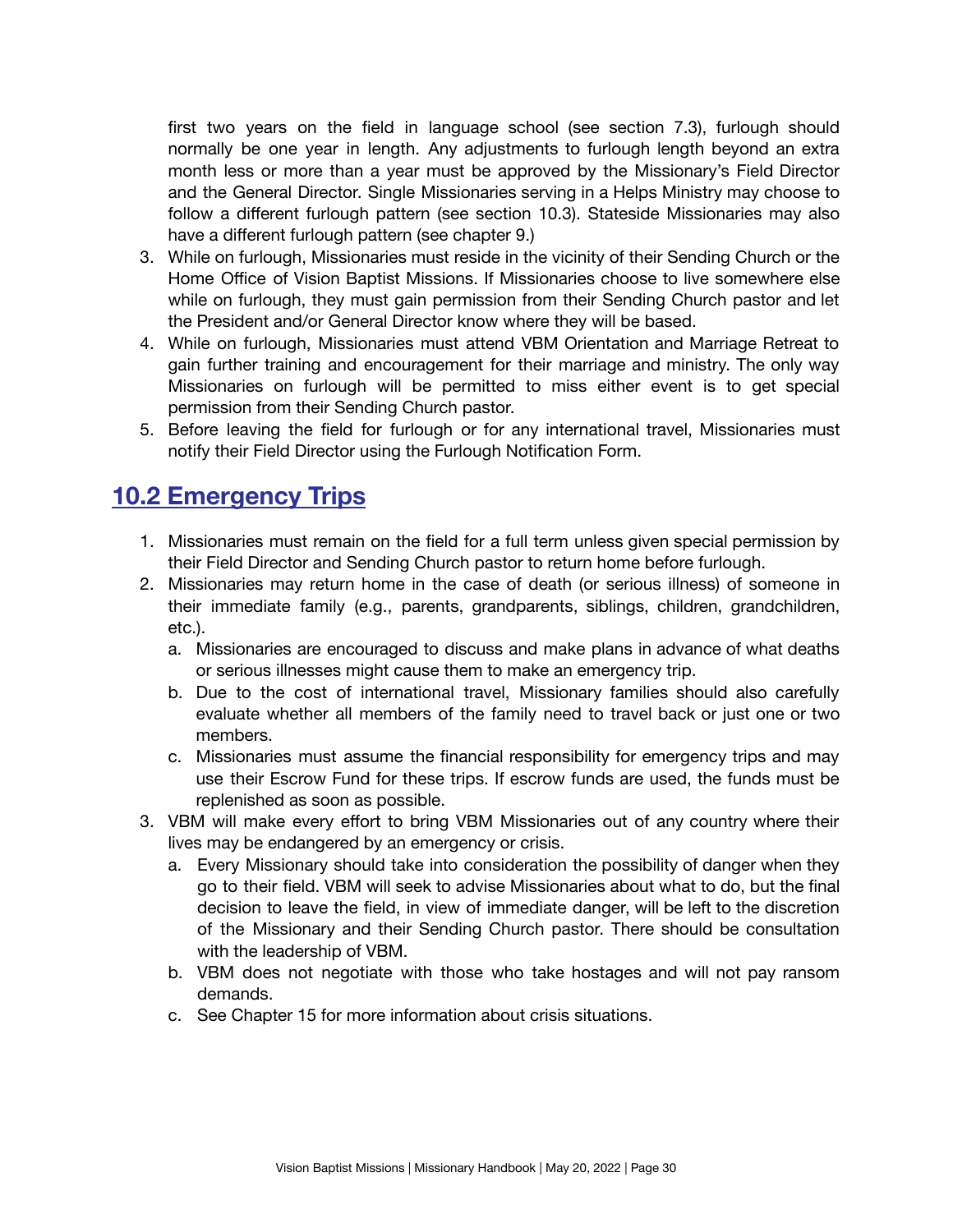# <span id="page-30-0"></span>**10.3 Yearly Visits for Single Missionaries**

- 1. Single Missionaries, both male and female, are approved to return to the States each year for either the VBM camp or the VBM summit to enable them to participate in these events and to enable them to have the chance to meet a possible spouse if they believe that God might want them to get married.
- 2. The length and details of these visits to the States must be approved by the Missionary's Field Director and Sending Church pastor.
- 3. Single Missionaries may also use these yearly visits as a replacement for their normal furlough provided the amount of time they spend in the United States after language school and their first 3-6 month furlough is equivalent to 11-13 months out of a five year period (compare with section 9.2).

## <span id="page-30-1"></span>**10.4 Debrief Meeting**

- 1. Within the first 45 days of returning from the mission field, the Missionary must meet with the President and/or the General Director for a Debrief Meeting at the Home Office.
- 2. The President and/or General Director should include the Missionary's Field Director in this meeting either in person or over a conference call.
- 3. With the Missionary's permission, the President and/or General Director may also include other members of VBM Leadership in this Debrief Meeting.
- 4. The Debrief Meeting will consist of discussing the Missionary's response on the Debrief Interview Form along with any other issues, concerns, or suggestions from the Missionary, the Missionary's Field Director, the General Director or the President.
- 5. Training, counseling, and/or support may be recommended to the Missionary and his family as a result of this meeting.
- 6. Details of the Debrief Meeting may be shared with the Missionary's Sending Church pastor if the President and/or General Director feel it is necessary and appropriate.

## <span id="page-30-2"></span>**10.5 Relaunch Meeting**

- 1. Within 60 days of returning to the mission field, the Missionary must meet with the President and/or General Director for a Relaunch Meeting at the Home Office.
- 2. The President and/or General Director should include the Missionary's Field Director in this meeting either in person or over a conference call.
- 3. With the Missionary's permission, the President and/or General Director may also include other members of VBM Leadership in this Relaunch Meeting.
- 4. The Relaunch Meeting will consist of discussing and documenting progress made on furlough, the Missionary's plans and objectives for their next term, as well as any other issues, concerns, or suggestions from the Missionary, the Missionary's Field Director, the General Director or the President.
- 5. Further advice/support may be given to the Missionary and his family at this time and recommendations may be given about a Missionary's readiness to return to the field.
- 6. Details of the Relaunch Meeting may be shared with the Missionary's Sending Church pastor if the President and/or General Director feel it is necessary and appropriate.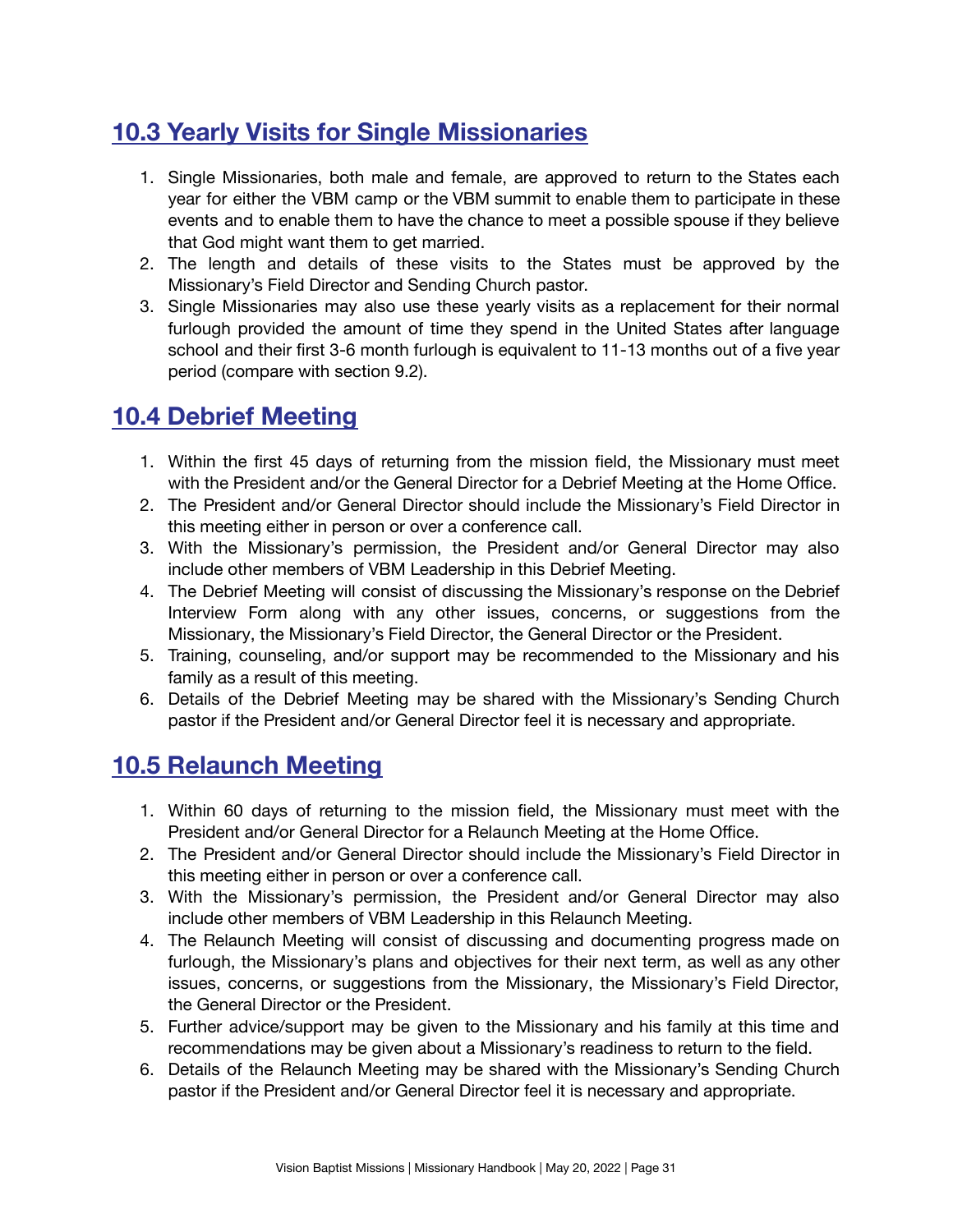# <span id="page-31-0"></span>**10.6 Furlough Physical**

- 1. Missionaries on furlough must complete a physical exam before returning to the field.
- 2. The results must be sent directly to the VBM office, verifying their ability or lack of physical ability to return to the field.

# <span id="page-31-1"></span>**CHAPTER 11: MINISTRY CHANGE**

## <span id="page-31-2"></span>**11.1 Field Change**

- 1. **Field Change:** Any Missionary desiring to change fields must arrange an in-person meeting at the Home Office or a conference call with his Sending Church pastor, Field Director, and the General Director. At this meeting, the Missionary must present his reasons for the field change.
- 2. **Internal Move:** Any Missionary desiring to move locations within a country must consult with his Sending Church pastor and Field Director before making this move.

## <span id="page-31-3"></span>**11.2 Sending Church Change**

- 1. All Missionaries with Vision Baptist Missions must remain a member of an Independent Baptist church that:
	- a. Is in agreement with the doctrinal beliefs of Vision Baptist Missions.
	- b. Is willing to act as the Sending Church for the Missionary and hold them accountable to carry out their ministry with integrity, wisdom, and doctrinal purity.
	- c. Is supportive of the core values, policies, and procedures of Vision Baptist Missions and is willing to delegate some oversight of their Missionary to Vision Baptist Missions within the parameters of the policies and procedures of Vision Baptist Missions.
- 2. Any Missionary who changes their Sending Church while a Missionary with Vision Baptist Missions must follow the following procedure:
	- a. Notify their Field Director and the General Director of their intention to change Sending Churches.
	- b. Present the following to the General Director:
		- 1) A letter to the General Director from the pastor of their current Sending Church affirming that they are in good standing, along with contact details for their current pastor or leadership.
		- 2) A letter from the pastor of their prospective Sending Church affirming that they intend to receive you into their membership and are in agreement with the requirements of the first part of this section (11.2 Sending Church Change).
	- c. The General Director will inform the Missionary if there are any conflicts with the policies in this Handbook for the Missionary to change Sending Churches.
- 3. Any Missionary who changes their Sending Church must notify all of their supporting churches in their next prayer letter after the change has been made.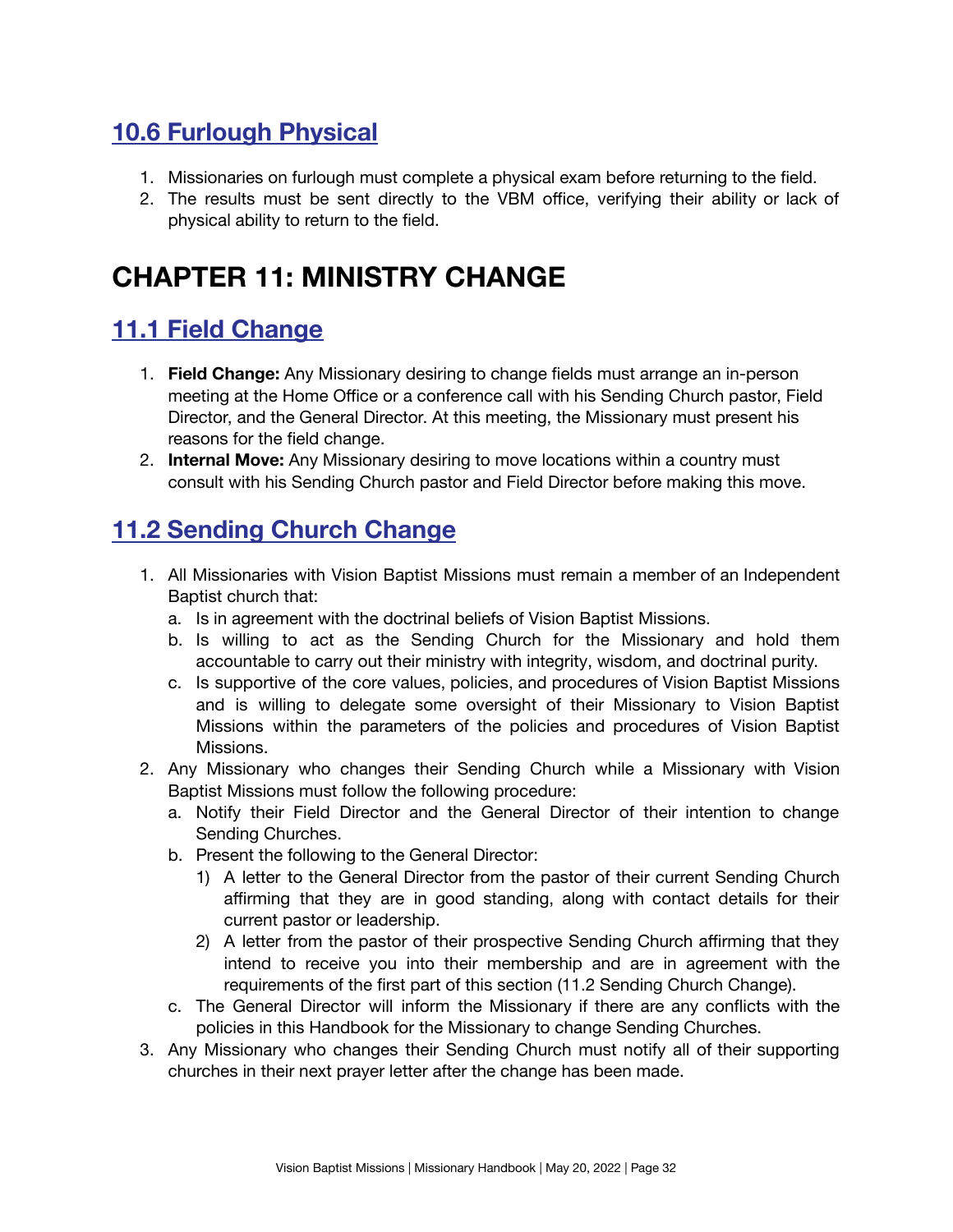# <span id="page-32-0"></span>**11.3 Resignation**

- 1. **Resignation Letter:** Once a Missionary has communicated his intention to resign from VBM, either verbally or in written form, the Missionary must send his resignation letter to either his Field Director or the General Director within one week.
- 2. **Letter to Supporters:** One week from communicating his intention to resign from VBM, the General Director or President must make sure that a letter is sent out to all individuals and churches that support the Missionary informing them of the Missionary's resignation.
- 3. **Processing Support:** Vision Baptist Missions will handle the Missionary's finances for thirty days, after which all funds will be returned to their donors. Vision Baptist Mission reserves the right to reduce the amount of time they handle a Missionary's finances after resignation.
- 4. **Property on the Mission Field:** All properties on the mission field purchased with personal or ministries funds will be dealt with according to section 6.8.
- 5. **Retained Funds:** Escrow funds up to three month's full support will belong to the missionary. Any excess escrow funds or retained funds will be sent back to their original donors or, in the event this cannot be accurately calculated, will be sent back to a missionary's active<sup>7</sup> supporters at a rate based on the percentage of how much they contributed to the missionary's overall support. Because of the complicated nature of these calculations, some of the retained funds will be used to pay staff to implement this process.

#### 6. **Work Funds:**

- a. If a missionary communicates his intention to resign and does not communicate that he is joining another qualifying missions organization (see 11.3.7 below) he must do the following with any remaining work funds:
	- 1) Use them according to their original designation within 30 days of his resignation.
	- 2) Transfer them to the work fund of another VBM missionary who is working in the same country with the same ministry focus.
- b. Any unused work funds will be sent back to the missionary's active supporters at a rate based on the percentage of how much they contributed to the missionary's overall support. Because of the complicated nature of these calculations, some of the work fund will be used to pay staff to handle these calculations.

#### 7. **Transfer of Funds to Other Qualifying Missions Organizations:**

- a. If a Missionary resigns from VBM to join another qualifying missions organization, VBM will only transfer funds designated for the missionary to their new missions organization if the following things are true:
	- 1) The missionary is continuing to serve in the same country/ministry with the same ministry focus and same doctrinal beliefs.
	- 2) The missions organization is an independent Baptist missions organization of like faith and practice as VBM.
	- 3) The missions organization has similar accountability and internal controls in place as VBM.

 $7$  Active supporters are those who have contributed consistently over the last twelve months.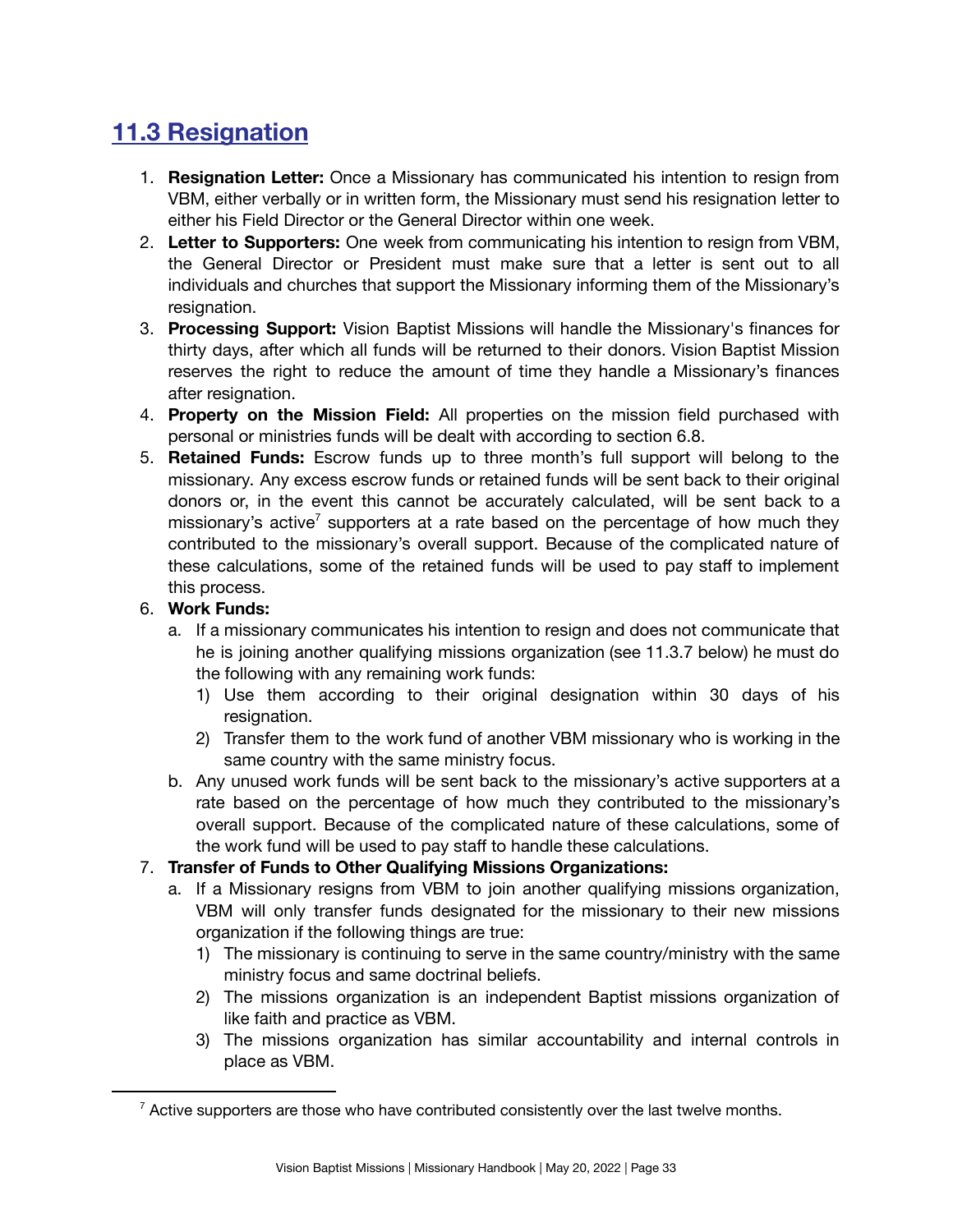b. If the missions organization does not meet the above qualifications, then any unused work funds will be sent back to the missionary's active supporters at a rate based on the percentage of how much they contributed to the missionary's overall support. Because of the complicated nature of these calculations, some of the work fund will be used to pay staff to handle these calculations.

## <span id="page-33-0"></span>**11.4 Retirement\***

- 1. All VBM Missionaries are required to invest in a qualifying retirement fund that will be able to support them in their retirement.
- 2. Missionaries who have served with distinction for at least 25 years may be honored with the title "Missionary Emeritus" and encouraged to represent and promote the work of VBM as they are able.
- 3. The Home Office will not normally continue to handle support for retired Missionaries, but exceptions will be made for those Missionaries with "Missionary Emeritus" status who do not have a sufficient retirement.

# <span id="page-33-1"></span>**CHAPTER 12: COMMUNICATION**

- 1. **Prayer Letters:** Prayer letters must be sent to the Sending Church, Home Office, Field Director, and supporting churches at a minimum of one time per quarter.
- 2. **Field Director Visits:** Periodic surveys of the Missionary's field and work will be made by the Missionary's Field Director or Supervisor to keep communications and continuity established and also to encourage and assist the Missionary in his needs.

# <span id="page-33-2"></span>**CHAPTER 13: GRIEVANCES**

- 1. Any VBM Missionary with a complaint or grievance must first seek to resolve the issue with his Field Director or Supervisor. Complaints that are not able to be resolved with a person's Field Director or Supervisor must be passed up the administrative chain of command.
- 2. Any VBM Missionary who is not able to resolve a complaint within the normal administrative structure of VBM must then bring his grievance to his pastor and/or Sending Church to help facilitate discussions regarding the grievance.
- 3. Any VBM Missionary who is not able to resolve a complaint within the normal administrative structure of VBM or through the help of his pastor and/or Sending Church may file a written grievance with the Chairman of the VBM Pastoral Advisory Committee (PAC).
- 4. The PAC Chairman should receive the written grievance and put together an Appeals Committee to review the written grievance. The Appeals Committee should include at least three pastors from the Pastoral Advisory Committee.
- 5. The Appeals Committee should investigate all grievances and seek to advise both parties.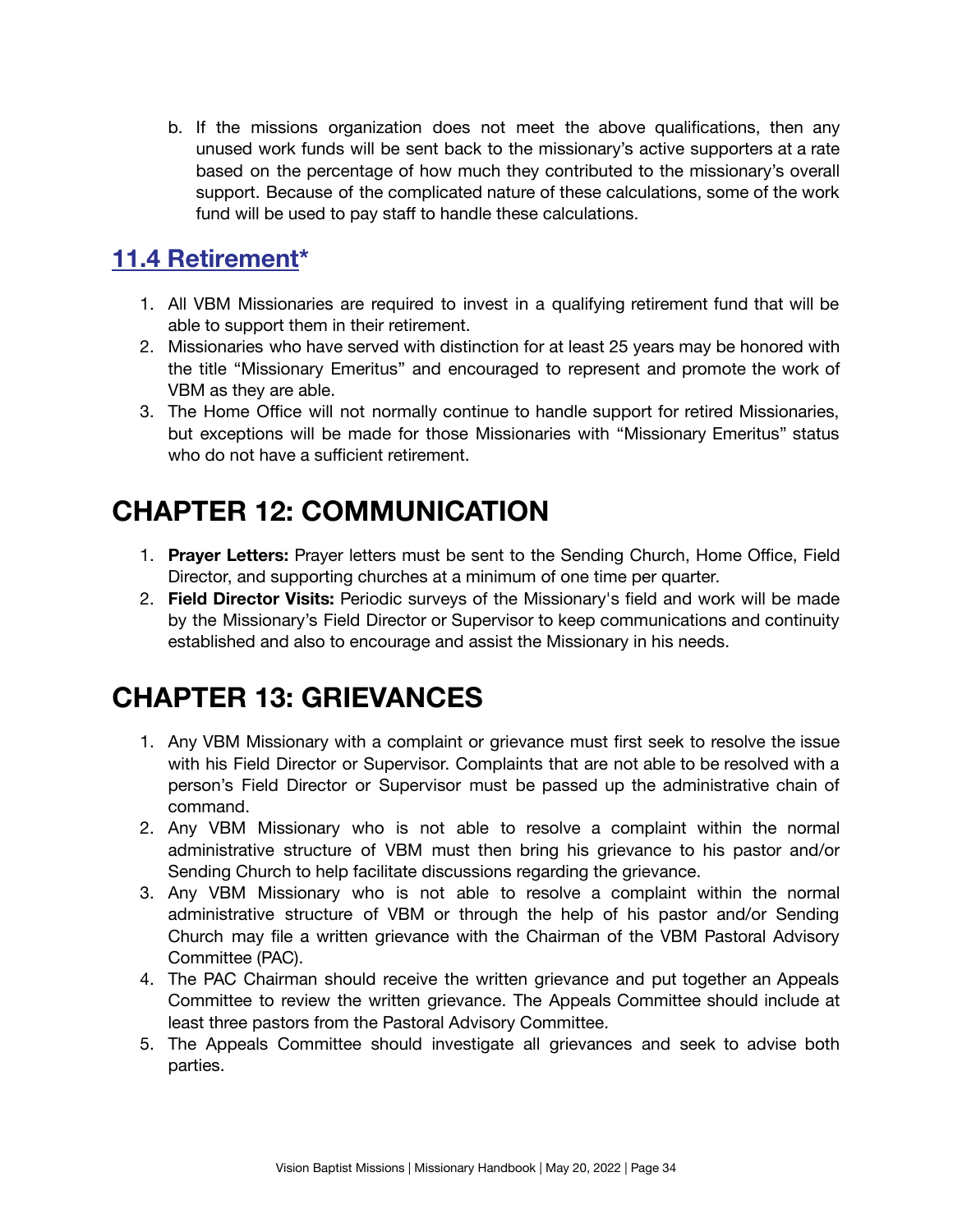- 6. The rights and duties of all parties, including Missionaries and all other parties, shall be interpreted according to the laws of the State of Georgia and the Bible. The venue for any dispute will be at or near the Home Office of Vision Baptist Missions.
- 7. All parties agree that any dispute or claim arising from this process shall be settled by this Grievance Policy or if necessary and requested by legally binding arbitration, in accordance with the Rules of Procedure for Christian Conciliation. All parties waive their right to file a lawsuit in any civil court against one another for such disputes, except to enforce an arbitration decision.

# <span id="page-34-0"></span>**CHAPTER 14: MISCELLANEOUS\***

- 1. **Single Missionaries Who Get Married:** When a non-married Missionary becomes engaged to be married, he or she must contact VBM and make arrangements to appear with his or her fiancée for an interview. If the single Missionary candidate is already engaged to be married at the time of applying to VBM, he or she must bring their fiancée to the interview. For the Missionary to remain a Missionary with VBM, the Missionary's fiancée must meet the Missionary requirements of VBM (see chapter 4).
- 2. **Church Membership on the Field:** A Missionary must not become a member of a church on the field. To do so would result in losing his Sending Church authority and negate his Missionary status. The only exception will be in a country that has government regulations requiring church membership, and then only if approved by the Missionary's Sending Church pastor and his Field Director.
- 3. **Pastoring on the Field:** If a Missionary goes to the field, either stateside or foreign, as a church-planting Missionary, he is not to accept an official call as a permanent pastor unless he intends to give up his support and become the permanent pastor of the church. To do otherwise would change his status to a local pastor, and the primary goal of our Missionaries should be to establish or help establish indigenous churches and train or help train national leaders to lead those churches.

# <span id="page-34-1"></span>**CHAPTER 15: CRISIS SUPPORT STATEMENT**

Realizing Missionaries serve in a world that is increasingly subject to acts of violence, our responsibility as a mission board is to make adequate preparation to deal with such an eventuality, should it arise.

VBM recognizes the sovereign power of God to work out His purposes even in such a situation as this, and we, therefore, affirm our full trust in Him and reliance upon the wisdom and direction of the Holy Spirit in seeking a resolution of any crisis. Furthermore, we recognize the importance and the encouragement of mutual support of the Sending Church and supporting churches.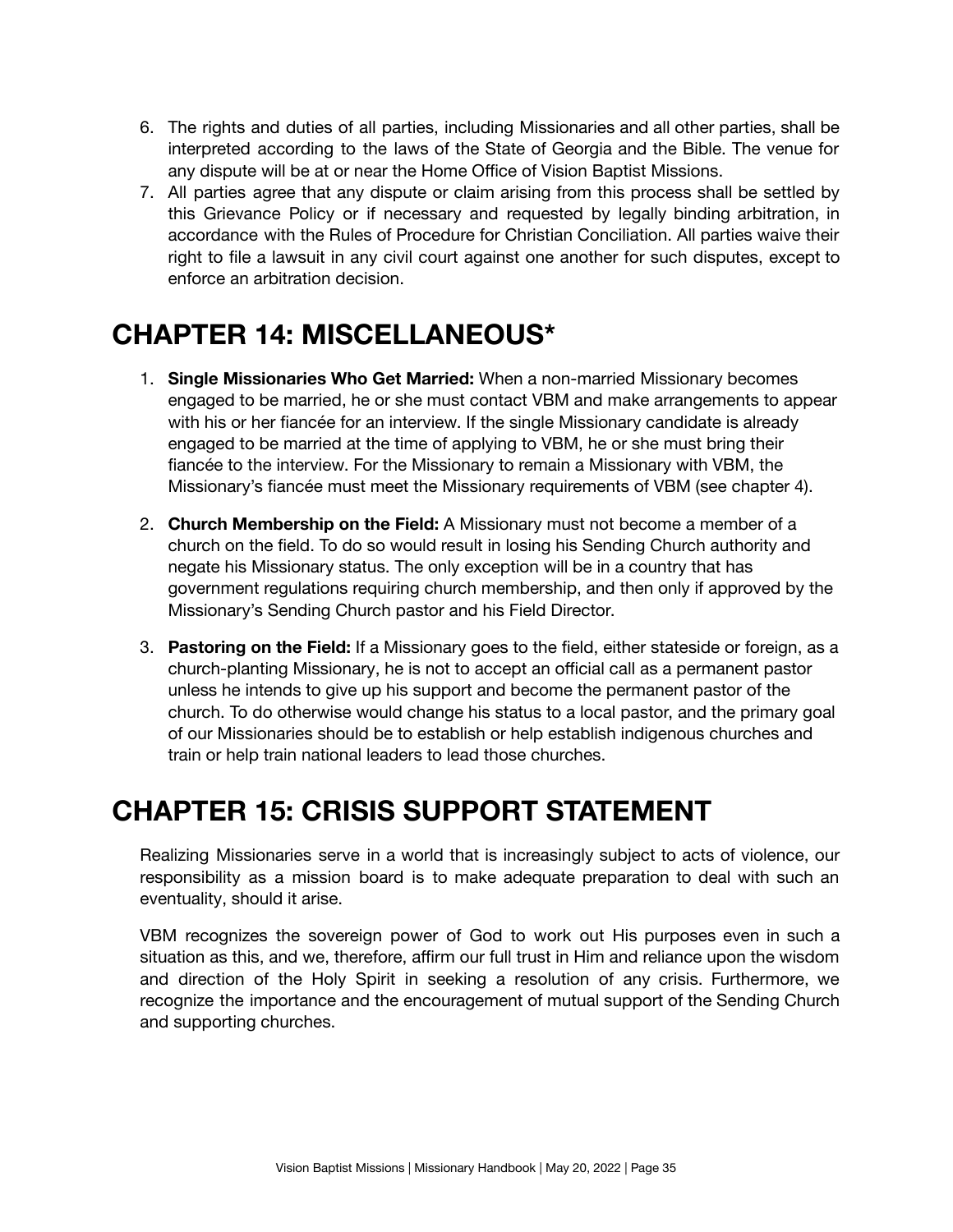# <span id="page-35-0"></span>**15.1 Definition of a Crisis Situation**

For the purpose of this policy, a crisis situation shall include all cases where any VBM Missionary or an immediate family member is threatened with or suffers serious physical or mental harm, where any ministry property suffers or is likely to suffer substantial damage, or where the continuation of a VBM ministry in a particular location is threatened.

VBM recognizes the difference between those crisis situations that develop in stages (such as political or economic crisis, civil unrest or violence, war or international tension) and crisis situations which happen unexpectedly (such as a terrorist attack, coup d'état, natural disasters, imprisonment, kidnapping, etc.). In the first case, problems should be anticipated by leadership and contingency plans developed so that members are not subjected to panic situations. In the second case, where no prior planning is possible, the mission must have the ability to act quickly to provide appropriate guidance and assistance.

### <span id="page-35-1"></span>**15.2 Basic Procedures in the Event of a Crisis Situation**

- 1. The crisis is to be reported to the Sending Church Pastor, Field Director, and where appropriate, the relevant Embassy/Consulate.
- 2. The Field Director will notify the General Director and the supporting Churches (when possible) immediately and communicate subsequent developments to them.
- 3. The General Director will authorize the formation of a Crisis Support Team (CST) if appropriate.
- 4. The General Director, in conjunction with the Sending Church, will prepare or approve an initial statement suitable for and in the form of a press release if appropriate. No person in VBM is to use wording other than the approved wording of the release.
- 5. The General Director, as appropriate, will send out follow-up statements. In cases where a Crisis Support Team has been formed, only statements which have been approved by the Leader of the Crisis Support Team will be issued.
- 6. A final Full report will be prepared by the Crisis Support Team Leader or Field Director and distributed to the Sending Church pastor and General Director.
- 7. On the basis of the Full Report, and if necessary, the General Director may prepare a full and final statement to be released for publication through appropriate channels.

The General Director, in assessment of the following circumstances, will approve of a Crisis Support Team:

- 1. When the crisis is likely to be extended in time and to demand an abnormal commitment or amount of resources.
- 2. When the actual or potential consequences of the crisis threaten life or the continued ministry of VBM in a particular area.

### <span id="page-35-2"></span>**15.3 Crisis Support Team Membership**

Membership of the CST will normally consist of the following:

- 1. A Leader within VBM Home Office Staff (CST Leader)
- 2. The Field Director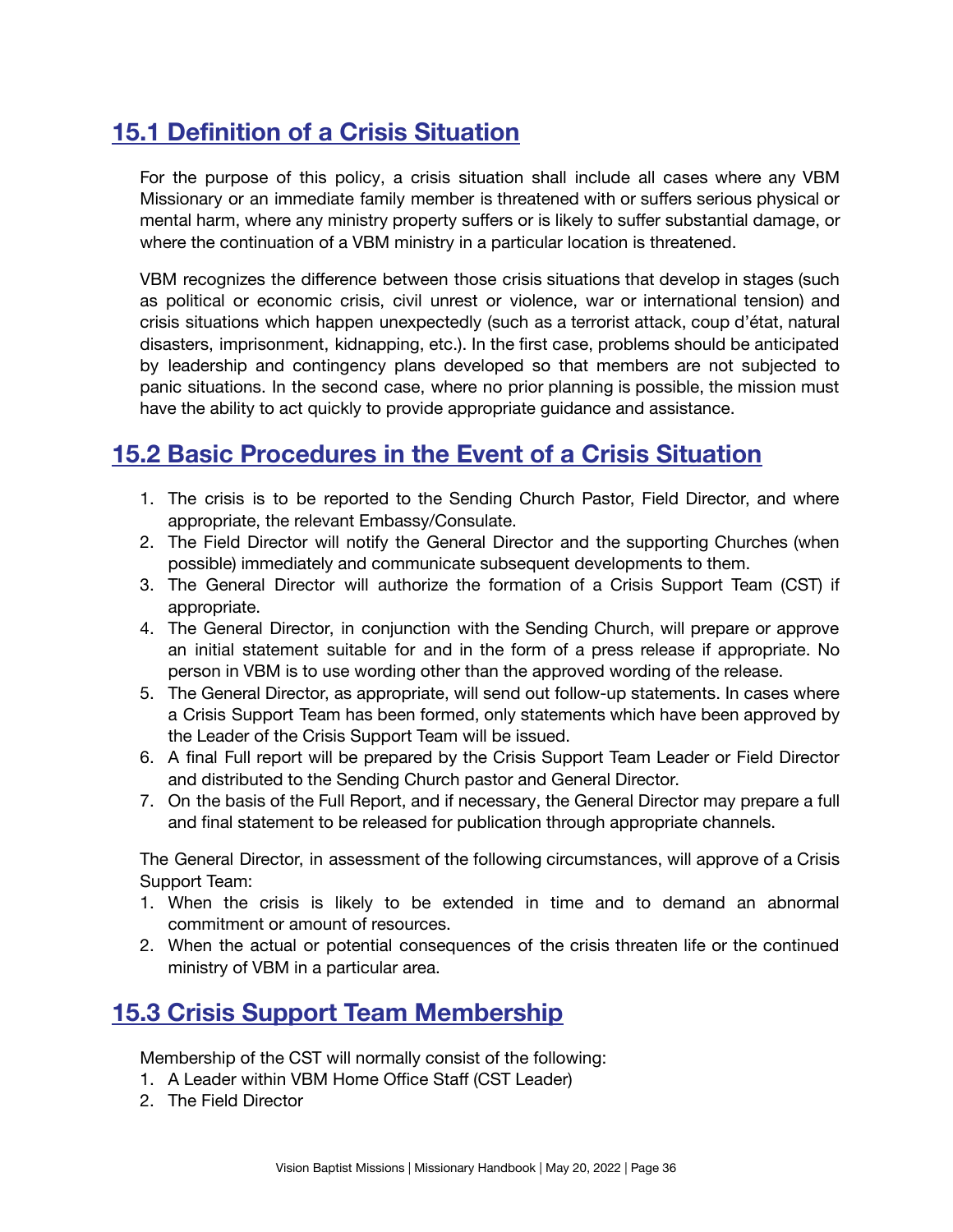- 3. A Sending Church Leader, if appropriate and possible.
- 4. A representative of the national church in the crisis area, if appropriate and possible.

In a case where a crisis victim is a member of the immediate family of any person who would normally serve on the CST, that CST member will be replaced by another person nominated by the CST Leader or the General Director.

The CST will have the power to co-opt additional members and call in outside resource people as appropriate to the situation.

If possible, the CST will assemble at a location as close to the scene of the crisis as possible while still maintaining reliable communications. Members assigned to the team are to be relieved of their normal responsibilities. VBM realizes the expense of a Crisis Support Team; therefore, VBM will endeavor to establish a Crisis Support Fund solicited from all supporting churches. Upon establishment of a CST, all other members and staff of the Mission shall refer all information, suggestions, or other data relating to the crisis to the CST. All members of VBM are to refrain from taking any steps or conducting any actions relating to the crisis without specific direction from the CST Leader.

### <span id="page-36-0"></span>**15.4 Crisis Support Team Authority**

The CST is responsible for handling all aspects of resolution of the crisis. This may include protection for members and their families, protection of facilities, information gathering, negotiations, coordination and assignment of resources, press and government relations, and both internal and external communications regarding the crisis and its resolution.

The CST will appoint a Negotiator where necessary. The Negotiator will not be a member of the CST, but will act in an advisory capacity to the CST.

In carrying out its responsibilities, the CST will act with authority of Vision Baptist Missions and will endeavor at all times to maintain consultation with the General Director and President of VBM.

### <span id="page-36-1"></span>**15.5 Kidnapping/Hostage-Taking**

In the event of a hostage situation, the interests of the hostage and his family will be jointly considered in light of the primary objective of gaining the release of the hostage at the earliest possible time with the least disruption to his/her life and the life of the family.

### <span id="page-36-2"></span>**15.6 Communications with the Home Country Embassy/Consulate**

Upon arrival in the country of service, VBM Missionaries will register their names, address, and telephone numbers with their Home Country Embassy or local Consulate office.

In the event of a crisis, VBM Missionaries should communicate directly with their Embassy or Consulate office for advisory information.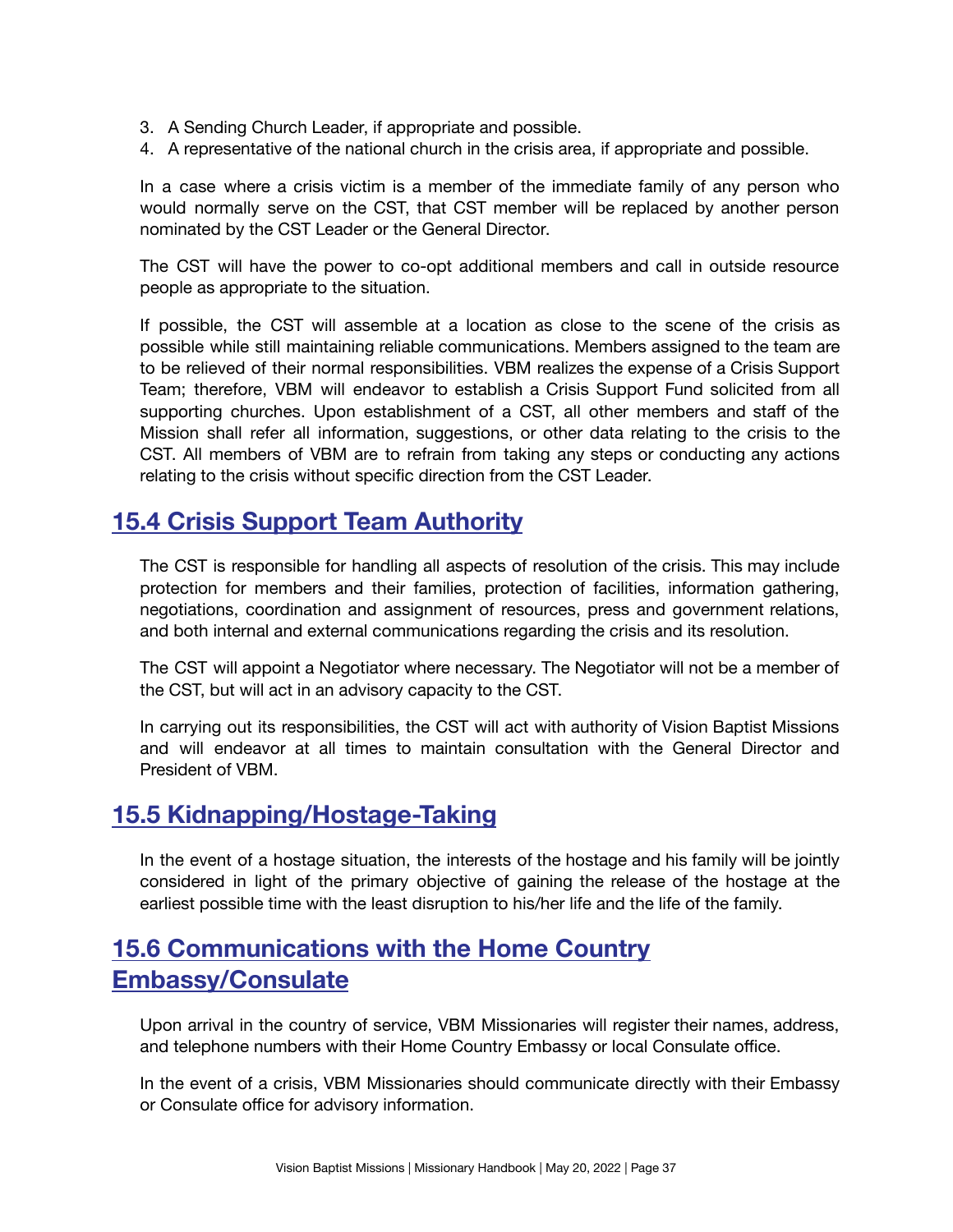# <span id="page-37-0"></span>**15.7 Outgoing Communication During a Crisis**

During a crisis, all information to be released concerning the crisis will first have the approval of the CST. No member of VBM (other than those specifically designated by the General Director or CST Leader) is authorized to make any statement or comment, which relates in any way to an ongoing crisis. All press inquiries within the United States shall be referred to the General Director, who may serve as the spokesperson for the CST and/or may direct the inquiry directly to the CST.

#### <span id="page-37-1"></span>**15.8 Evacuation**

The decision to evacuate a particular area shall be made by the General Director in consultation with their Sending Church pastor and appropriate Field Director. If the emergency is sudden and normal communication with their Pastor or Directors is not possible, the decision to evacuate may be made by the individual Missionary, if it is felt that there is a serious threat to his/her safety.

Evacuation should always be cautious and deliberate. Personal safety is of utmost concern for the Missionary and his family. At first, removal should be to other places of safety closest to their base of operation, if possible.

#### <span id="page-37-2"></span>**15.9 Evacuation Priority**

- 1. First Priority
	- a. Mothers and Children (fathers too unless in an essential role)
	- b. Those with special medical care needs
	- c. Those unable to cope emotionally
	- d. Those specifically targeted for harassment
	- e. Those living in zones considered most dangerous
- 2. Second Priority
	- a. Those with a strong personal preference to withdraw
	- b. Those close to completing their term
	- c. Those who with minimum disruption can continue their work elsewhere (i.e., language study)
	- d. Those who, if cut off from other Missionaries, are likely to flounder (i.e., trying to communicate in the national language)
	- e. Those rendered ineffective or inoperative
- 3. Third Priority
	- a. Those with restricted resident permits
	- b. Those in some major leadership role
	- c. Those involved in work perceived as essential (i.e., medical work)
	- d. Those veteran Missionaries who give adequate reason to stay
	- e. Those located in areas perceived too dangerous to withdraw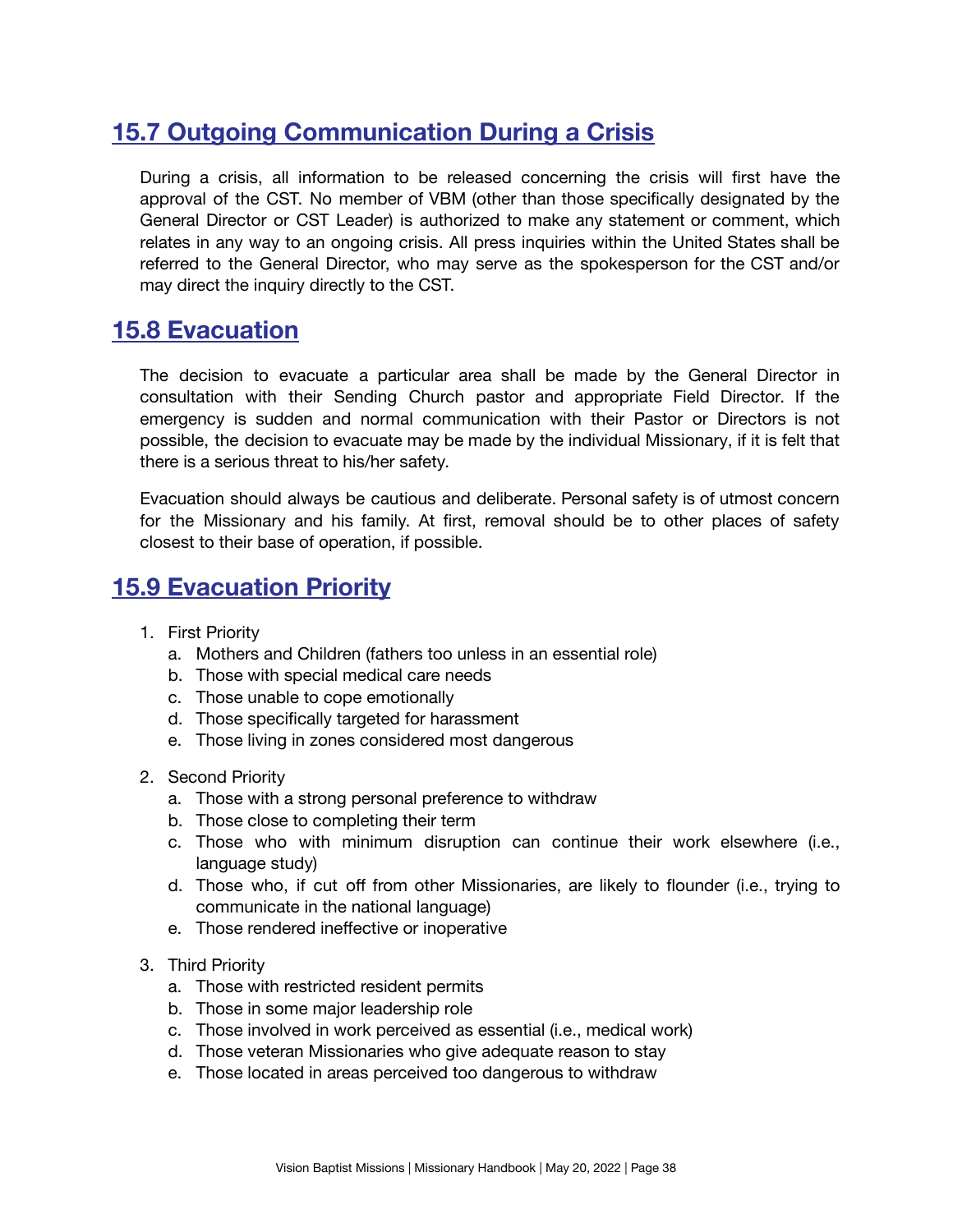VBM recognizes the extreme anxiety experienced by abducted persons and the equally extreme anguish caused to the next of kin in the event of kidnapping and the demand for ransom.

The host government should be informed immediately of any kidnapping/hostage-taking because it bears the responsibility for the safety of expatriates. The rights of citizenship of the abducted person(s) should be exercised in seeking the help of their respective governments.

#### <span id="page-38-0"></span>**15.10 Ransom and Extortion**

It is the policy of VBM that as a matter of principle no sums of money by way of ransom or other forms of extortion will be paid. When possible, attempts will be made to obtain the release of the victims by reasoning with the kidnappers. However, it is not always possible or desirable to establish such direct links between a mission and kidnappers; therefore, non-mission mediators may be utilized.

#### <span id="page-38-1"></span>**15.11 Families of Hostages**

In the event of a hostage seizure, the family of the hostage will be moved immediately to a safe location as determined by the Field Director. The CST will review the situation immediately when it convenes and recommend further action, including evacuation to the family's home country for emotional support if advisable, but only as a last resort.

From the time a crisis commences, a VBM member will be assigned to work with the hostage's immediate family on a regular basis until final resolution of the crisis. This member will obtain official news and information for the family, ensure that physical, emotional, and spiritual needs are being met, and take whatever steps are possible to minimize the stress and consequences of the crisis family.

VBM will assure the extended family of their concern and of the practical steps being taken to secure release and will exercise a spiritual ministry, as opportunity affords, to anxious relatives.

### <span id="page-38-2"></span>**15.12 Crisis Counseling**

It is recognized that all crisis situations will give rise to the need for adequate counseling and aftercare of those involved. The CST will evaluate the need for counseling and then arrange for all Missionaries who are directly involved in a crisis to receive counseling from a qualified counselor. These evaluations will be carried out immediately following a crisis and no more than three months later. The cost of these evaluations and any necessary treatment will be handled in such a way as not to impose a financial burden on the persons involved.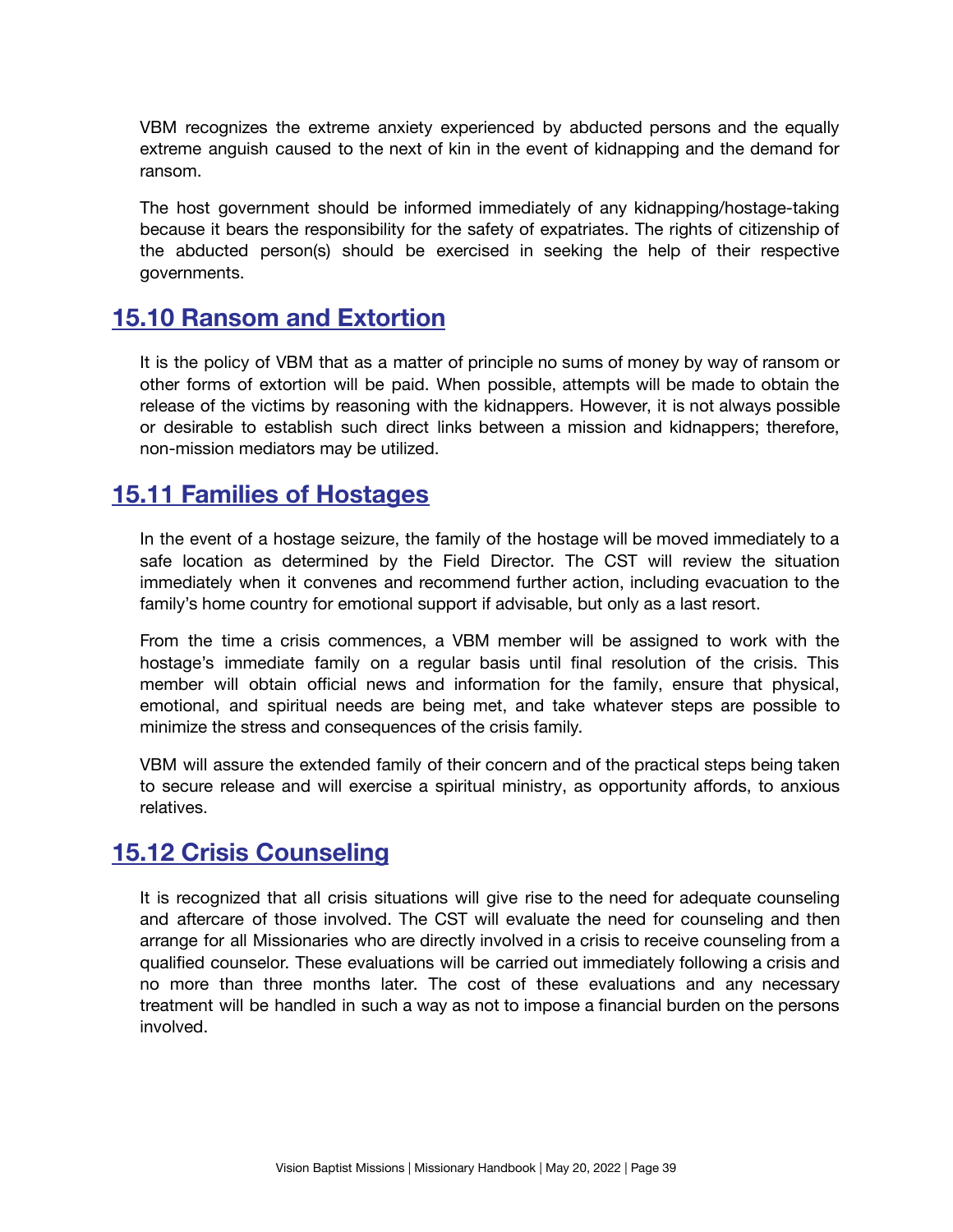# <span id="page-39-0"></span>**15.13 Imprisonment**

In the event of imprisonment, VBM will follow, where appropriate, the same principles for action as a person who has been kidnapped or taken hostage. VBM will find appropriate means to urge the host government to determine the reasons for imprisonment and what can be done to secure a release. In addition, VBM will work closely with the appropriate Embassies to apply all legitimate pressure possible, unless this would negatively affect the possibility of release or the future proclamation of the Gospel.

### <span id="page-39-1"></span>**15.14 Guidelines for Evacuation**

- 1. If a perceived emergency situation arises, liaisons with VBM leadership and the Home Country Embassy/Consulate will be established.
- 2. In some areas of the world, it would be wise to have a suitcase ready with necessities (including rations, baby food, etc.). Maintain an evacuation list of important things to take if you had to evacuate at a moment's notice. Remember your weight allowance for baggage.
- 3. Make sure all travel documents are in order (e.g., up-to-date visa and passport).
- 4. Make sure advance arrangements are made for ticket payment for emergencies. Some possible options to be considered:
	- a. Have a US dollar account on which checks can be drawn.
	- b. Have a major credit card valid for purchasing airline tickets.
	- c. Have a written agreement with a local airline office.
	- d. Keep extra cash on hand.
- 5. All property titles and legal documents with insurance policies should be copied and other originals kept in locked, fireproof containers, preferably in a bank deposit box, the copies to be sent to VBM Home Office for safe custody.
- 6. All evaluations of property should be kept up-to-date, copied, and handled as above.
- 7. Records of funds should be handled as above and some cash kept for emergencies.
- 8. Arrangements should be made with other expatriates or nationals to assume title to personal property that cannot be evacuated quickly and easily.
- 9. If evacuation is necessary, notify your Pastor and Field Director of your plans as soon as possible.
- 10. Determine the safest and most direct route of transportation. Try not to let emotional reactions lead you to unnecessary radical action (e.g., boarding the first plane departing which would take you far away from your primary destination.)
- 11. Where practical and possible, keep VBM leadership informed while en route or immediately upon arrival at your destination.

### <span id="page-39-2"></span>**15.15 Evacuation Preparations**

- 1. Spiritual
	- a. Major emphasis should be placed upon effecting an emergency evacuation in such a way that it will bear strong testimony to our deep love and concern for the spiritual welfare of those being left behind, especially those of the household of faith.